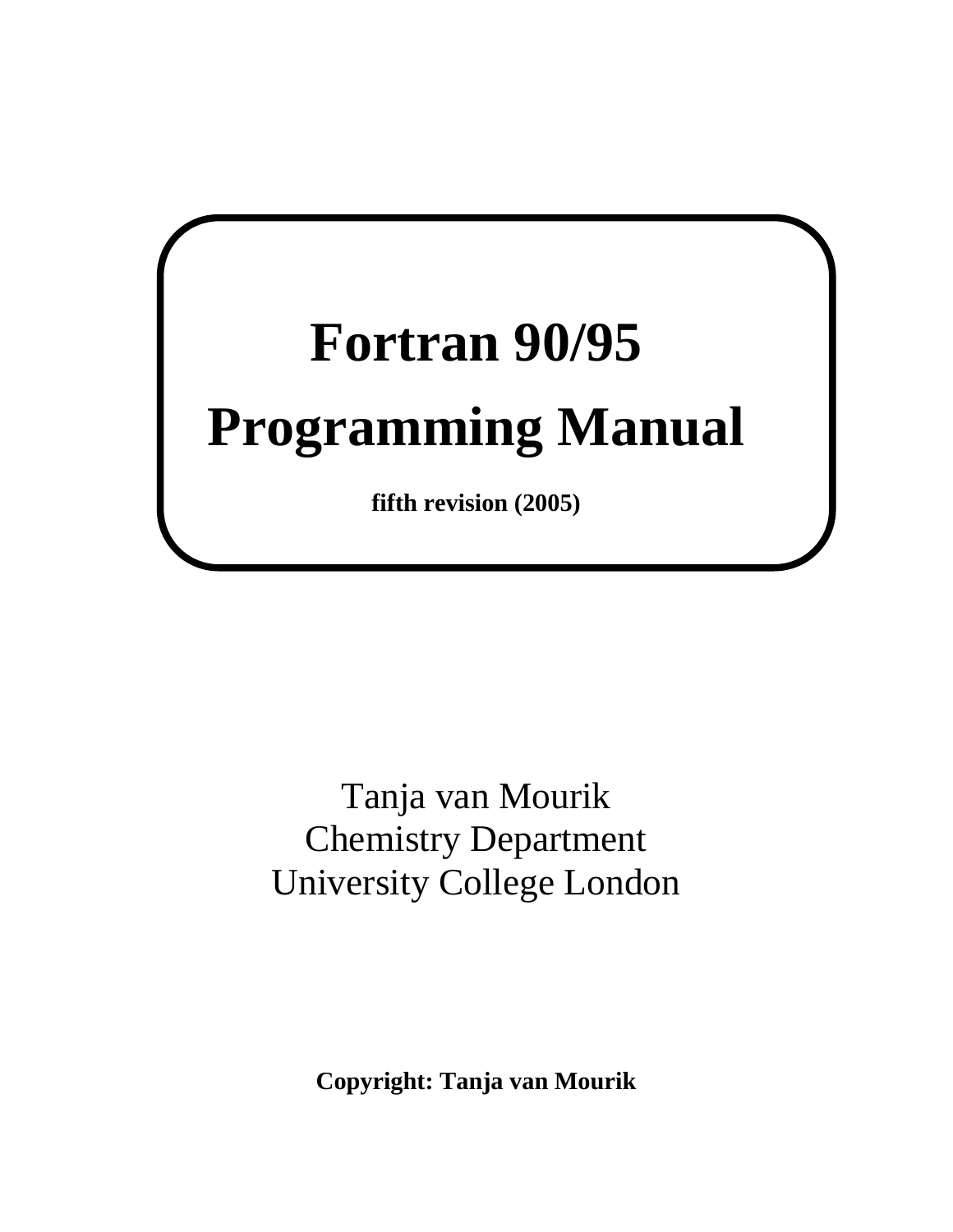## **Fortran 90/95 Programming Manual**

#### **Brief History of Fortran**

The first FORTRAN (which stands for Formula Translation) compiler was developed in 1957 at IBM. In 1966 the American Standards Association (later the America National Standards Institute, ANSI) released the first standard version of FORTRAN, which later became known as FORTRAN 66. The standard aimed at providing a standardised, portable language, which could easily be transferred from one computer system to the other. In 1977, a revised version of FORTRAN, FORTRAN 77, was completed (the standard was published in 1978). The next version is Fortran 90, which is a major advance over FORTRAN 77. It contains many new features; however, it also contains all of FORTRAN 77. Thus, a standard-conforming FORTRAN 77 program is also a standard-conforming Fortran 90 program. Some of FORTRAN 77's features were identified as "obsolescent", but they were not deleted. Obsolescent features are candidates for deletion in the next standard, and should thus be avoided. The latest standard is Fortran 95. Fortran 95 contains only minor changes to Fortran 90; however, a few of the obsolescent features identified in Fortran 90 were deleted.

Because of the requirement that all of FORTRAN 77's features must be contained in Fortran 90, there are often several ways to do the same thing, which may lead to confusion. For example, an integer-type variable can be declared in FORTRAN 77 format:

integer i

or in Fortran 90 format:

integer :: i

In addition, as a legacy from FORTRAN 77, Fortran 90 contains features that are considered bad or unsafe programming practice, but they are not deleted in order to keep the language "backward compatible".

To remedy these problems, a small group of programmers developed the F language. This is basically a subset of Fortran 90, designed to be highly regular and reliable to use. It is much more compact than Fortran 90 (because it does not contain all of FORTRAN 77's features).

There will be a new standard soon, which will be called Fortran 2003 (even though the final international standard will not come out before late 2004). There will be new features in Fortran 2003 (such as support for exception handling, object-oriented programming, and improved interoperability with the C language), but the difference between Fortran 90/95 and Fortran 2000 will not be as large as that between FORTRAN 77 and Fortran 90.

#### **Introduction to the course**

This course intends to teach Fortran 90/95, but from the point of view of the F language. Thus, many of the old FORTRAN 77 features will not be discussed, and should not be used in the programs.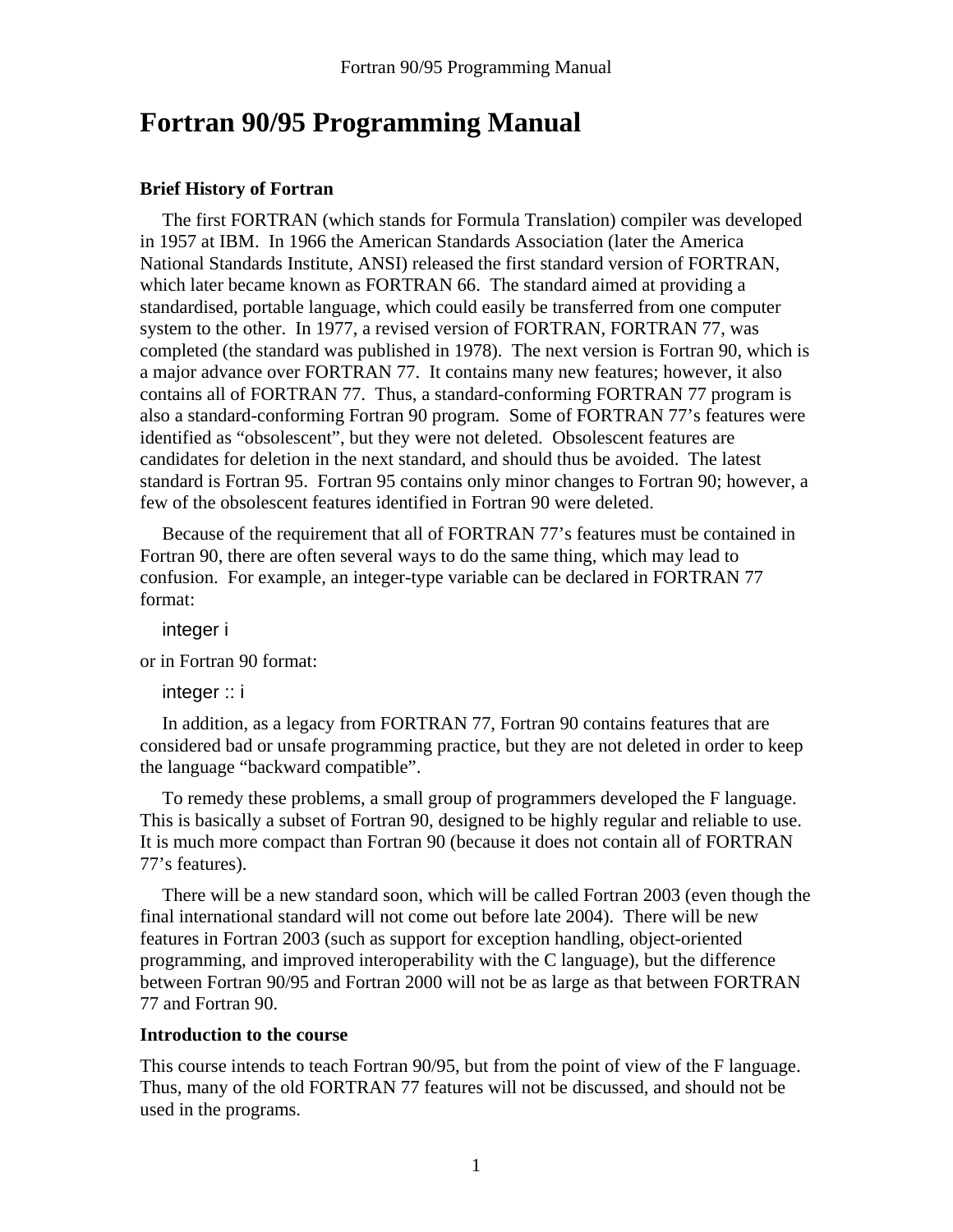It is assumed that you have access to a computer with a Fortran 90 or Fortran 95 compiler. It is strongly recommended to switch on the compiler flag that warns when the compiler encounters source code that does not conform to the Fortran 90 standard, and the flag that shows warning messages. For example:

| <b>Silicon Graphics:</b> | $f90$ –ansi –w2 –o executable-name sourcefile.f90                          |
|--------------------------|----------------------------------------------------------------------------|
|                          | Or even better:<br>$f90$ –ansi –fullwarn –o executable-name sourcefile.f90 |
| Sun:                     | $f90 - \text{ansi}$                                                        |

You can check these flags by typing "man f90" or "man f95" (on a Unix system). You may ask someone in your group for help how to use the compiler and editor on the computer you use.

If you have access to emacs or xemacs, and know how to use it (or are willing to invest a bit of time in learning how to use it), it is recommended to use this editor. It will pay off (emacs can format the source code for you, and thus detect program mistakes early on).

#### **Bibliography**

Fortran 95 Handbook, complete ISO/ANSI Reference J.C. Adams, W.S. Brainerd, B.T. Smith, J.L. Wagener, The MIT Press, 1997

The F programming language M. Metcalf and J. Reid, Oxford University Press, 1996

Programming in Fortran 90 I.M. Smith, John Wiley and Sons, 1995

Migrating to Fortran 90 J.F. Kerrigan, O'Reilly & Associates, Inc., 1993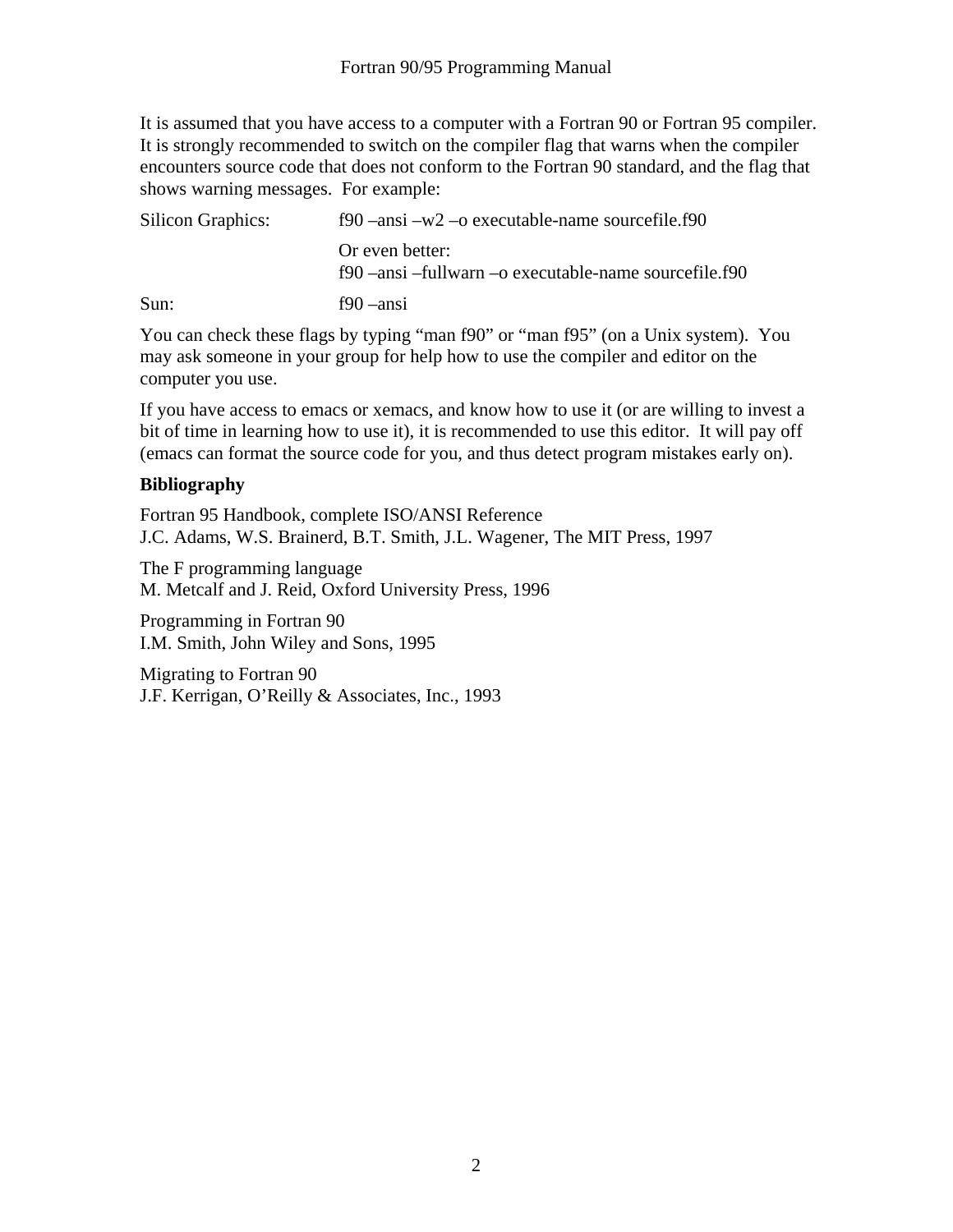### **CONTENTS**

| <b>Chapter 1</b>  | Getting started                        | $\overline{4}$ |
|-------------------|----------------------------------------|----------------|
| <b>Chapter 2</b>  | Types, Variables, Constants, Operators | $\overline{4}$ |
| <b>Chapter 3</b>  | <b>Control Constructs</b>              | 15             |
| <b>Chapter 4</b>  | Procedures                             | 23             |
| <b>Chapter 5</b>  | More on Arrays                         | 35             |
| <b>Chapter 6</b>  | Modules                                | 43             |
| <b>Chapter</b> 7  | More on I/O                            | 49             |
| <b>Chapter 8</b>  | Pointers                               | 55             |
| <b>Chapter 9</b>  | <b>Numeric Precision</b>               | 61             |
| <b>Chapter 10</b> | Scope and Lifetime of Variables        | 62             |
| <b>Chapter 11</b> | Debugging                              | 65             |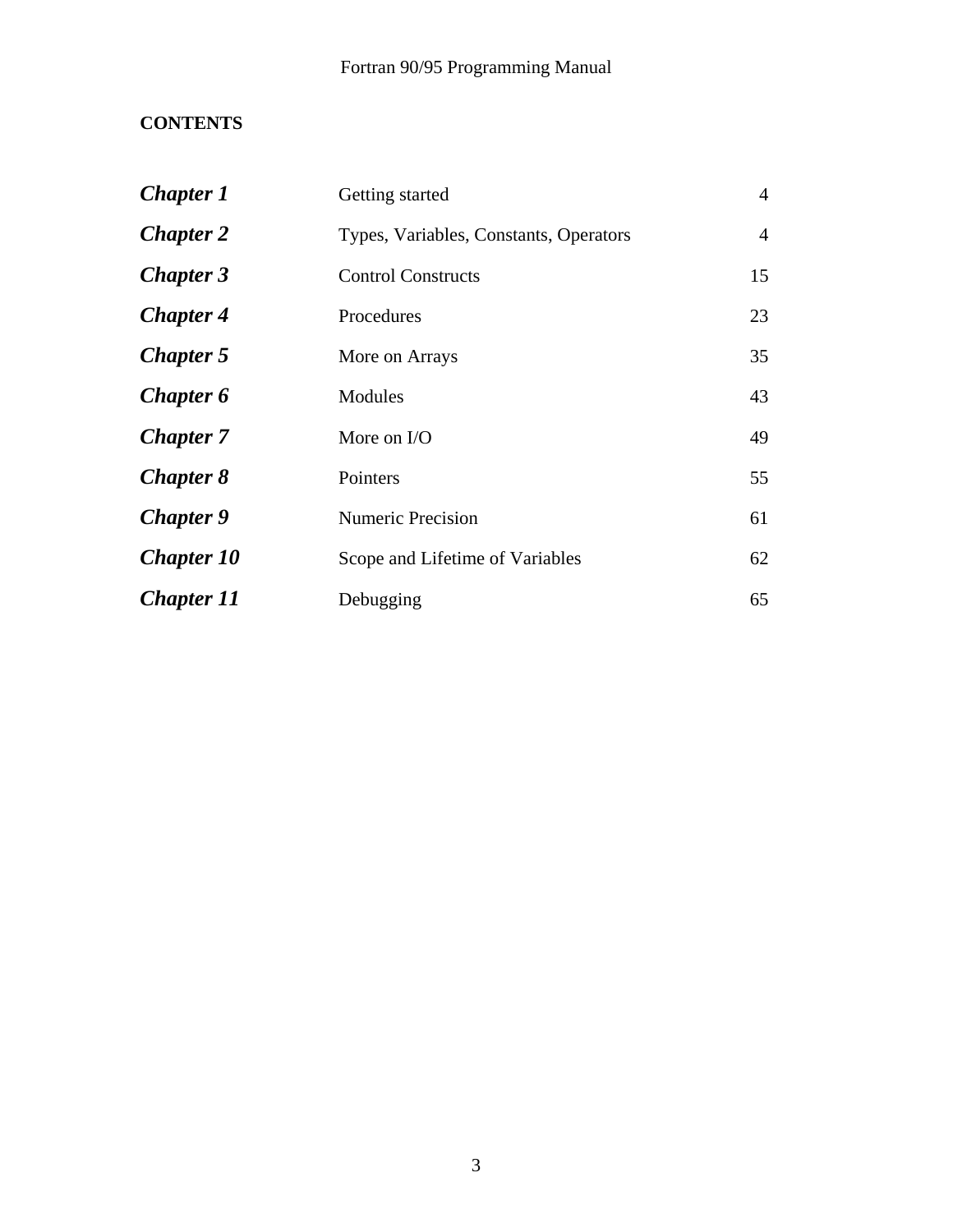## **1. Getting started**

Type, compile and run the following program (call the file hello.f90):

program hello ! this programs prints "hello world!" to the screen implicit none print\*, "Hello world!"

end program hello Note the following:

- a program starts with program program\_name
- it ends with end program program\_name
- print\* displays data (in this case, the character string "Hello, world!") on the screen.
- all characters after the exclamation mark (!) (except in a character string) are ignored by the compiler. It is good programming practice to include comments. Comments can also start after a statement, for example:

print\*, "Hello world!" ! this line prints the message "Hello world!"

- Note the indentation. Indentation is essential to keep a program readable. Additionally, empty lines are allowed and can help to make the program readable.
- Fortran 90 allows both upper and lowercase letters (unlike FORTRAN 77, in which only uppercase was allowed).

## **2. Types, Variables, Constants, Operators**

#### **Names in Fortran 90**

A name or "identifier" in Fortran must adhere to fixed rules. They cannot be longer than 31 characters, must be composed of alphanumeric characters (all the letters of the alphabet, and the digits  $(0 \text{ to } 9)$  and underscores  $($ ), and the first character must be a letter. Identifiers are case-insensitive (except in character strings like "Hello world!" in the example above); Thus, PRINT and print are completely identical.

#### **Types**

A *variable* is a data object whose value can be defined and redefined (in contrast to *constants*, see below). Variables and constants have a *type*, which can be one of the five *intrinsic types*, or a *derived type*. Intrinsic types are part of the Fortran language. There are five different intrinsic types. In Fortran 90, there is additionally the possibility of defining derived types, which are defined by the user (see below). The five intrinsic types are:

Integer Type For integer values (like 1, 2, 3, 0, -1, -2, …).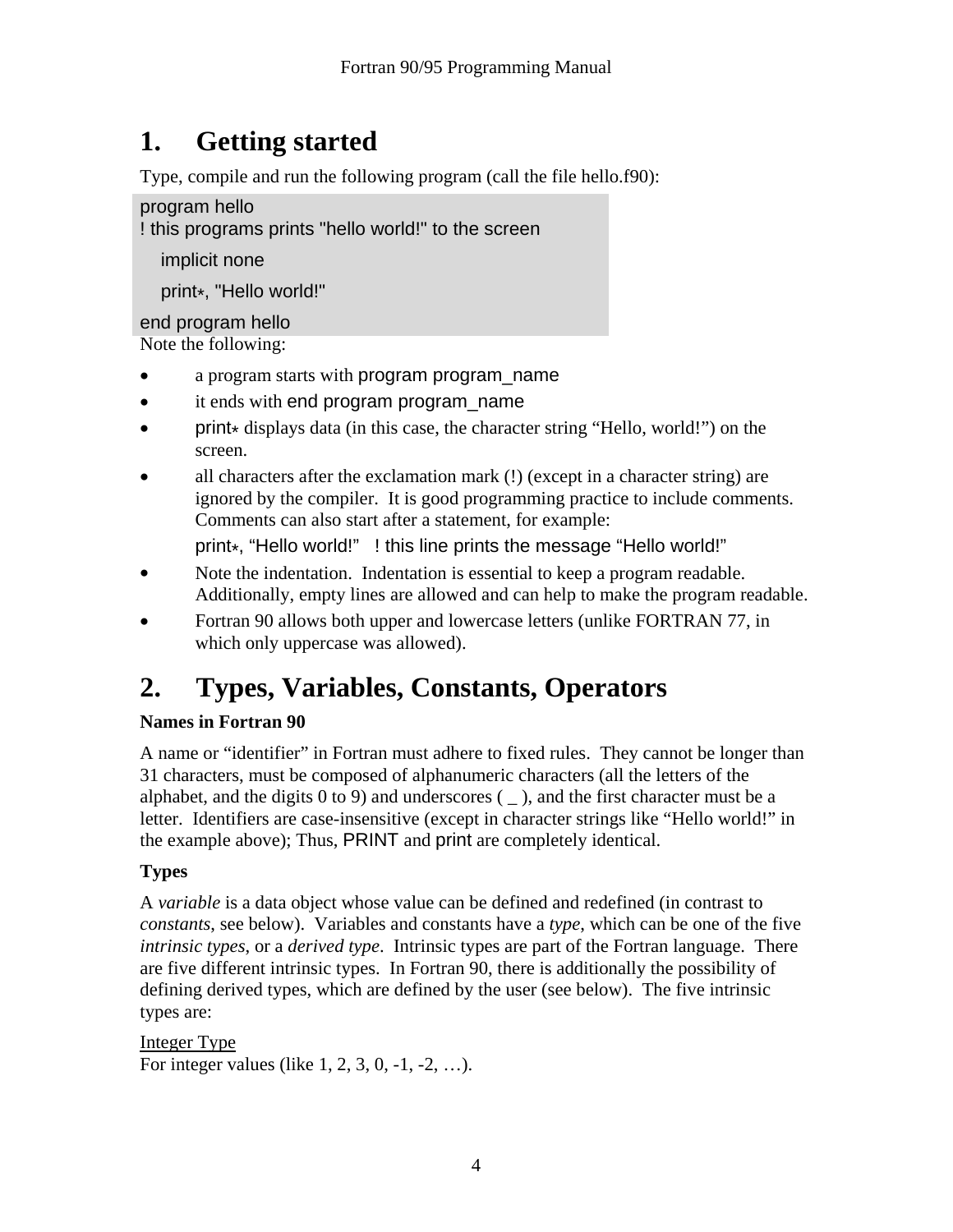#### Real Type

For real numbers (such as 3.14, -100.876, 1.0 etc.). A processor must provide two different real types: The default real type and a type of higher precision, with the name double precision. Also this is a legacy of FORTRAN 77. Fortran 90 gives much more control over the precision of real and integer variables (through the kind specifier), see chapter on Numeric Precision, and there is therefore no need to use double precision. However, you will see double precision often used in older programs. For most of the exercises and examples in this manual the real type suffices. In the real word however, double precision is often required.

For now, if you prefer to use double precision in your programs, use:

real (kind=kind(1.0d0)) :: variable\_name

Complex Type

For complex numbers. A complex value consists of two real numbers, the real part and the imaginary part. Thus, the complex number  $(2.0, -1.0)$  is equal to  $2.0 - 1.0$ i.

Logical Type

There are only two logical values: .true. and .false. (note the dots around the words true and false).

Character Type

Data objects of the character type include characters and strings (a string is a sequence of characters). The length of the string can be specified by len (see the examples below). If no length is specified, it is 1.

#### **Constants**

A constant is a data object whose value cannot be changed.

A *literal constant* is a constant value without a name, such as 3.14 (a real constant), "Tanja" (a character constant), 300 (an integer constant), (3.0, -3.0) (a complex constant), .true. or .false. (logical constants. These two are the only logical constants available).

A *named constant* is a constant value with a name. Named constants and variables must be declared at the beginning of a program (or subprogram – see Chapter 4), in a so-called *type declaration statement*. The type declaration statement indicates the type and name of the variable or constant (note the two colons between the type and the name of the variable or constant). Named constants must be declared with the parameter attribute:

real, parameter ::  $pi = 3.1415927$ 

#### **Variables**

Like named constants, variables must be declared at the beginning of a program (or subprogram) in a type declaration statement:

integer :: total real :: average1, average2 ! this declares 2 real values complex :: cx logical :: done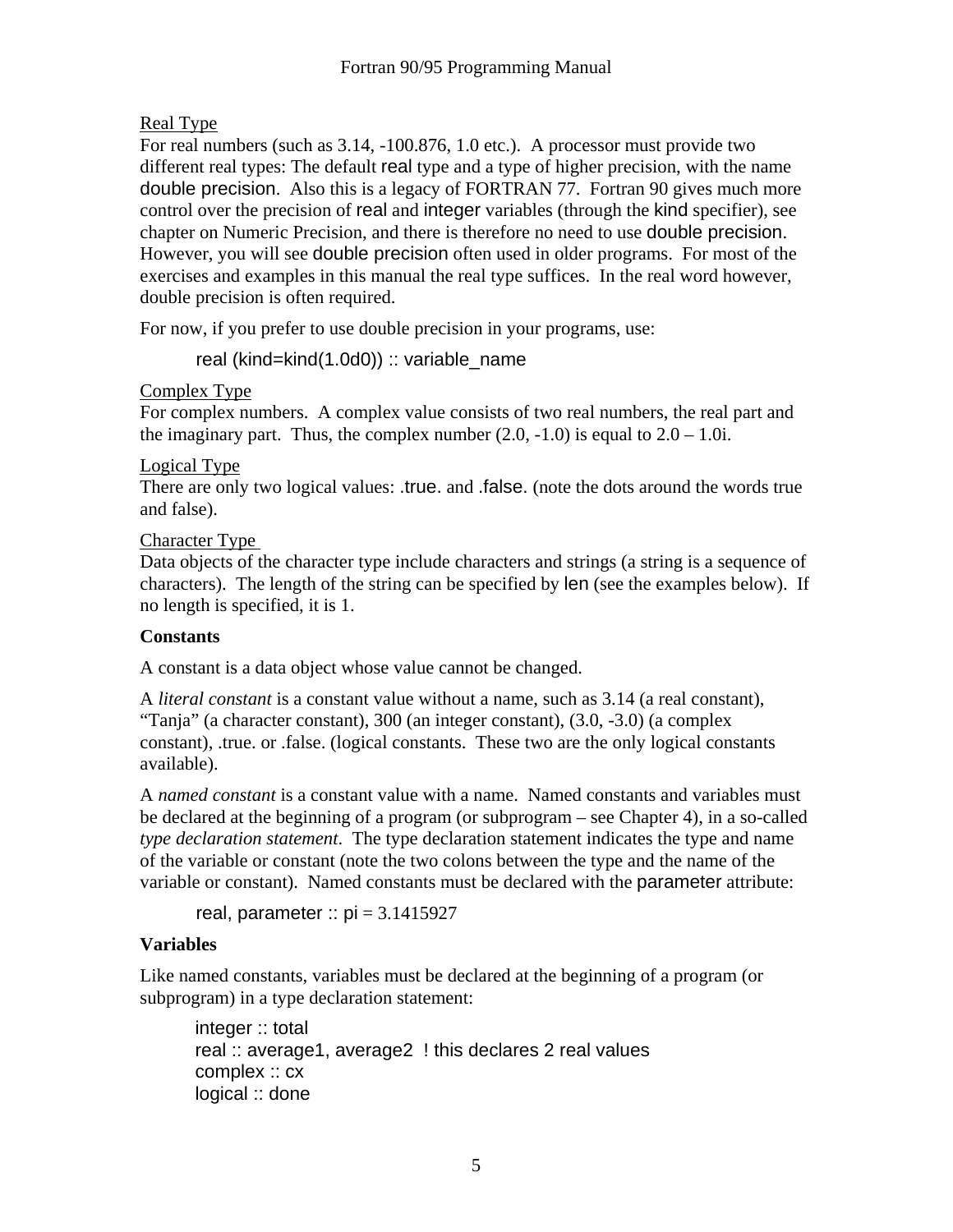character(len=80) :: line  $\qquad$  ! a string consisting of 80 characters

These can be used in statements such as:

```
total = 6.7average1 = average2done = .true.line = "this is a line"
```
Note that a character string is enclosed in double quotes (").

Constants can be assigned trivially to the complex number cx:

 $cx = (1.0, 2.0)$   $\qquad \qquad$   $cx = 1.0 + 2.0i$ 

If you need to assign variables to cx, you need to use cmplx:

 $cx = \text{cmplx} (1.0/2.0, -3.0)$   $cx = 0.5 - 3.0i$  $cx = \text{cmplx}(x, y)$   $\qquad \qquad$   $\qquad$   $\qquad$   $\qquad$   $\qquad$   $\qquad$   $\qquad$   $\qquad$   $\qquad$   $\qquad$   $\qquad$   $\qquad$   $\qquad$   $\qquad$   $\qquad$   $\qquad$   $\qquad$   $\qquad$   $\qquad$   $\qquad$   $\qquad$   $\qquad$   $\qquad$   $\qquad$   $\qquad$   $\qquad$   $\qquad$   $\qquad$   $\qquad$   $\qquad$   $\qquad$   $\qquad$   $\qquad$   $\qquad$ 

The function cmplx is one of the intrinsic functions (see below).

#### **Arrays**

A series of variables of the same type can be collected in an *array*. Arrays can be onedimensional (like vectors in mathematics), two-dimensional (comparable to matrices), up to 7-dimensional. Arrays are declared with the dimension attribute.

Examples:

real, dimension(5) :: vector ! 1-dim. real array containing 5 elements integer, dimension (3, 3) :: matrix ! 2-dim. integer array

The individual elements of arrays can be *referenced* by specifying their *subscripts*. Thus, the first element of the array vector, vector $(1)$ , has a subscript of one. The array vector contains the real variables vector(1), vector(2), vector(3), vector(4), and vector(5). The array matrix contains the integer variables matrix $(1,1)$ , matrix $(2,1)$ , matrix $(3,1)$ , matrix $(1,2)$ , ..., matrix $(3,3)$ :

| vector(1) | vector(2) | vector(3) | vector(4) | vector(5) |
|-----------|-----------|-----------|-----------|-----------|
|           |           |           |           |           |

| matrix(1,1) | matrix(1,2) | matrix(1,3) |
|-------------|-------------|-------------|
| matrix(2,1) | matrix(2,2) | matrix(2,3) |
| matrix(3,1) | matrix(3,2) | matrix(3,3) |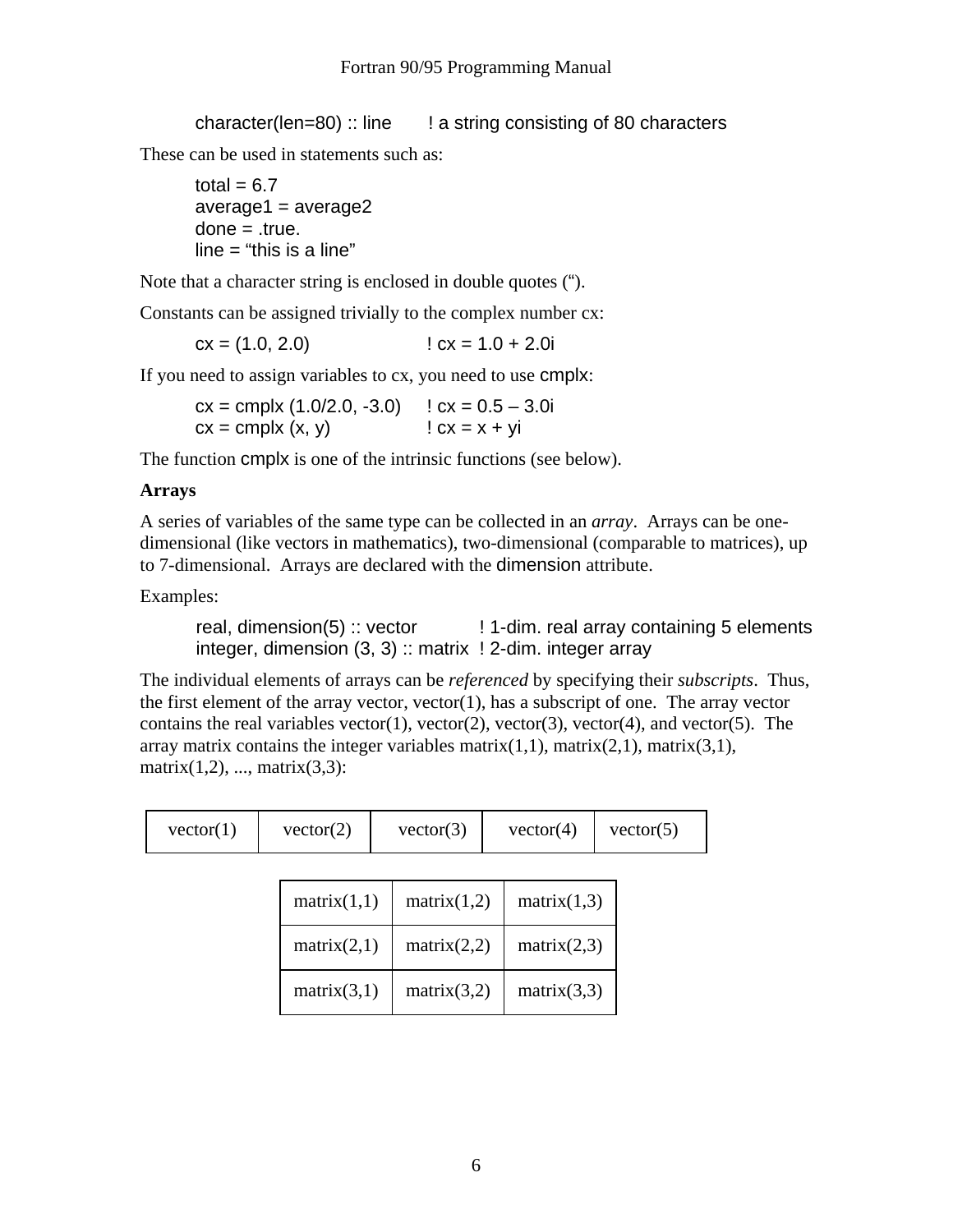The array vector could also have been declared with explicit lower bounds:

real, dimension (1:5) :: vector

All the following type declaration statements are legal:

 real, dimension (-10:8) :: a1 ! 1-dim array with 19 elements integer, dimension (-3:3, -20:0, 1:2, 6, 2, 5:6, 2) :: grid1 ! 7-dim array

The number of elements of the integer array grid1 is  $7 \times 21 \times 2 \times 6 \times 2 \times 2 \times 2 = 14112$ .

You may not be able to use arrays with more than 7 dimensions. The standard requires that a compiler supports up to 7-dimensional arrays. A compiler may allow more than 7 dimensions, but it does not have to.

#### **Character strings**

The elements of a character string can be referenced individually or in groups.

With:

 character (len=80) :: name name = "Tanja"

Then

name(1:3) would yield the substring "Tan"

A single character must be referenced in a similar way:

name(2:2) yields the character "a"

If the lower subscript is omitted, it is assumed to be one, and if the upper subscript is omitted, it is supposed to be the length of the string.

Thus:

| name $(.3)$ | ! yields "Tan"   |
|-------------|------------------|
| name $(3)$  | ! yields "nja"   |
| name $(:)$  | ! yields "Tanja" |

#### **Implicit typing**

Fortran allows *implicit typing*, which means that variables do not have to be declared. If a variable is not declared, the first letter of its name determines its type: if the name of the variable starts with i, j, k, l, m, or n, it is considered to be an integer, in all other cases it is considered to be a real. However, it is good programming practice to declare all variables at the beginning of the program. The statement

implicit none

turns off implicit typing. All programs should start with this statement. (Implicit typing is not allowed in the F language).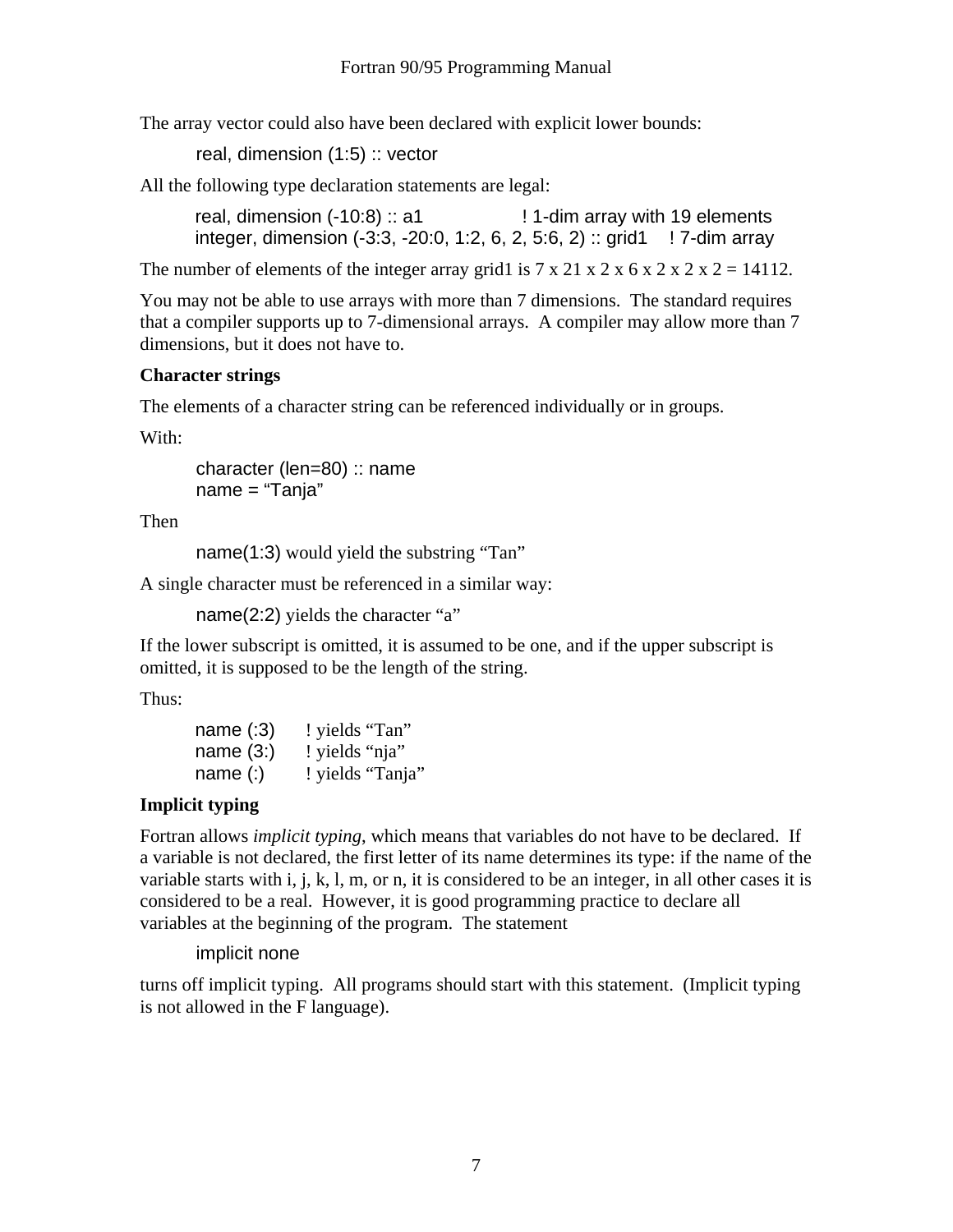#### **Derived data types**

We have seen that the Fortran language contains 5 intrinsic types (integer, real, complex, logical, and character). In addition to these, the user can define *derived types*, which can consist of data objects of different type.

An example of a derived data type:

type :: atom character (len=2) :: label real  $:: x, y, z$ end type atom

This type can hold a 2-character atom name, as well as the atom's xyz coordinates.

An object of a derived data type is called a *structure*. A structure of type atom can be created in a type declaration statement like:

type(atom) :: carbon1

The components of the structure can be accessed using the *component selector* character (%):

 $carbon1\%$ label = " $C$ "  $carbon1%x = 0.0000$  $carbon1\%v = 1.3567$  $carbon1\%z = 2.5000$ 

Note that no spaces are allowed before and after the %!

One can also make arrays of a derived type:

```
type(atom), dimension (10) :: molecule
```
and use it like

molecule $(1)$ %type = "C"

#### **Arithmetic operators**

The intrinsic arithmetic operators available in Fortran 90 are:

|        | ** exponentiation          |
|--------|----------------------------|
| $\ast$ | multiplication<br>division |
|        | addition<br>subtraction    |

These are grouped in order of precedence, thus,  $*$  has a higher precedence than  $+$ . The precedence can be overridden by using parentheses. For example:

#### $3 * 2 + 1$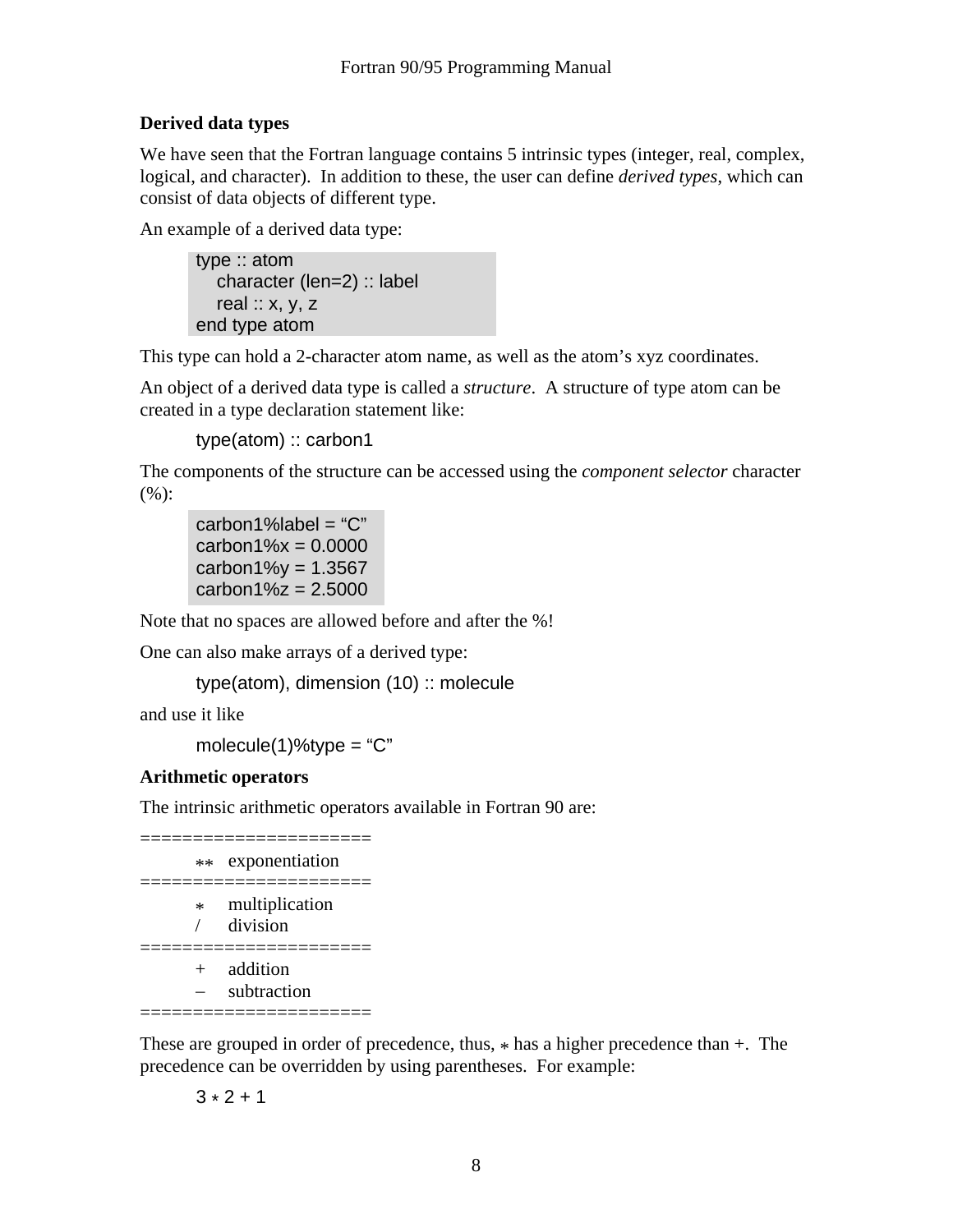yields 7, but

 $3*(2+1)$ 

yields 9.

For operators of equal strength the precedence is from left to right. For example:

 $a * b / c$ 

In this statement, first a and b are multiplied, after which the results is divided by c. The exception to this rule is exponentiation:

2\*\*2\*\*3

is evaluated as  $2**8$ , and not as  $4**3$ .

#### **Numeric expressions**

An expression using any of the arithmetic operators  $(**, *, /, +, -)$ , like the examples in the previous section, is called a *numeric expression*.

Be careful with integer divisions! The result of an integer division, *i.e.*, a division in which the numerator and denominator are both integers, is an integer, and may therefore have to be truncated. The direction of the truncation is towards zero (the result is the integer value equal or just less than the exact result):

| 3/2       | yields 1                         |
|-----------|----------------------------------|
| $-3/2$    | $yields -1$                      |
| $3**2$    | yields 9                         |
| $3**(-2)$ | equals $1/3**2$ , which yields 0 |

Sometimes this is what you want. However, if you do not want the result to be truncated, you can use the real function. This function converts its argument to type real. Thus, real(2) yields a result of type real, with the value 2.0.

With the examples from above:

|          | real(2)/3       | yields 1.5                                                                             |
|----------|-----------------|----------------------------------------------------------------------------------------|
|          | $2$ /real $(3)$ | yields 1.5                                                                             |
|          | $-2$ /real(3)   | yields $-1.5$                                                                          |
|          | $real(3)$ **-2  | yields $0.1111111111$ (which is $1/9$ )                                                |
| However: |                 |                                                                                        |
|          | real(2/3)       | yields $\theta$ (the integer division is performed first, yielding $\theta$ , which is |
|          |                 | then converted to a real.)                                                             |

Note that the function real can have 2 arguments (see the table in the section on intrinsic functions, below). The second argument, an integer specifying the precision (kind value) of the result, is however optional. If not specified, the conversion will be to default precision. Kind values will be discussed later.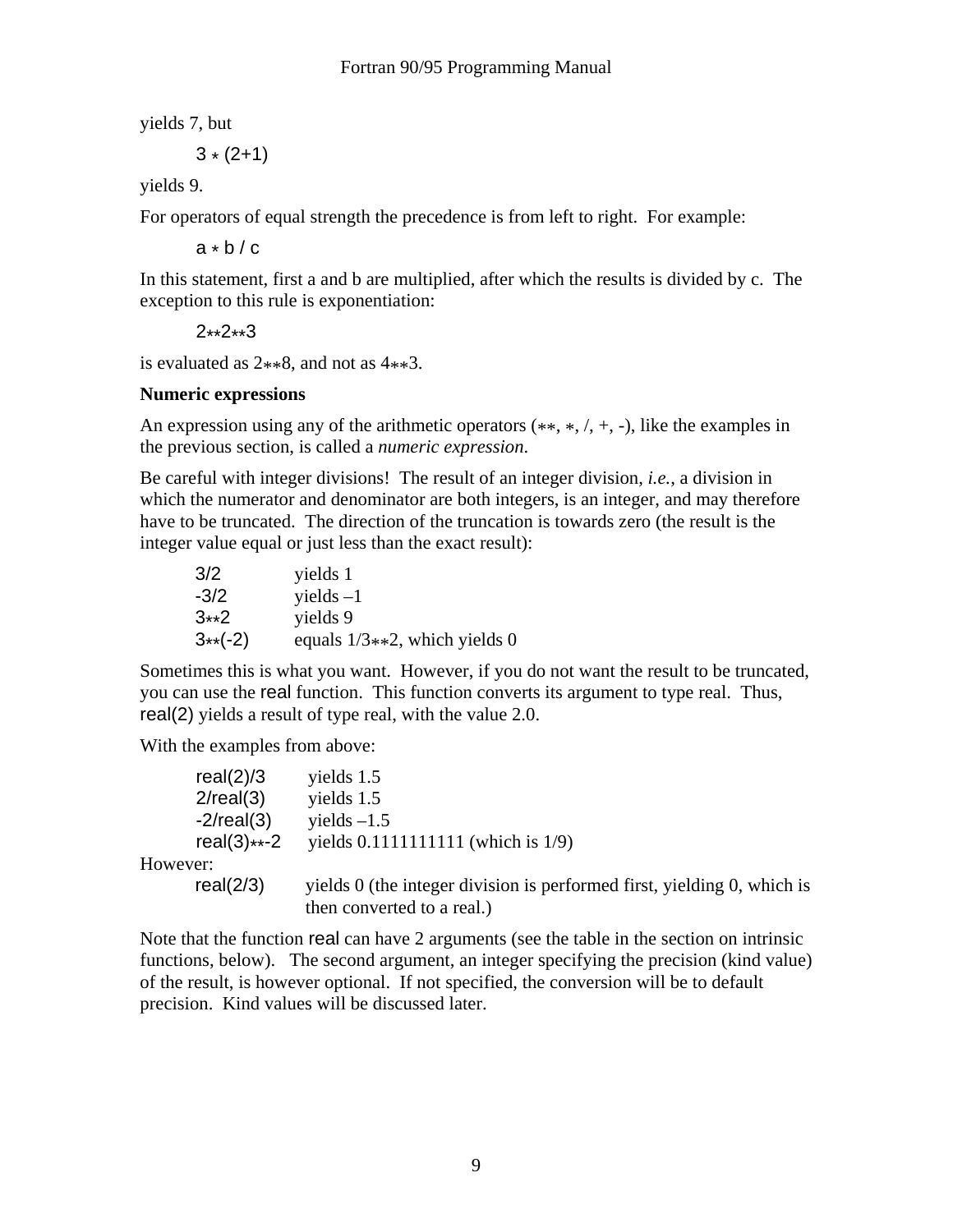Numeric expressions can contain operands of different type (integer, real, complex). If this is the case, the type of the "weaker" operand will be first converted to the "stronger" type. (The order of the types, from strong to weak, is complex, real, integer.) The result will also be of the stronger type.

If we consider the examples above again, in

real(2)/3

The integer 3 is first converted to a real number 3.0 before the division is performed, and the result of the division is a real number (as we have seen).

#### **Logical operators**

The type logical can have only two different values: .true. and .false. (note the dots around the words true and false). Logical variables can be operated upon by logical operators. These are (listed in decreasing order of precedence):

=============== .not. .and. .or. .eqv. and .neqv. =================

The .and. is "exclusive": the result of a .and. b is .true. only if the expressions a and b are both true. The .or. is "inclusive": the result of a .or. b is .false. only if the expressions a and b are both false. Thus, if we have the logical constants:

```
logical, parameter \therefore on = .true.
logical, parameter \therefore off = .false.
```
Then:

| .not. on       | ! equals .false. |
|----------------|------------------|
| .not. off      | ! equals .true.  |
| on .and. on    | ! equals .true.  |
| on .and. off   | ! equals .false. |
| off .and. off  | ! equals .false. |
| on .or. on     | ! equals .true.  |
| on .or. off    | ! equals .true.  |
| off .or. off   | lequals .false.  |
| on .eqv. on    | ! equals .true.  |
| on .eqv. off   | ! equals .false. |
| off .eqv. off  | ! equals .true.  |
| on .neqv. on   | lequals .false.  |
| on .neqv. off  | ! equals .true.  |
| off .neqv. off | ! equals .false. |

#### **Relational operators**

Relational operators are operators that are placed between expressions and that compare the results of the expressions. The relational operators in Fortran 90 are: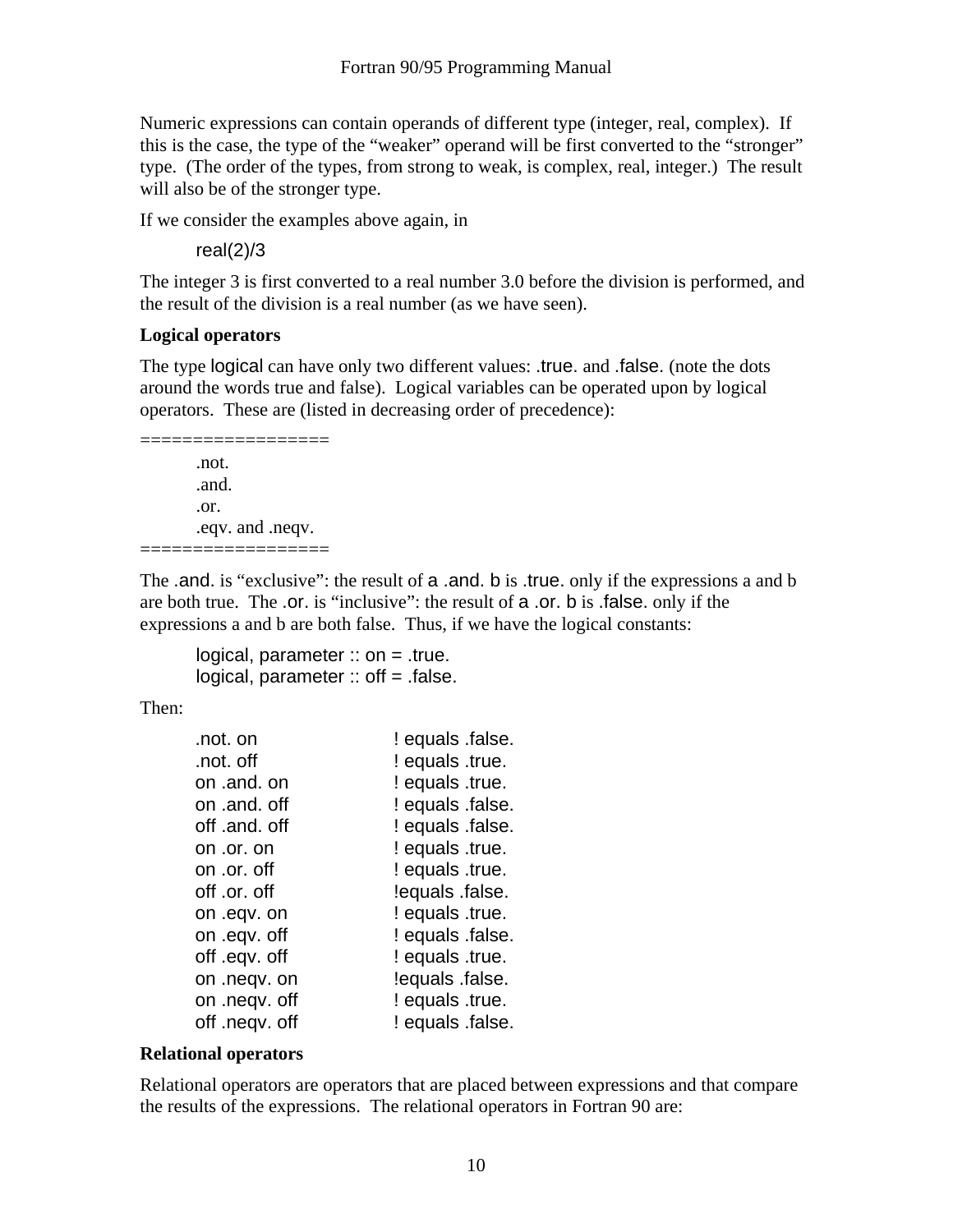============================== < less than <= less than or equal to > greater than >= greater than or equal to  $==$  equal to  $\ell$  not equal to ==============================

#### **Logical expressions**

Expressions that use the relational operators are *logical expressions*. The values of logical expressions can be either .true. or .false. Note that the range of numerical numbers in Fortran ranges from the largest negative number to the largest positive number (thus,  $-100.0$  is smaller than 0.5).

A few examples:

real :: val1, val2 logical :: result  $val1 = -3.5$  $val2 = 2.0$  $result = val1 < val2$  ! result equals .true. result =  $val1$  >=  $val2$  ! result equals .false. result = val1 <  $($ val2 - 2.0) ! result equals .true.

Be careful though with comparing real numbers. Reals are represented with finite accuracy. Thus:

print\*, 2 \* 3.2

may give as output: 6.4000001. So instead of comparing two real variables a and b like:

 $a == b$ 

it is safer to compare their difference:

```
real, parameter \therefore delta = 0.000001
abs(a-b) < delta ! equals true. if a and b are numerically identical
```
The function abs returns the absolute value of (a-b).

#### **Intrinsic functions**

Intrinsic functions are functions that are part of the language. Fortran, as a scientific language aimed at numerical applications, contains a large number of mathematical functions.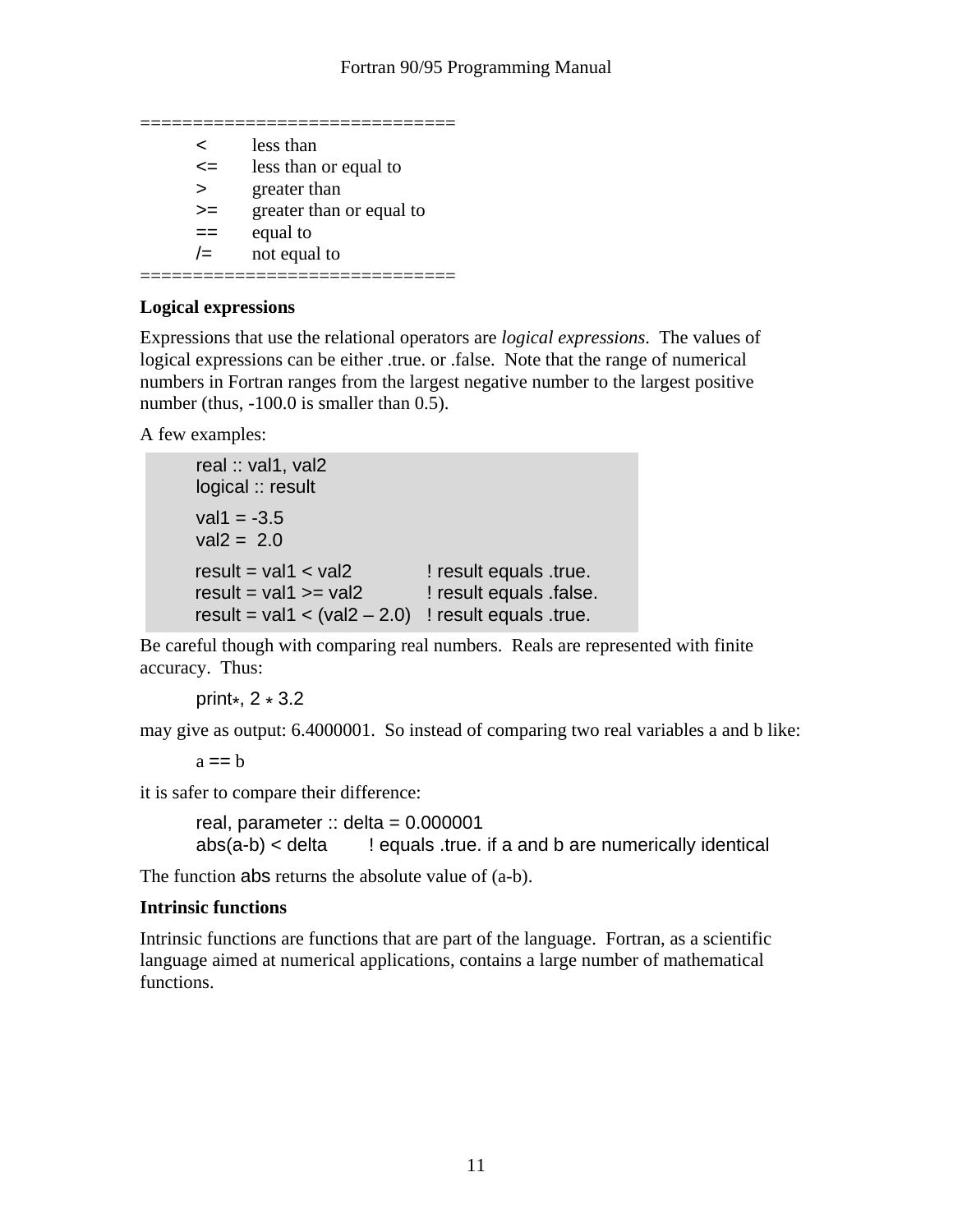| acos (x)    | inverse cosine (arc cosine) function   |
|-------------|----------------------------------------|
| asin(x)     | inverse sine (arc sine) function       |
| atan $(x)$  | inverse tangent (arc tangent) function |
| atan $2(x)$ | arc tangent for complex numbers        |
| cos(x)      | cosine function                        |
| cosh(x)     | hyperbolic cosine function             |
| exp(x)      | exponential function                   |
| log(x)      | natural logarithm function             |
| log10(x)    | common logarithm function              |
| sin(x)      | sine function                          |
| sinh(x)     | hyperbolic sine function               |
| sqrt $(x)$  | square root function                   |
| tan(x)      | tangent function                       |
| tanh(x)     | hyperbolic tangent function            |

============================================

The mathematical functions are:

Some other useful intrinsic functions are:

| abs $(x)$                | absolute value of the numerical argument x                                                                                                                                                                                                                          |
|--------------------------|---------------------------------------------------------------------------------------------------------------------------------------------------------------------------------------------------------------------------------------------------------------------|
| complx $(x,y$ [, ikind]) | convert to complex. The ikind argument is optional. If<br>not specified, the conversion is to default precision.                                                                                                                                                    |
| floor $(x)$              | greatest integer less than or equal to x. Examples: floor<br>$(3.4)$ equals 3, floor $(-3.4)$ equals $-4$ .                                                                                                                                                         |
| int $(x)$                | convert to integer. If abs $(x < 1)$ , the result is 0. If abs<br>$(x)$ >= 1, the result is the largest integer not exceeding x<br>(keeping the sign of x). Examples: $int(0.3)$ equals 0, $int(-$<br>0.3) equals 0, int (4.9) equals 4, int $(-4.9)$ equals $-4$ . |
| nint $(x \mid$ , ikind]) | rounds to nearest integer.                                                                                                                                                                                                                                          |
| real $(x \mid$ , ikind]) | convert to real. The ikind argument is optional. If not<br>specified, the conversion is to default precision.                                                                                                                                                       |
| mod(a,p)                 | remainder function. Result is $a - int (a/p) * p$ . The<br>arguments a and p must be of the same type (real or<br>integer).                                                                                                                                         |
| modulo $(a,p)$           | modulo function. Result is $a - f$ loor $(a/p) * p$ . The<br>arguments a and p must be of the same type (real or<br>integer).                                                                                                                                       |
|                          |                                                                                                                                                                                                                                                                     |

#### **Simple in- and output**

As we have seen in the hello.f90 program above, characters can be displayed on the screen by the print<sup>\*</sup> statement. Data can be transferred into the program by the read<sup>\*</sup> statement. This is the simplest form of input/output (I/O), called *list-directed input/output*. As an example, with pi being declared as in the previous section, the statement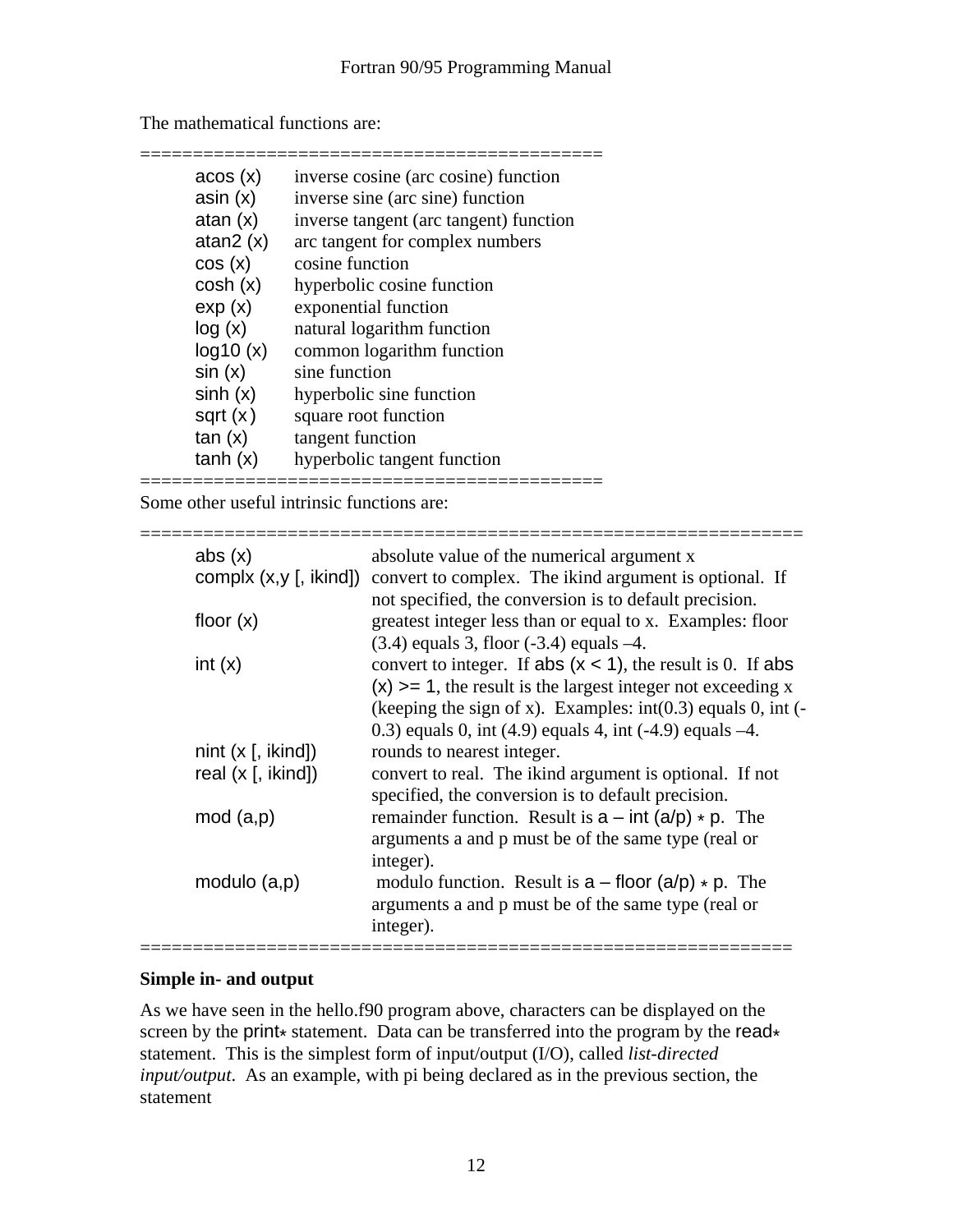print\*, "The number  $pi =$ ", pi

might appear on the screen as

The number  $pi = 3.141590$ 

The exact format is dependent on the computer system used. Later we will see a more sophisticated form of I/O, using read and write, which gives the programmer more control over the format.

The following read statement (with x, y, and z being declared as variables of type real)

read\*, x, y, z

expects three numbers to be typed, separated by a comma, one or more spaces, or a slash (/). The variable x will have the value of the first number typed, y will have the value of the second number typed, and z of the third number typed.

#### **Comments**

We have already seen the exclamation mark (!). All characters after the exclamation mark are ignored. Comments can be used for descriptive purposes, or for "commenting out" a line of code.

#### **Continuation lines**

The maximum length of a Fortran statement is 132 characters. Sometimes statements are so long that they don't fit on one line. The *continuation mark* (&), placed at the end of the line, allows the statement to continue on the next line. Fortran 90 allows a maximum of 39 continuation lines.

Thus, the following code

 $cos (alpha) = b*b + c*c - 8$ 2\*b\*c\*cos (gamma)

is identical to

cos (alpha) =  $b*b + c*c - 2*b*c*cos$  (gamma)

#### **Summary**

- A program starts with program program\_name and ends with end program program\_name.
- The first statement should always be implicit none.
- We have learned the different types of variables and constants in Fortran: integer, real, complex, logical and character, and how to declare them in type declaration statements.
- The arithmetic operators:  $**$ ,  $*$ ,  $/$ ,  $+$  and  $-$ .
- The logical operators: .not., .and., .or., .eqv., and .neqv.
- The relational operators:  $\lt$ ,  $\lt$  =,  $\gt$ ,  $\gt$  =,  $\gt$  = and  $\lt$ .
- We learned the mathematical functions, and a selection of other intrinsic functions.
- We learned how to read in variables and how to write to the screen.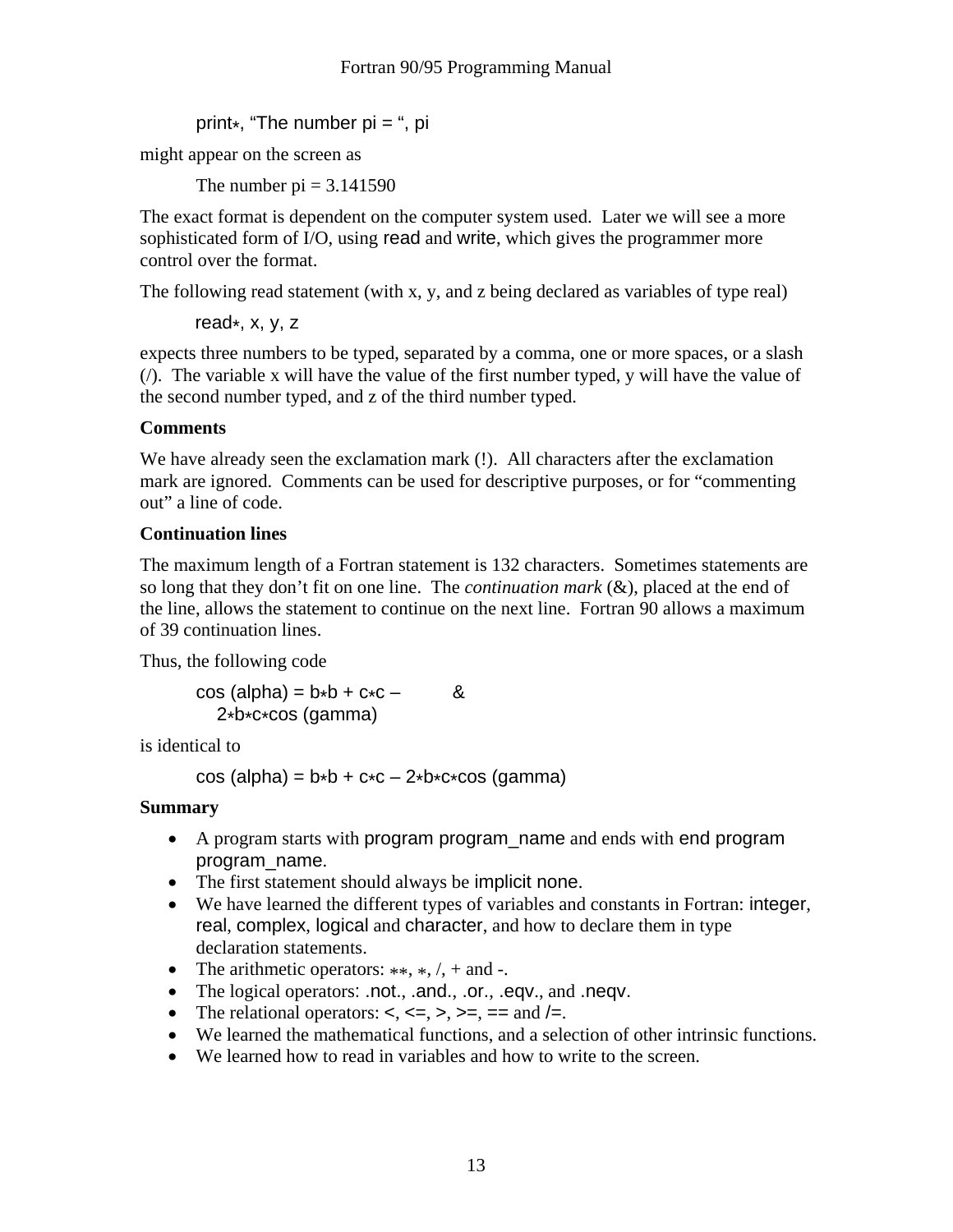#### **Exercises**

- 1. Which of the following are valid names in Fortran 90:
	- a. this is a variable
	- b. 3dim
	- c. axis1
	- d.  $y(x)$
	- e. dot.com
	- f. DotCom
	- g. z axis
- 2. Write a program that reads in a number, and computes the area of a circle that has a diameter of that size.
- 3. Find out, for your compiler, what the compiler flags are for displaying warning messages, and for issuing a warning when the compiler encounters non-standard source code.
- 4. Write a program that reads in a time in seconds, and computes how many hours and minutes it contains. Thus, 3700 should yield: 1 hour, 1 minute, and 40 seconds. (Hint: use the mod function).

## **3. Control Constructs**

#### **Control Constructs**

A program can consist of several statements, which are executed one after the other:

```
program program_name 
   implicit none 
   statement1 
   statement2 
   statement3 
   statement4 
 end program_name
```
However, this rigid sequence may not suit the formulation of the problem very well. For example, one may need to execute the same group of statements many times, or two different parts of the program may need to be executed, depending on the value of a variable. For this, Fortran 90 has several constructs that alter the *flow* through the statements. These include *if constructs*, *do loops*, and *case constructs*.

#### **If constructs:**

The simplest form of an if construct is:

if (logical expression) then statement end if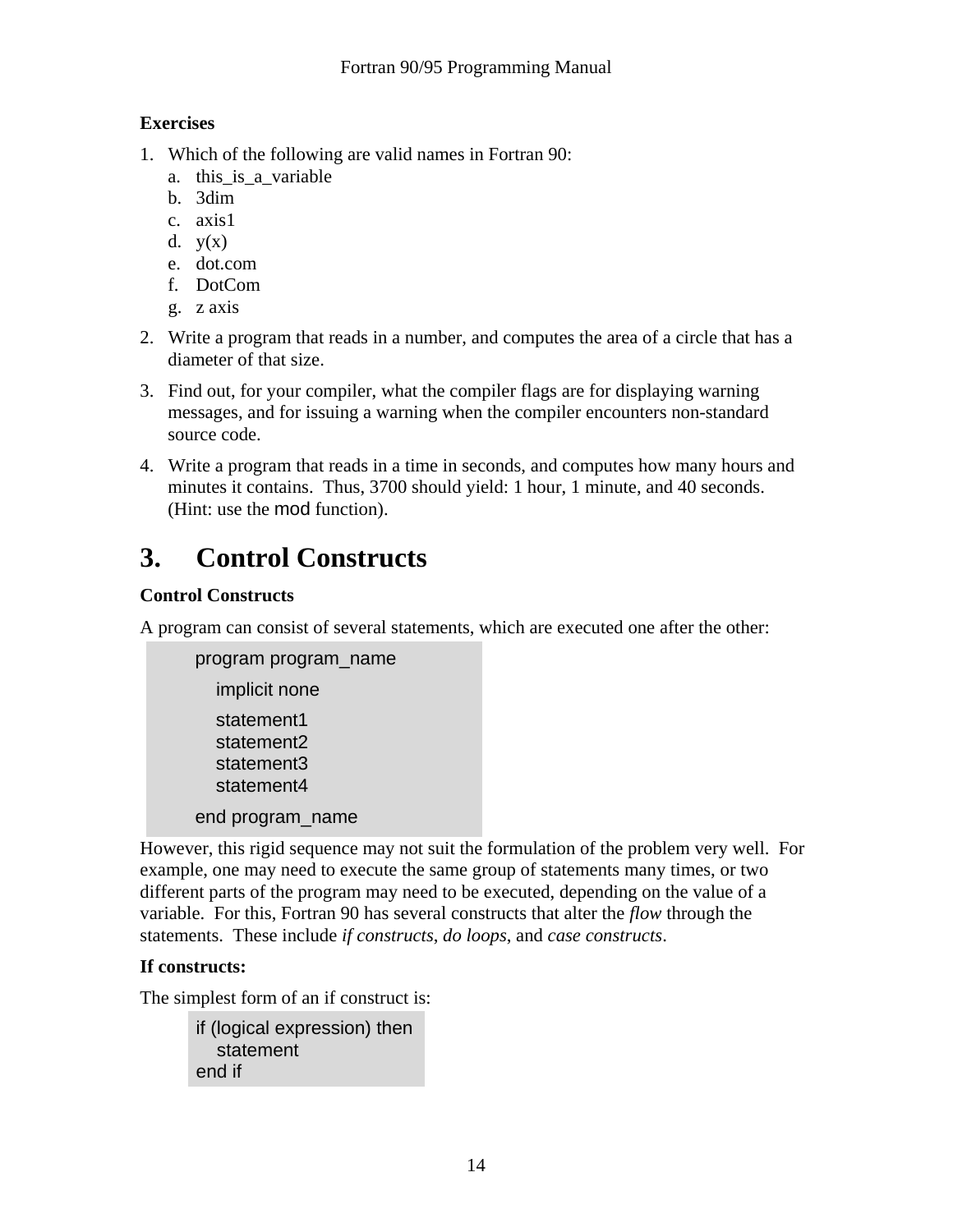as in:

```
if (x < y) then
  x = y end if
```
The statement  $x = y$  is only executed if x is smaller than y.

Several statements may appear after the logical expression. The if block can also be given a name, so the more general form of the if construct is:

```
 [name:] if (logical expression) then 
    ! various statements 
       . . . 
 end if [name]
```
Both endif and end if are allowed. The name preceding the if is optional (but if it is specified, the name after the endif must be the same).

The block if statement can also contain an *else block*:

```
[name:] if (logical expression) then
             ! various statements 
              ... 
           else 
              ! some more statements 
              ... 
           end if [name]
```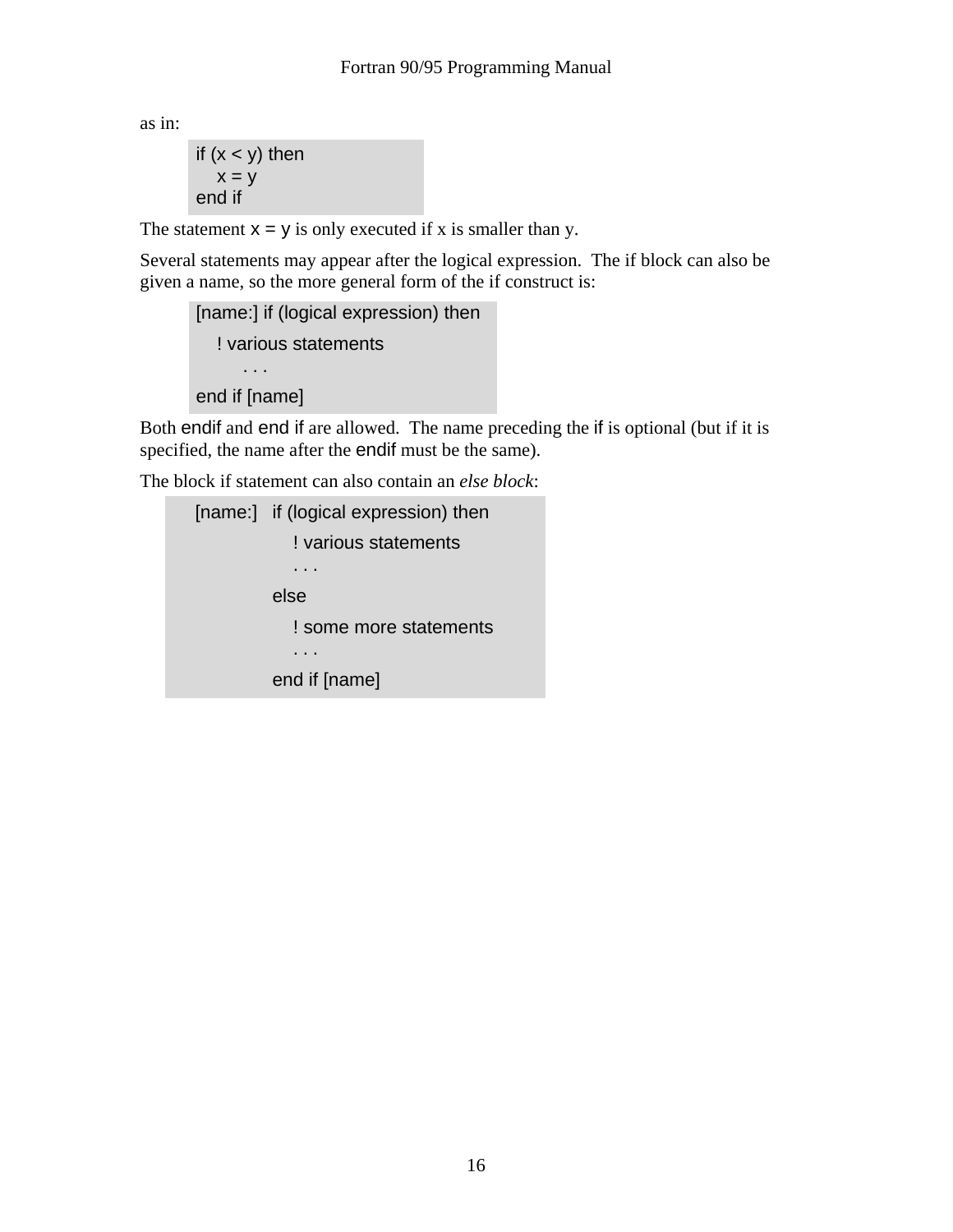Block if statements can be nested:

[name:] if (logical expression 1) then ! block 1 else if (logical expression 2) then ! block 2 else if (logical expression 3) then ! block 3 else ! block 4 end if [name]

Example (try to follow the logic in this example):

```
 if ( optimisation ) then 
   print*, "Geometry optimisation: " 
   if ( converged ) then 
      print*, "Converged energy is ", energy 
   else 
      print*, "Energy not converged. Last value: ", energy 
   end if 
 else if (singlepoint ) then 
   print*, "Single point calculation: " 
   print*, "Energy is ", energy 
 else 
   print*, "No energy calculated." 
 end if
```
Indentation is optional, but highly recommended: a consistent indentation style helps to keep track of which if, else if, and end if belong together (*i.e*., have the same "if level").

#### **Do loops**

A program often needs to repeat the same statement many times. For example, you may need to sum all elements of an array.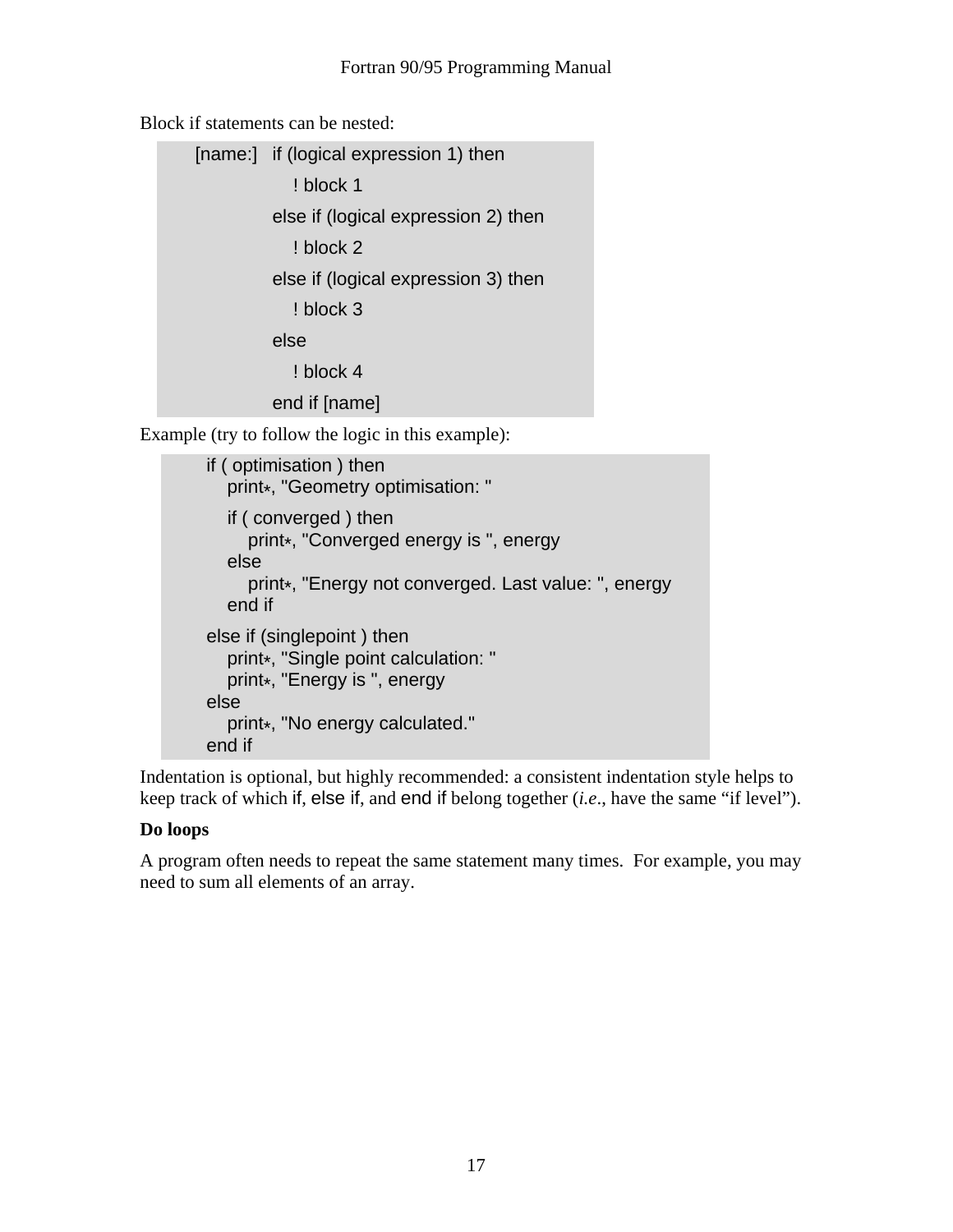You could write:

```
 real, dimension (5) :: array1 
 real :: sum 
 ! here some code that fills array1 with numbers 
 ... 
sum = array1(1)sum = sum + array1(2)sum = sum + array1(3)sum = sum + array1(4)sum = sum + array1(5)
```
But that gets obviously very tedious to write, particularly if array1 has many elements. Additionally, you may not know beforehand how many times the statement or statements need to be executed. Thus, Fortran has a programming structure, the do loop, which enables a statement, or a series of statements, to be carried out iteratively.

For the above problem, the do loop would take the following form:

```
real, dimension (5): array1
 real :: sum 
integer :: i ! i is the "control variable" or counter
 ! here some code that fills array1 with numbers 
 ... 
sum = 0.0 ! sum needs to be initialised to zero
do i = 1, 5sum = sum + array1(i) end do
```
Both enddo and end do are allowed.

It is possible to specify a name for the do loop, like in the next example. This loop prints the odd elements of array2 to the screen. The name (print\_odd\_nums in this case) is optional. The increment 2 specifies that the counter i is incremented with steps of 2, and therefore, only the odd elements are printed to the screen. If no increment is specified, it is 1.

```
real, dimension (100) :: array2
 integer :: i 
 ! here some code that fills array2 with numbers 
 ... 
print_odd_nums: \text{do } i = 1, 100, 2 print*, array2(i) 
                     end do print_odd_nums
```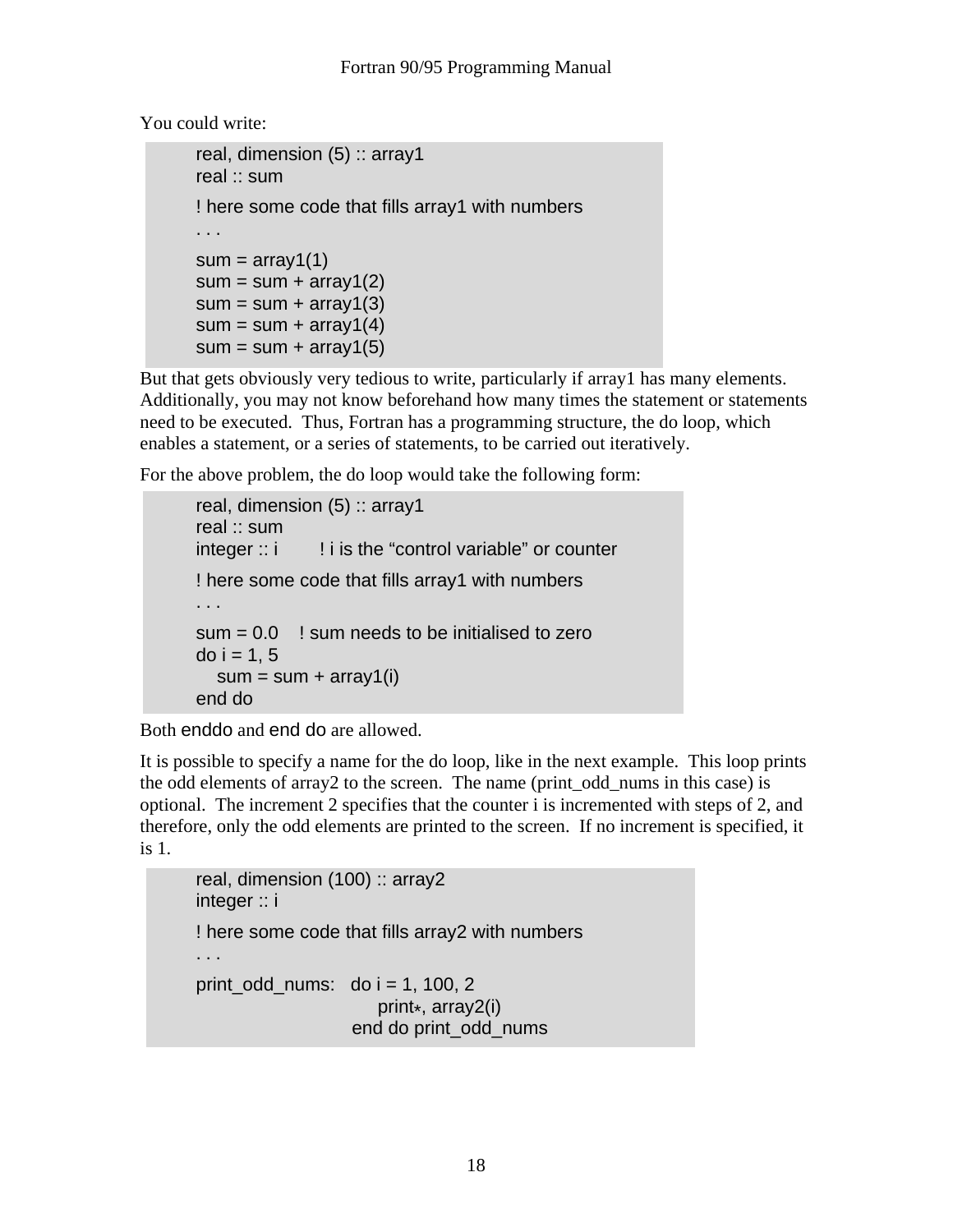Do loops can be nested (one do loop can contain another one), as in the following example:

```
real, dimension (10,10) :: a, b, c ! matrices
integer :: i, j, k ! here some code to fill the matrices a and b 
 ... 
! now perform matrix multiplication: c = a + bdo i = 1, 10do j = 1, 10c(i, i) = 0.0do k = 1, 10c(i, j) = c(i, j) + a(i, k) + b(k, j) end do 
   end do 
 end do
```
Note the indentation, which makes the code more readable.

#### **Endless Do**

The endless do loop takes the following form:

 [doname:] do ! various statements exit [doname] ! more statements end do [doname]

Note the absence of the control variable (counter). As before, the name of the do loop is optional (as indicated by the square brackets).

To prevent the loop from being really "endless", an exit statement is needed. If the exit statement is executed, the loop is exited, and the execution of the program continues at the first executable statement after the end do.

The exit statement usually takes the form

```
if (expression) then 
    exit 
end if
```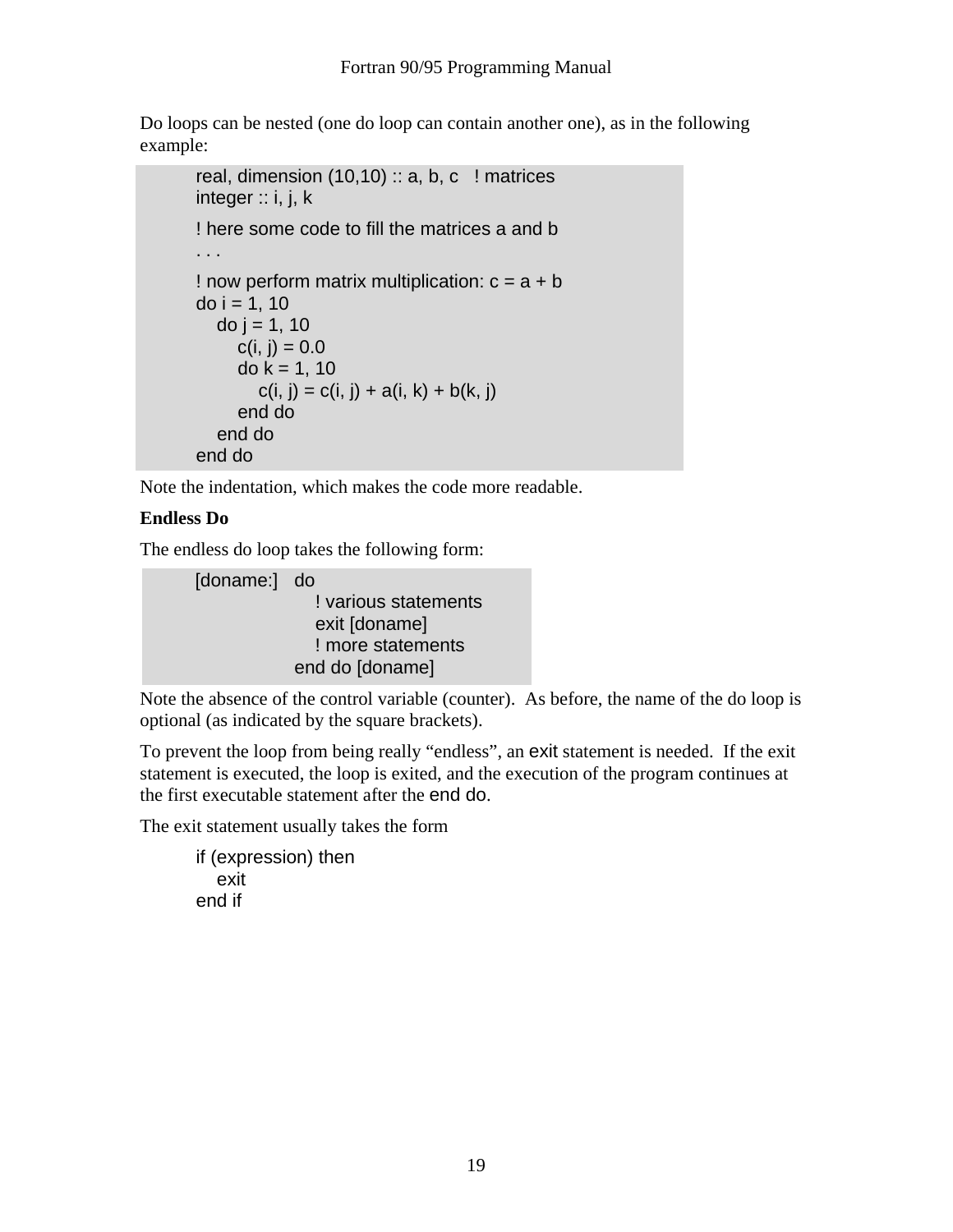as in the following example:

```
program integer_sum 
 ! this program sums a series of numbers given by the user 
 ! example of the use of the endless do construct 
     implicit none 
     integer :: number, sum 
   sum = 0do 
       print*, "give a number (type –1 to exit): " 
       read*, number 
      if (number == -1) then
          exit 
       end if 
      sum = sum + number end do 
     print*, "The sum of the integers is ", sum 
     end program integer_sum
```
The name of the do loop can be specified in the exit statement. This is useful if you want to exit a loop in a nested do loop construct:

```
iloop: do i = 1, 3
    print*, "i: ", i 
   jloop: do j = 1, 3 print*, "j: ", j 
      kloop: do k = 1, 3 print*, "k: ", k 
         if (k==2) then
             exit jloop 
       end do kloop 
    end do jloop 
 end do iloop
```
When the exit statement is executed, the program continues at the next executable statement after end do jloop. Thus, the first time that exit is reached is when  $i=1$ ,  $j=1$ ,  $k=2$ , and the program continues with  $i=2$ ,  $j=1$ ,  $k=1$ .

A statement related to exit is the cycle statement. If a cycle statement is executed, the program continues at the start of the next iteration (if there are still iterations left to be done).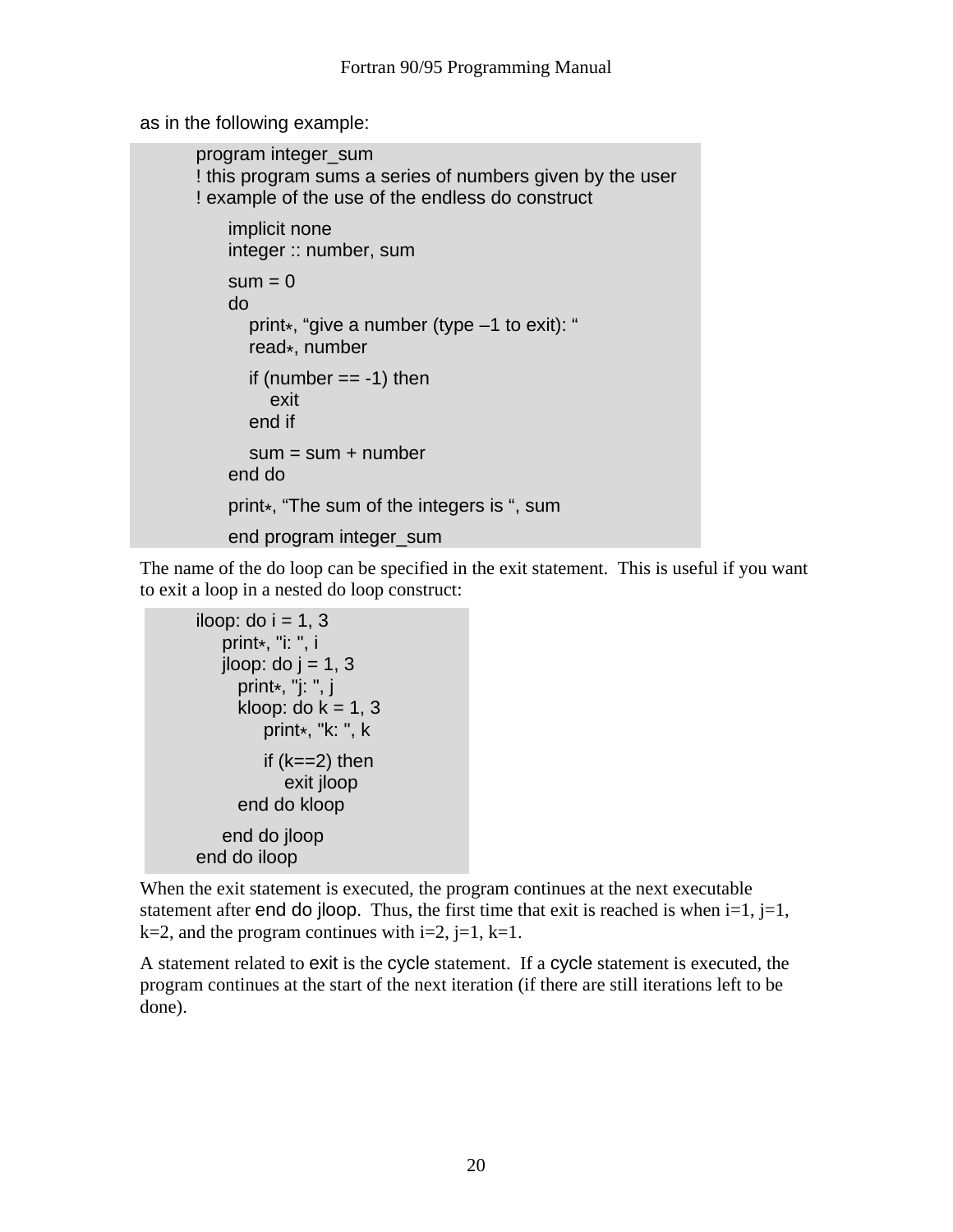#### Example:

```
program cycle_example 
    implicit none 
    character (len=1) :: answer 
    integer :: i 
   do i = 1, 10 print*, "print i (y or n)?" 
      read*, answer 
     if (answer == "n") then
         cycle 
      end if 
      print*, i 
    end do 
 end program cycle_example
```
#### **Case constructs**

The case construct has the following form:

```
[name:] select case (expression)
                   case (selector1) 
                     ! some statements 
 ... 
                   case (selector2) 
                     ! other statements 
 ... 
                   case default 
                    ! more statements 
 ... 
                 end select [name]
```
As usual, the name is optional. The value of the selector, which can be a logical, character, or integer (but not real) expression, determines which statements are executed. The case default block is executed if the expression in select case (expression) does not match any of the selectors.

A range may be specified for the selector, by specifying an lower and upper limit separated by a colon:

case (low:high)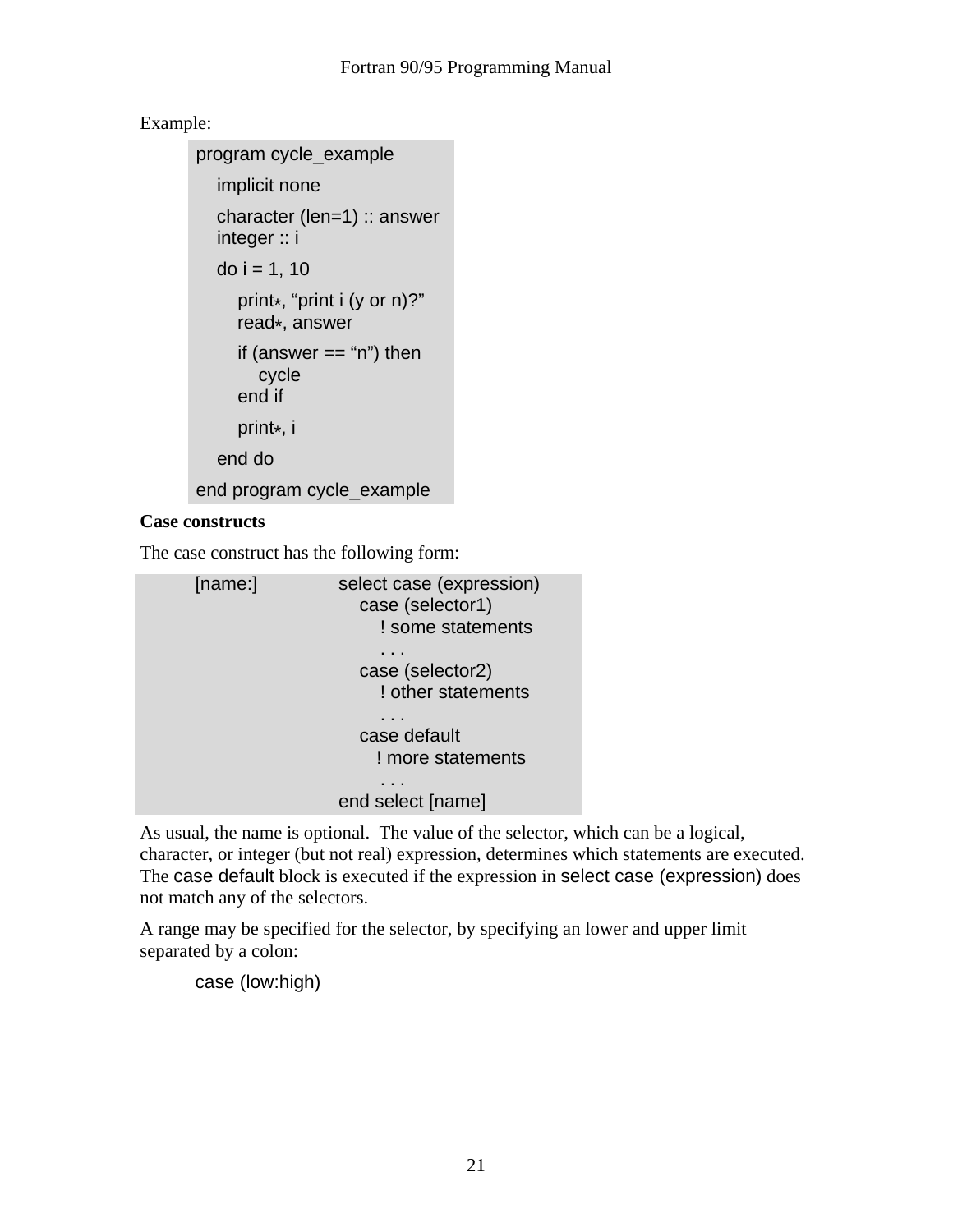Example:

```
select case (number) 
  case ( : -1) print*, "number is negative" 
   case (0) 
      print*, "number is zero" 
  case (1:) print*, "number is positive" 
 end select
```
The following example program asks the user to enter a number between 1 and 3. The print and read are in an endless loop, which is exited when a number between 1 and 3 has been entered.

```
 program case_example 
   implicit none 
   integer :: n 
   ! Ask for a number until 1, 2, or 3 has been entered 
   endless: do 
       print*, "Enter a number between 1 and 3: " 
       read*, n 
       select case (n) 
       case (1) 
          print*, "You entered 1" 
          exit endless 
       case (2) 
          print*, "You entered 2" 
          exit endless 
       case (3) 
          print*, "You entered 3" 
          exit endless 
       case default 
          print*, "Number is not between 1 and 3" 
       end select 
   end do endless 
 end program case_example
```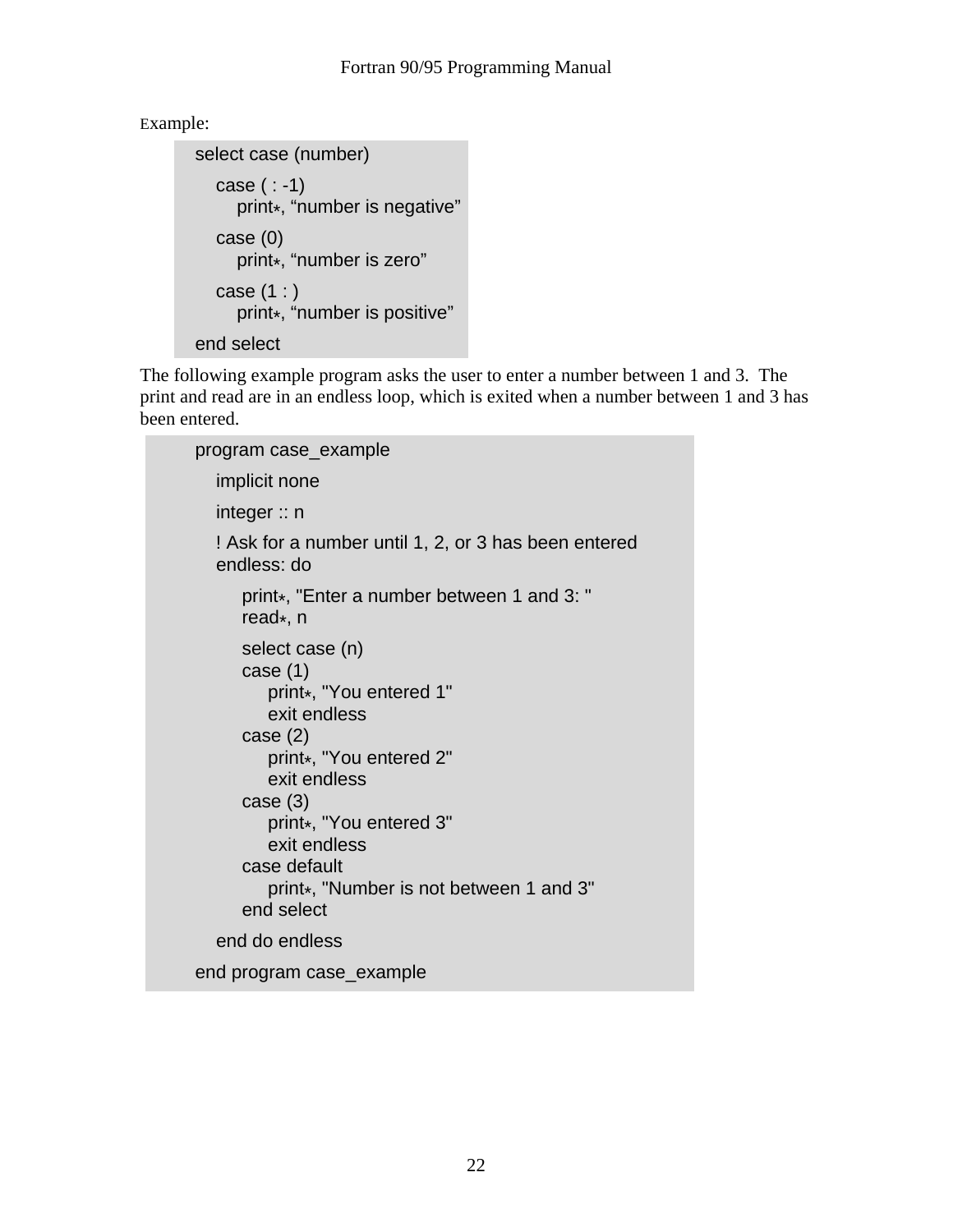#### **Summary**

In this chapter we learned the following control constructs:

- block if statements.
- do loops (including endless do loops).
- case statements.

#### **Exercises**

- 5. Write a program which calculates the roots of the quadratic equation  $ax^2 + bx + c = 0$ . Distinguish between the three cases for which the discriminant  $(b^2 - 4ac)$  is positive, negative, or equal to zero. Use an if construct. You will also need to use the intrinsic function cmplx.
- 6. Consider the Fibonacci series:

 1 1 2 3 5 8 13 … Each number in the series (except the first two, which are 1) is the sum from the two previous numbers. Write a program that reads in an integer limit, and which prints the first limit terms of the series. Use an nested if block structure. (You need to distinguish between several cases: limit  $< 0$ , limit  $= 1$ , etc.)

- 7. Rewrite the previous program using a case construct.
- 8. Write a program that

defines an integer array to have 10 elements

- a) fills the array with ten numbers
- b) reads in 2 numbers (in the range 1-10)

c) reverses the order of the array elements in the range specified by the two numbers. Try not to use an additional array.

9. Write a program that reads in a series of integer numbers, and determines how many positive odd numbers are among them. Numbers are read until a negative integer is given. Use cycle and exit.

## **4. Procedures**

#### **Program units**

A program can be built up from a collection of program units (the main program, modules and external subprograms or procedures). Each program must contain one (and only one) main program, which has the familiar form:

```
 program program_name 
   implicit none 
   ! type declaration statements 
   ! executable statements 
 end program program_name
```
Modules will be discussed later.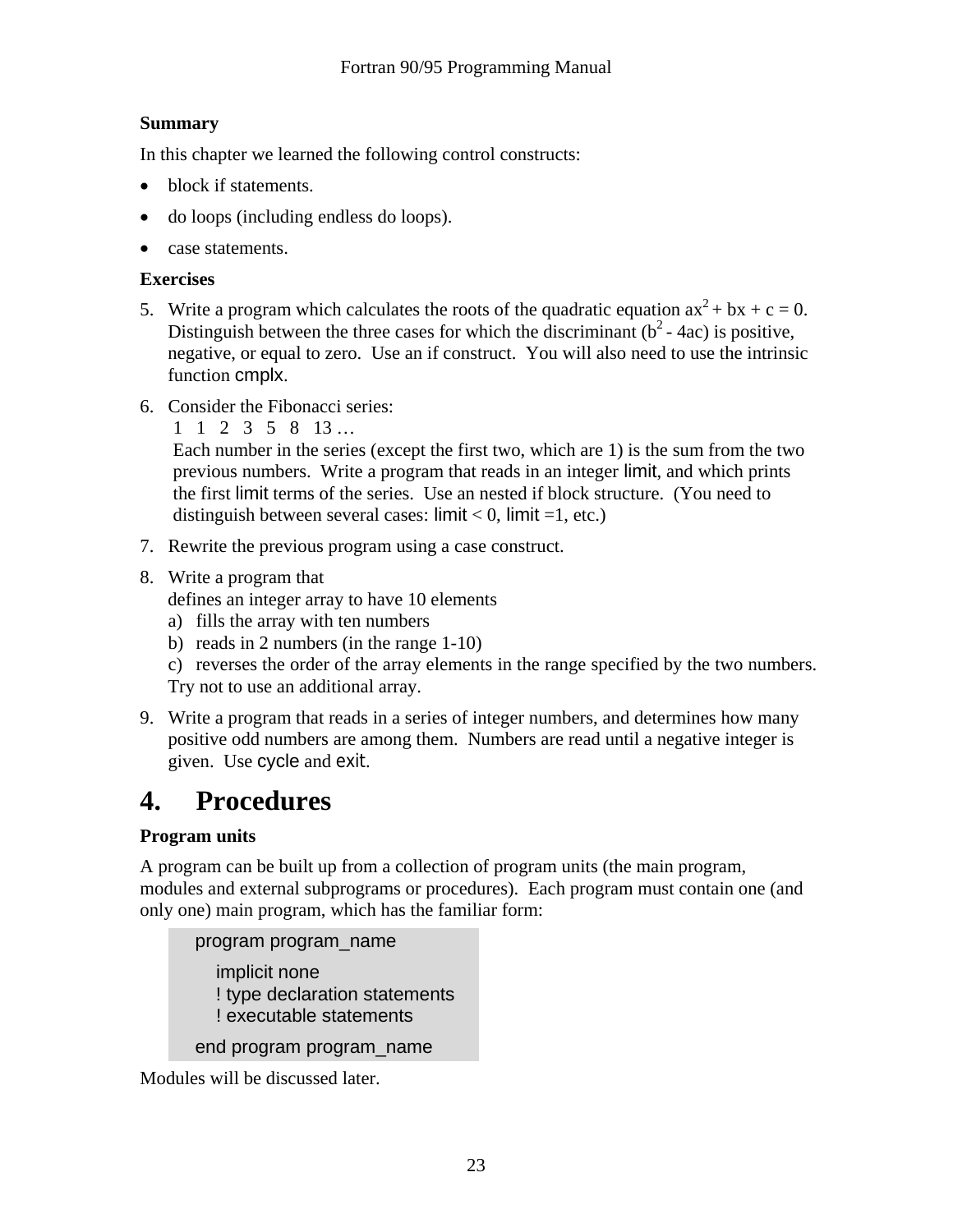#### **Procedures**

A subprogram or procedure is a computation that can be "called" (invoked) from the program. Procedures generally perform a well-defined task. They can be either functions or subroutines. Information (data) is passed between the main program and procedures via *arguments*. (Another way of passing information is via modules, see Chapter 6.) A function *returns* a single quantity (of any type, including array), and should, in principle, not modify any of its arguments. (In the stricter F language, a function is simply not allowed to modify its arguments). The quantity that is returned is the *function value* (having the name of the function). We have already seen one type of functions in Chapter 2, namely built-in or intrinsic functions, which are part of the Fortran 90 language (such as cos or sqrt).

An example of a function:

```
function circle area (r)
 ! this function computes the area of a circle with radius r 
    implicit none 
    ! function result 
    real :: circle_area 
    ! dummy arguments 
    real :: r 
   ! local variables 
    real :: pi 
   pi = 4 * \text{atan} (1.0)circle_area = pi * r * 2 end function circle_area
```
The structure of a procedure closely resembles that of the main program. Note also the use of implicit none. Even if you have specified implicit none in the main program, you need to specify it again in the procedure.

The r in the function circle\_area is a so-called *dummy argument*. Dummy arguments are replaced by *actual arguments* when the procedure is called during execution of the program. Note that the function has a "dummy arguments" block and a "local variables" block, separated by comments. While this is not required, it makes the program clearer.

The function can be used in a statement like:

 $a =$  circle\_area  $(2.0)$ 

This causes the variable a to be assigned the value  $4\pi$ .

This is, by the way, not a very efficient way to calculate the area of a circle, as  $\pi$  is recalculated each time this function is called. So if the function needs to be called many times, it will be better to obtain  $\pi$  differently, for example by declaring:

real, parameter ::  $pi = 3.141592654$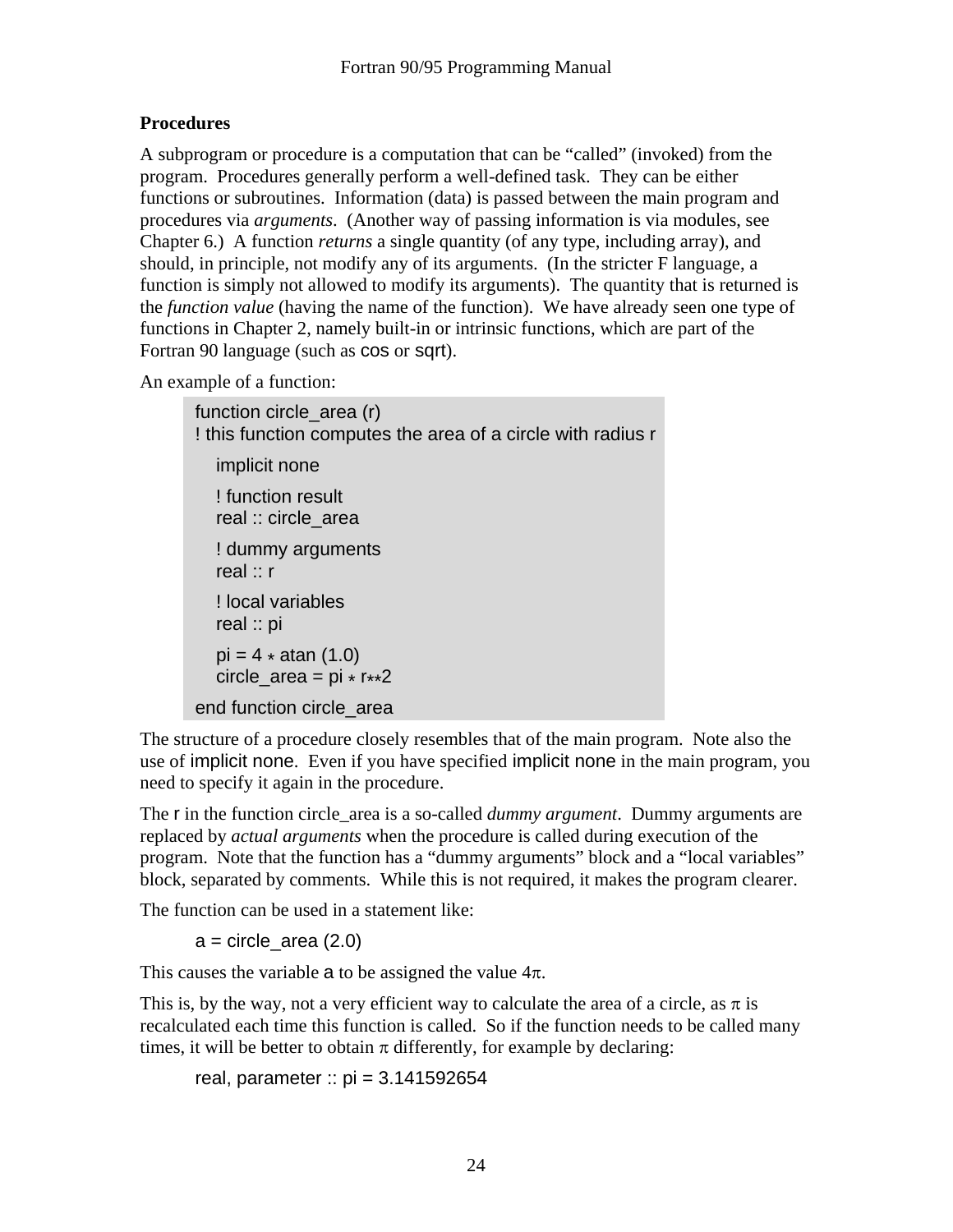The result of a function can be given a different name than the function name by the result option:

function circle area (r) result (area) ! this function computes the area of a circle with radius r implicit none ! function result real :: area ! dummy arguments real :: r ! local variables real, parameter :: pi = 3.141592654 area =  $pi * r * 2$ end function circle\_area

The name specified after result (area in this case) *must* be different from the function name (circle\_area). Also note the type declaration for the function result (area). This function is used in the same way as before:

a = circle\_area (radius)

The result option is in most cases optional, but it is required for recursive functions, *i.e.*, functions that call themselves (see paragraph on "recursive functions" below).

An example of a subroutine:

```
 subroutine swap (x, y) 
   implicit none 
   ! dummy arguments 
  real :: x, y ! local variables 
   real :: buffer 
  buffer = x ! store value of x in buffer
  x = yy =buffer
 end subroutine swap
```
A subroutine is different from a function in several ways. Subroutines can modify their arguments, and they do not return a single "result" as functions do. Functions return a value that can be used directly in expressions, such as:

 $a =$  circle  $area$  (radius)

A subroutine must be "call"ed, as in:

call swap (x,y)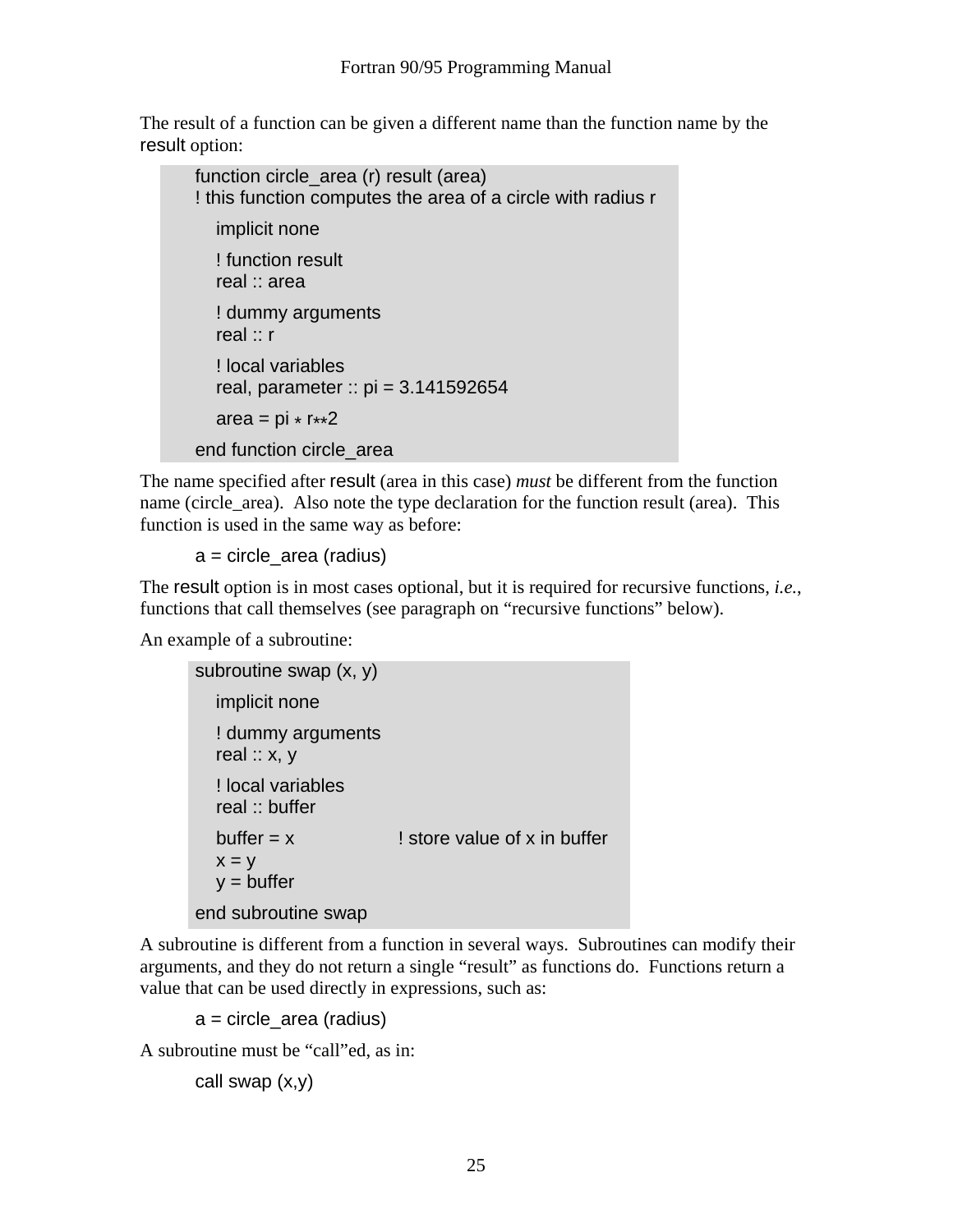The general rule is that it is best to use a function if the procedure computes only one result, and does not much else. In all other cases, use a procedure.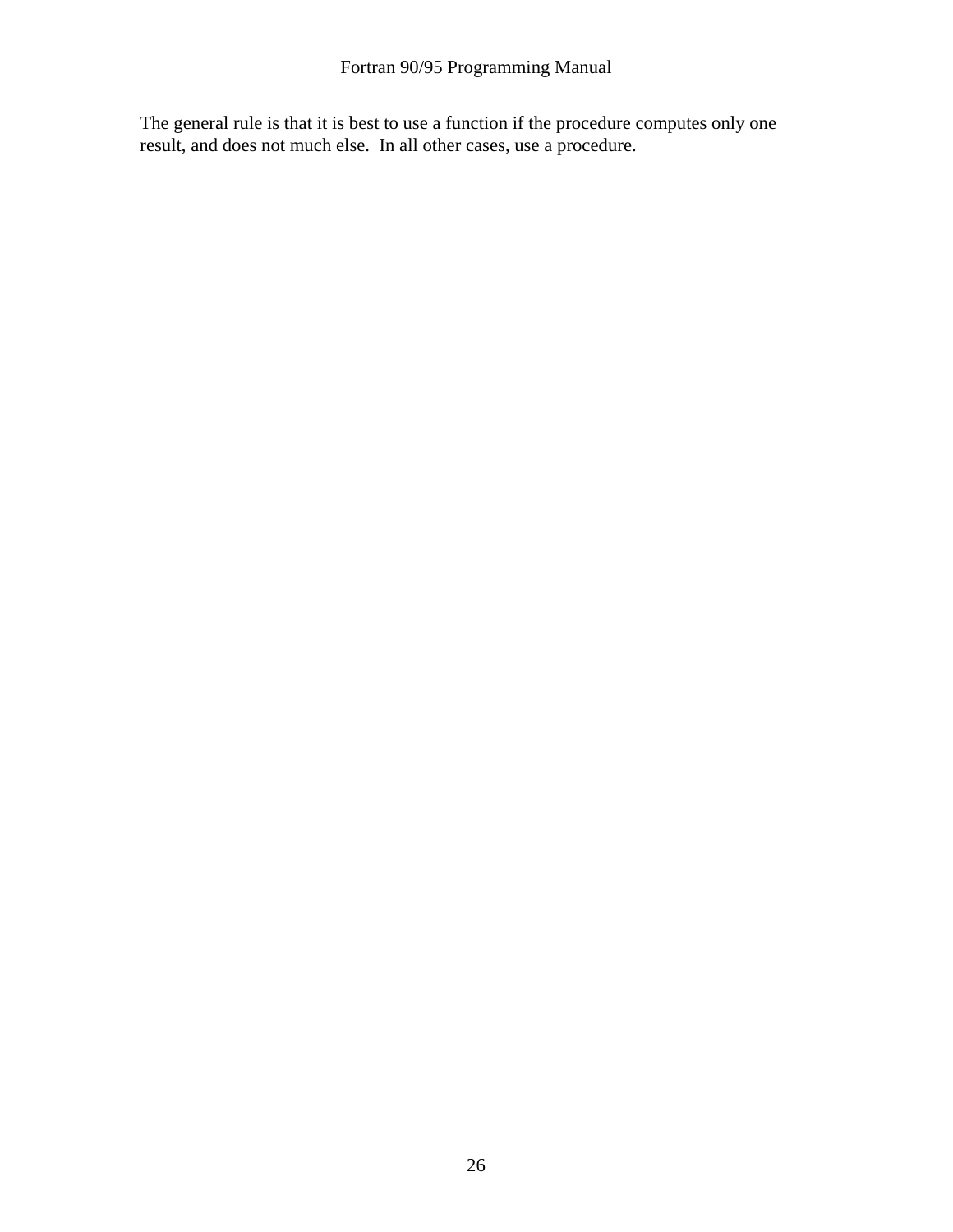#### **External procedures**

An example of a program that contains two functions:

```
 program angv1v2 
   implicit none 
  real, dimension (3) :: v1, v2 real :: ang 
   ! define two vectors v1 and v2 
  v1(1) = 1.0v1(2) = 0.0v1(3) = 2.0v2(1) = 1.5v2(2) = 3.7v2(3) = 2.0print*, "angle = ", ang (v1, v2) end program angv1v2 
! ang computes the angle between 2 vectors vect1 and vect2
function ang (vect1, vect2)
   implicit none 
   ! function result 
   real :: ang 
   ! dummy arguments 
   real, dimension (3), intent (in) :: vect1, vect2 
   ! local variables 
   real :: cosang, norm 
  cosang = vect1(1)*vect2(1) + vect1(2)*vect2(2) + vect1(3)*vect2(3)
  cosang = cosang / (norm(vect1) * norm(vect2)) ang = acos (cosang) 
 end function ang 
 ! norm returns the norm of the vector v 
 function norm (v) 
   implicit none 
   real :: norm 
   ! dummy arguments 
  real, dimension (3) :: v
  norm = sqrt (v(1)**2 + v(2)**2 + v(3)**2)
 end function norm
```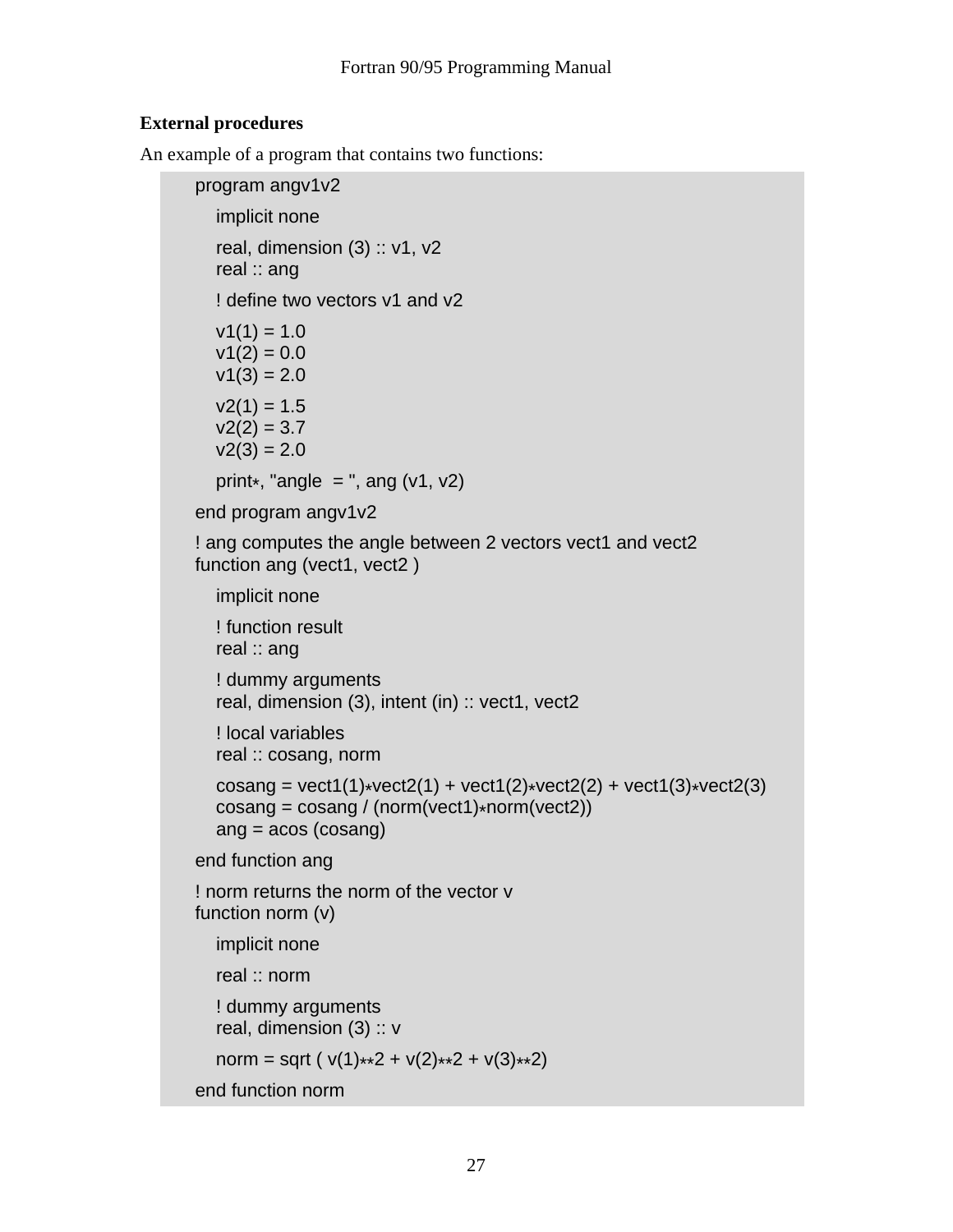This program illustrates that the actual argument (v1 and v2) may have a name different from the dummy arguments vect1 and vect2 of the function ang. This allows the same function to be called with different arguments. The intent attribute is explained in the next paragraph. Note that the type of the function norm must be declared in the function ang. An alternative to this is to provide an explicit interface, see section on Interfaces below.

As mentioned before, a subroutine must be "call"ed, as the following program illustrates:

```
program swap_xy 
   implicit none 
  real :: x, yx = 1.5y = 3.4print*, "x =", x, "y =", y call swap (x,y) 
  print*, "x =", x, "y =", y
 end program swap_xy 
 subroutine swap (x, y) 
   implicit none 
   ! dummy arguments 
   real, intent (inout) :: x, y 
   ! local variables 
   real :: buffer 
  buffer = x ! store value of x in buffer
  x = yy =buffer
 end subroutine swap
```
When executed, this program gives as output:

 $x = 1.5$   $y = 3.4$  $x = 3.4$   $y = 1.5$ 

(The exact format of the displayed numbers is dependent on the computer system used.)

Note that the functions appear after the end of the main program. Subroutines or functions that are not contained in the main program are called *external procedures*. These are the most common type of procedures. External procedures are stand-alone procedures, which may be developed and compiled independently of other procedures and program units. The subroutines do not have to be in the same file as the main program. If the two functions in the example program angy  $1\sqrt{2}$  above are in a file vector.f90, and the main program is in a file called angle.f90, then a compilation of the program may look like this (for the SGI MIPS Fortran 90 compiler for example. The actual format of the compilation is compiler-specific, and may look different with another compiler):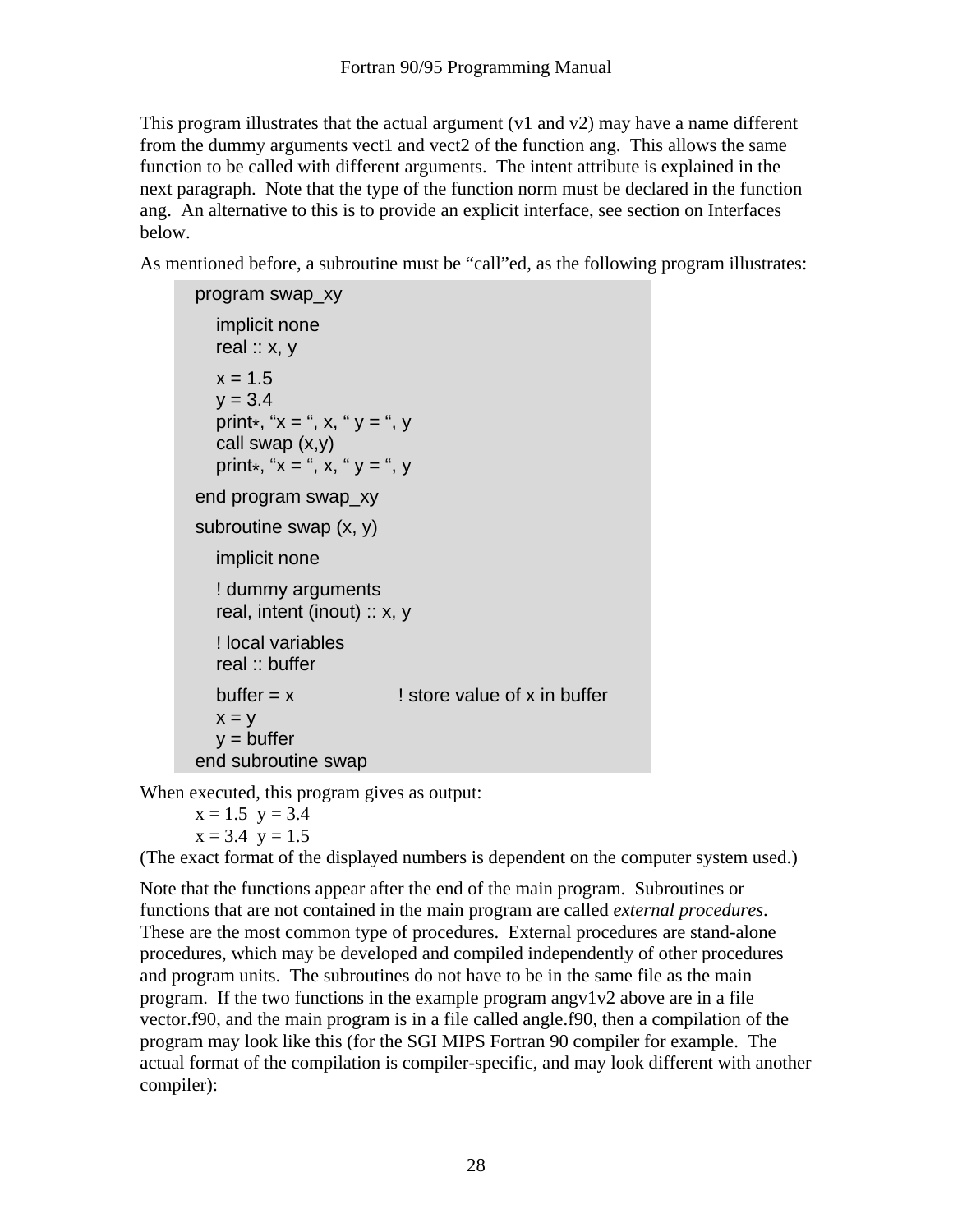f90 –ansi –fullwarn –o angle angle.f90 vector.f90

The compiler flag –ansi causes the compiler to generate messages when it encounters source code that does not conform to the Fortran 90 standard, -fullwarn turns on all warning messages, and –o specifies the name of the output file, to which the executable will be written to.

The compilation can also be done in two steps:

 f90 –ansi –fullwarn –c angle.f90 vector.f90 f90 –ansi –fullwarn –o angle angle.o vector.o

The first step creates binary object files vector.o and angle.o. The second (link) step creates the executable (angle).

#### **Intent**

Fortran allows the specification of the "intention" with which arguments are used in the procedure:

| intent (in):  | Arguments are only used, and not changed                  |
|---------------|-----------------------------------------------------------|
| intent (out): | Arguments are overwritten                                 |
|               | intent (inout): Arguments are used <i>and</i> overwritten |

Consider the following example:

```
subroutine intent example (a, b, c)
    implicit none 
    ! dummy arguments 
   real, intent (in) \therefore a
    real, intent (out) :: b 
    real, intent (inout) :: c 
   b = 2 \cdot ac = c + a \cdot 2.0 end subroutine intent_example
```
In this subroutine, a is not modified, and thus has intent (in); b is given a value and has therefore intent (out); c is used and modified, intent (inout). It is good programming practice to use intent. Firstly, it makes procedures more transparent, *i.e*., it is clearer what the procedure does. Secondly, the compiler may catch programming mistakes, because most compilers will warn you if you, for example, try to modify an argument that has intent (in). Thirdly, it may help optimisation if the compiler knows which arguments are changed in a subroutine.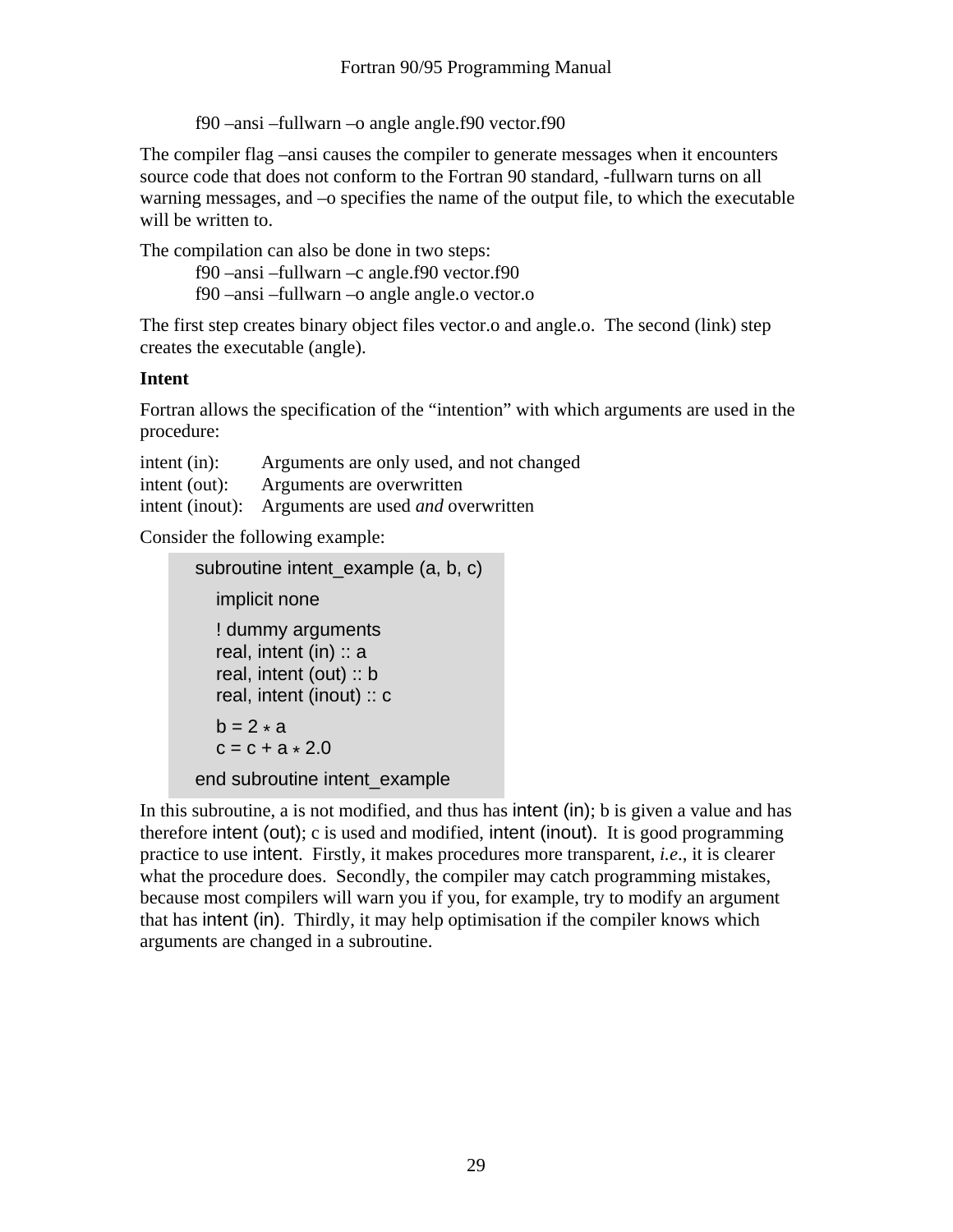Even though it is advisable to use intent, it is possible to introduce bugs in the program by giving arguments the wrong intent. Consider the following code:

```
program test 
    implicit none 
    integer, dimension (10) :: array 
    integer :: i 
   do i = 1, 10array(i) = i end do 
    call modify_array (a) 
 end program test 
 subroutine modify_array (a) 
    implicit none 
    ! dummy arguments 
    integer, dimension (10), intent (inout) :: a 
    ! local variables 
    integer :: i 
  do i = 1,3a(i) = 0.0 end do 
 end subroutine modify_array
```
The intent of array a in the subroutine has to be inout, even though it seems like you are only writing into the array, and do not need to know the values of its elements. If you would make the intent out however, then it is possible that, after calling the subroutine, the elements a(4) to a(10) contain "garbage" (unpredictable contents), because the subroutine did not read in these elements (so cannot know their values), but did write them out (thereby overwriting their previous values).

#### **Interfaces**

The interface of a procedure is a collection of the names and properties of the procedure and its arguments. When a procedure is external, the compiler will (in most cases) not know about its interface, and cannot check if the procedure call is consistent with the procedure declaration (for example, if the number and types of the arguments match).

Providing an *explicit interface* makes such cross-checking possible. It is thus good programming practice to specify interfaces for external procedures. In certain cases, an interface is required. So it is best to provide an explicit interface for external procedures. (For space-saving reasons, the example programs in this manual do not always have them).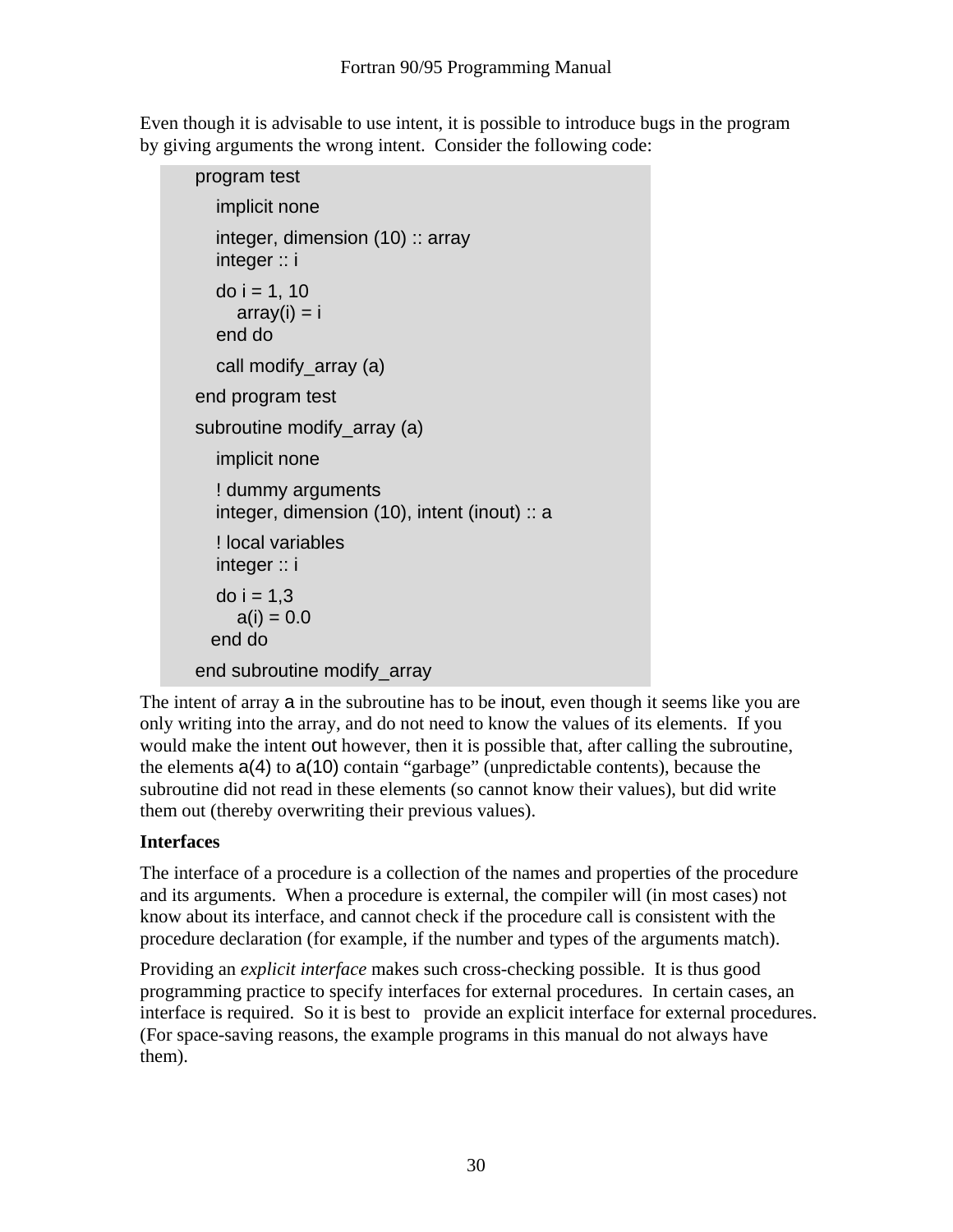The interface block contains the name of the procedure, and the names and attributes (properties) of all dummy arguments (and the properties of the result, if it defines a function).

If we take as example the program swap\_xy from above, then the interface for the subroutine swap would look like:

```
interface 
   subroutine swap (x, y) 
      real, intent (inout) :: x, y 
    end subroutine swap 
 end interface
```
The interface block is placed at the beginning of the program (or at the beginning of a procedure), together with the declaration statements:

```
program swap_xy 
   implicit none 
   ! local variables 
  real :: x, y ! external procedures 
   interface 
      subroutine swap (x, y) 
         real, intent (inout) :: x, y 
      end subroutine swap 
   end interface 
  x = 1.5y = 3.4print*, "x =", x, "y =", y
   call swap (x,y) 
  print*, "x =", x, "y =", y end program swap_xy 
 subroutine swap (x, y) 
   implicit none 
   ! dummy arguments 
   real, intent (inout) :: x, y 
   ! local variables 
   real :: buffer 
  buffer = x ! store value of x in buffer
  x = yy =buffer
 end subroutine swap
```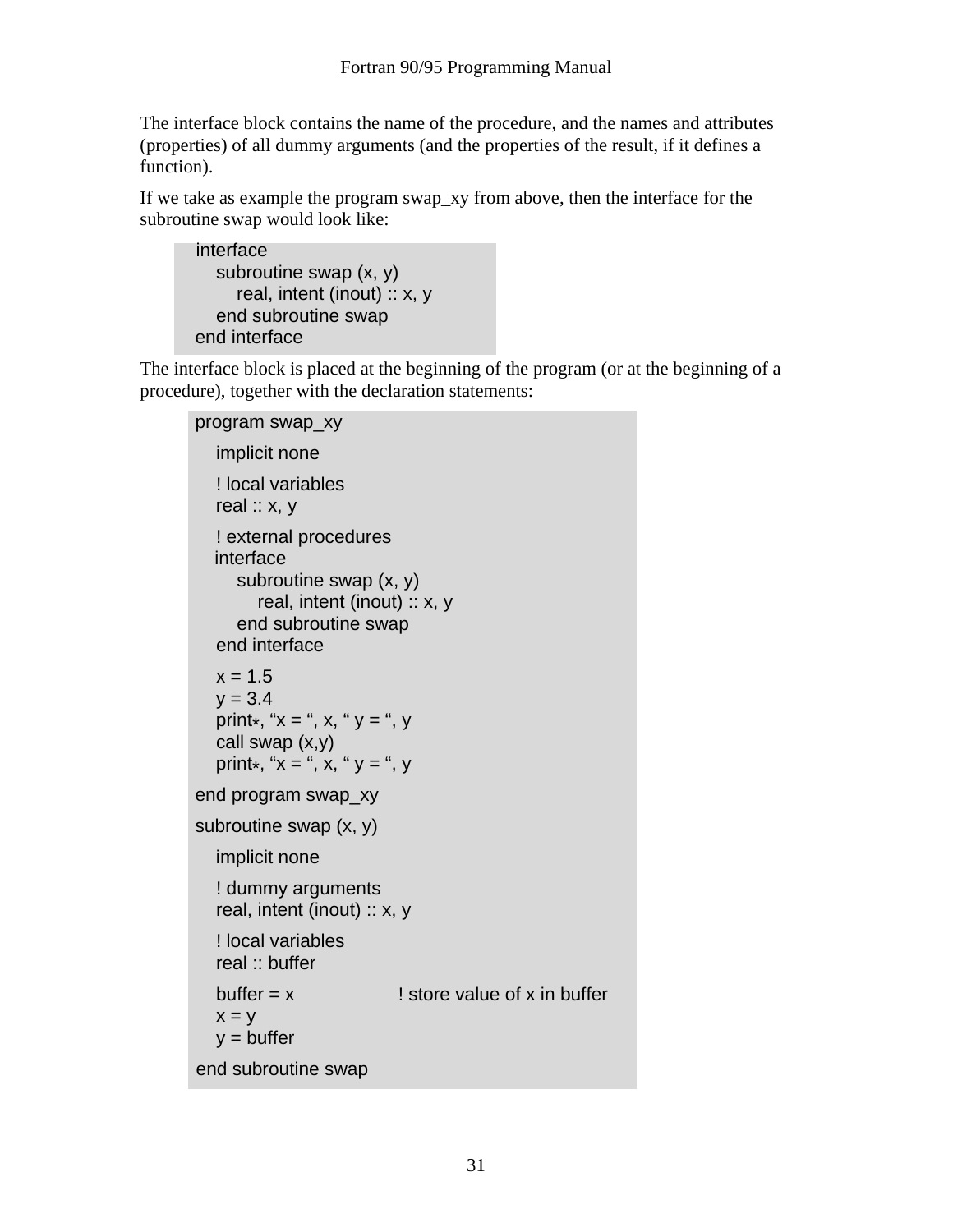If a procedure proc1 calls another procedure proc2, then the interface block of proc2 should be placed at the beginning of the procedure proc1.

Another way of providing explicit interfaces will be discussed in the chapter on Modules (Chapter 6).

#### **Recursive procedures**

A procedure that calls itself (directly or indirectly) is called a recursive procedure. Its declaration must be preceded by the word recursive. When a function is used recursively, the result option must be used.

The factorial of a number (n!) can be computed using a recursive function:

```
recursive function nfactorial (n) result (fac) 
 ! computes the factorial of n (n!) 
    implicit none 
   ! function result 
   integer :: fac 
   ! dummy arguments 
    integer, intent (in) :: n 
   select case (n) 
      case (0:1) 
        fac = 1 case default 
        fac = n * nfactorial (n-1)
    end select 
 end function nfactorial
```
#### **Internal procedures**

Internal procedures are contained within a program unit. A main program containing internal procedures has the following form:

```
program program_name 
         implicit none 
           ! type declaration statements 
           ! executable statements 
 ... 
         contains 
           ! internal procedures 
 ... 
       end program program_name
```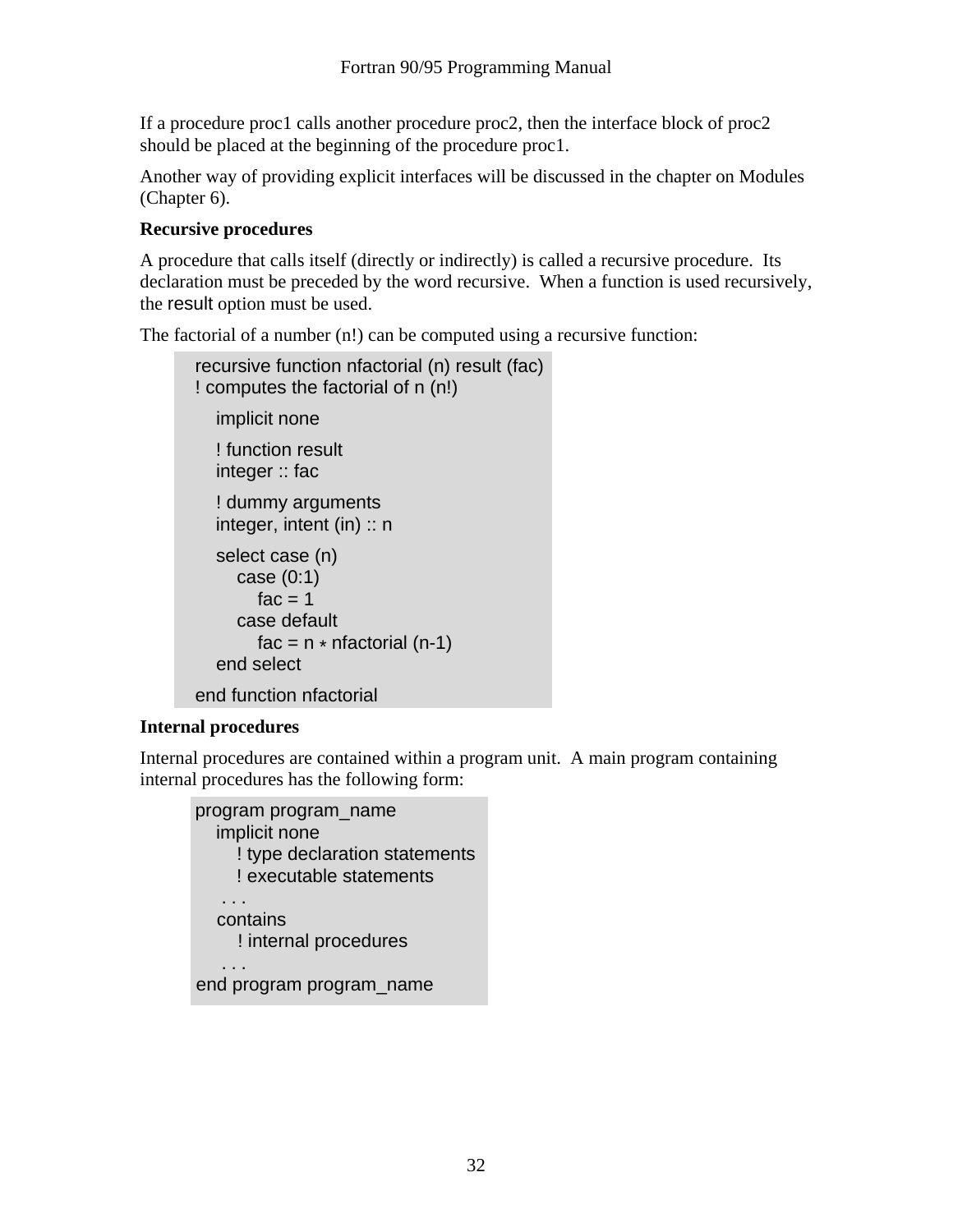With our function circle area from above:

```
program area 
   implicit none 
   real :: radius, a 
  radius = 1.4a = circle area (radius)
    print*, "The area of a circle with radius ", radius, " is ", a 
 contains 
  function circle area (r)
    ! this function computes the area of a circle with radius r 
      implicit none 
      ! function result 
      real :: circle_area 
      ! dummy arguments 
     real, intent (in) :: r
      ! local variables 
      real, parameter :: pi = 3.141592654 
     circle area = pi * r**2 end function circle_area 
 end program area
```
An internal procedure is local to its *host* (the program unit containing the internal procedure), and the environment *(i.e*., the variables and other declarations) of the host program is known to the internal procedure.

Thus, the function circle area knows the value of the variable radius, and we could have written the function also like:

```
 function circle_area 
   ! this function computes the area of a circle with radius r 
      implicit none 
      ! function result 
      real :: circle_area 
      ! local variables 
      real, parameter :: pi = 3.141592654 
     circle area = pi * radius**2 end function circle_area 
 end program area
```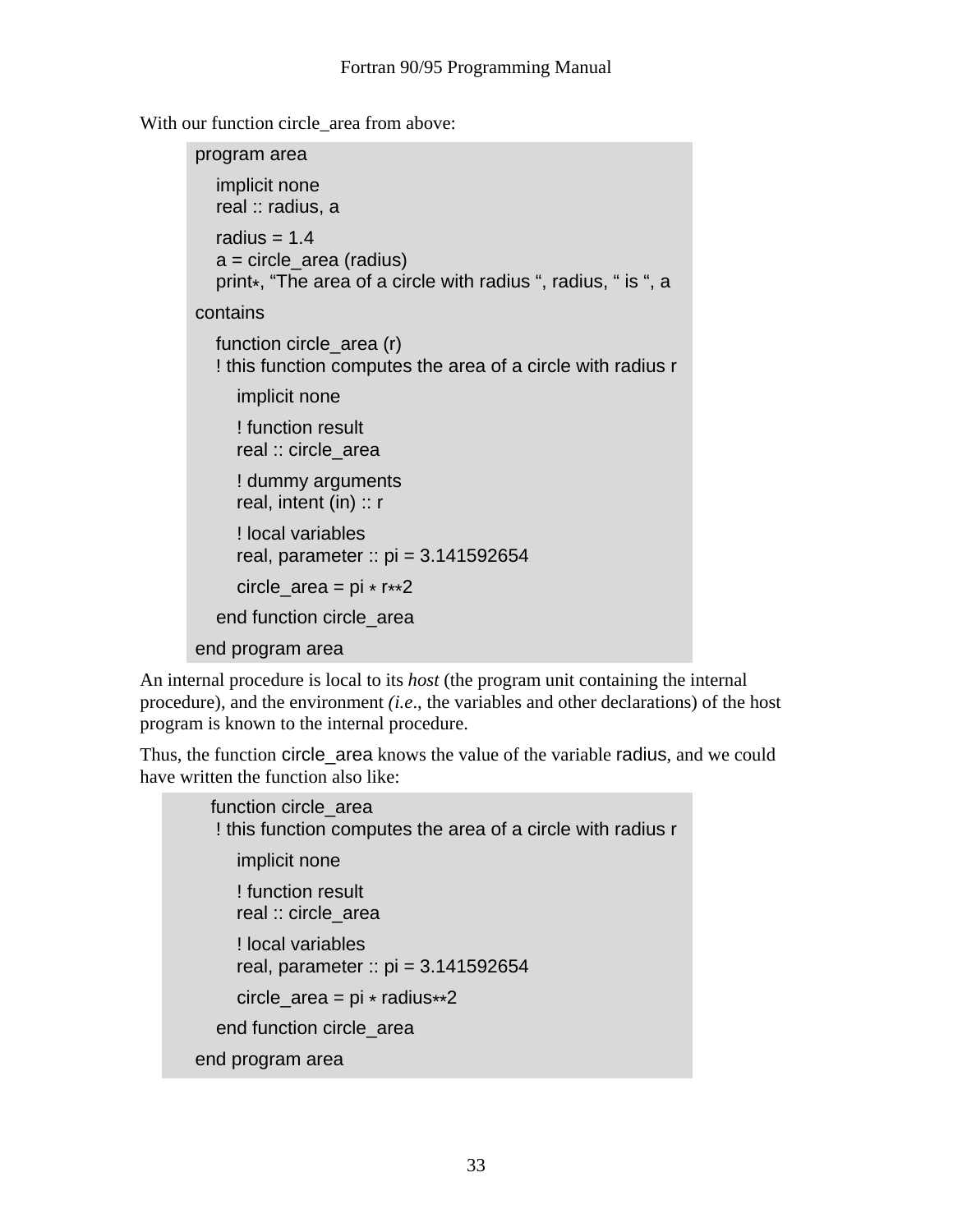and simple called the function like:

```
 a = circle_area
```
However, the first form allows the function to be called with varying arguments (and it more transparent as well):

 a1 = circle\_area (radius)  $a2$  = circle area (3.5)

Internal procedures are not very common. In most cases, it is better to use external procedures. External procedures can be called from more than one program unit, and they are safer: The variables of the calling program are hidden from the procedure, *i.e.*, the procedure does not know the values of the variables (unless they are passed as arguments), and it can only change them if they are passed as arguments with intent (inout). However, an advantage of internal procedures is that they can be better optimised by the compiler.

#### **Assumed character length**

A character dummy argument can be declared with an asterisk for the length the len parameter. This allows the procedure to be called with character strings of any length. The length of the dummy argument is taken from that of the actual argument.

Example:

```
program assumed_char 
   implicit none 
   character (len=5) :: name 
   name = "Tanja" 
   call print_string (name) 
 end program assumed_char 
 subroutine print_string (name) 
   implicit none 
   ! dummy arguments 
  character (len=\ast), intent (in) :: name
   print*, name 
 end subroutine print_string
```
#### **Summary**

This chapter discussed how to break a program down into manageable units, which each correspond to a specific programming task. The program units we saw in this chapter are:

- The main program
- External procedures (subroutines and functions)
- Internal procedures (subroutines and functions)
- Recursive procedures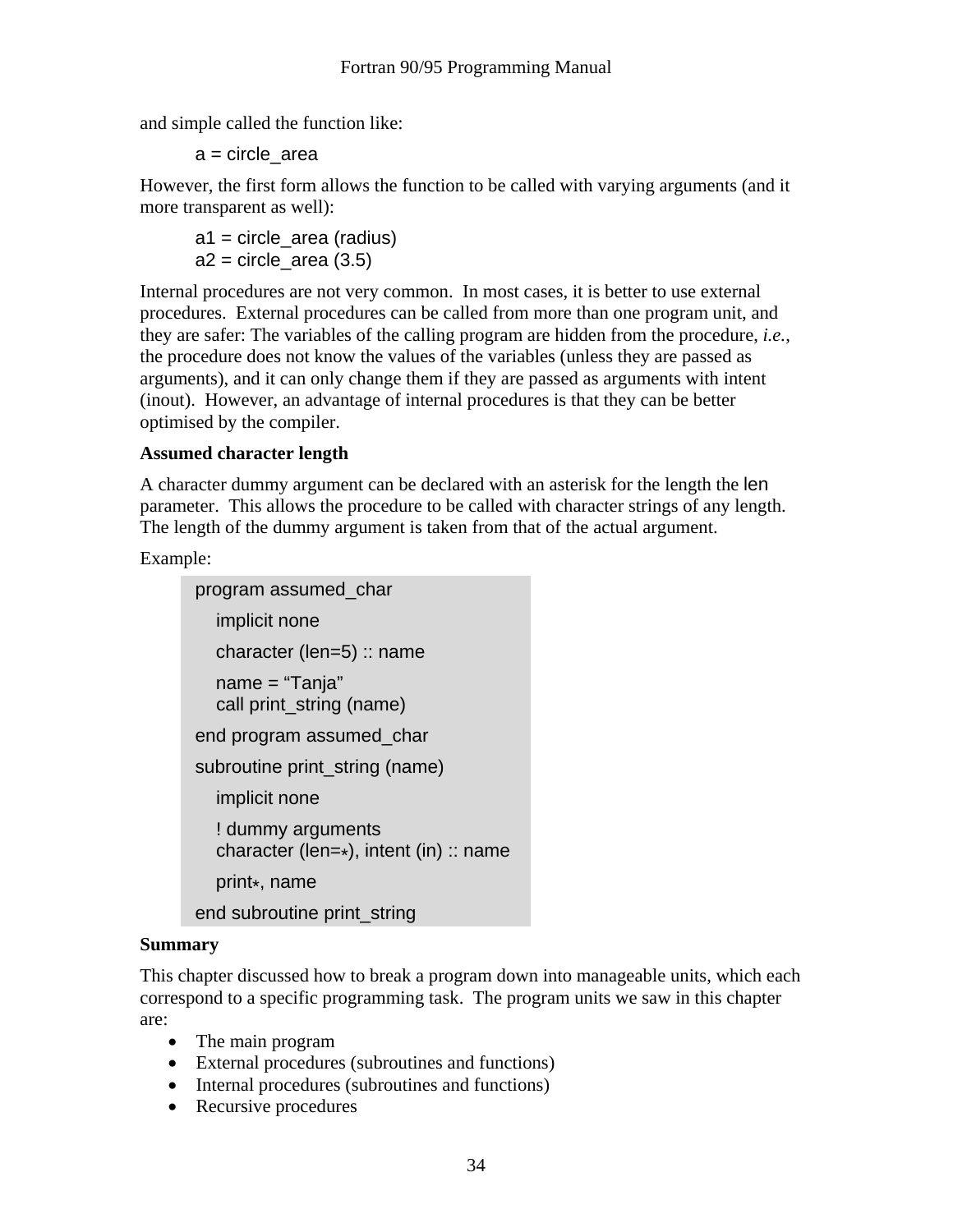Good programming practice requires the use of the intent attribute for the dummy arguments of procedures, and the use of interface blocks for external procedures.

#### **Exercises**

#### *Choose any two of exercises 11-13:*

10. Write a program that, given the xyz coordinates of four atoms, returns the dihedral between the atoms. The dihedral (or torsion) angle of four atoms A-B-C-D is defined as the angle between the plane containing the atoms A, B, and C, and the plane containing B, C, and D.



- 11. Consider the Fibonacci series:
	- 1 1 2 3 5 8 13 …

 Each number in the series (exceptt the first 2, which are 1) is the sum from the two previous numbers. Write a program that computes the *n*th number in the Fibonacci series, where *n* is given by the user. Use a recursive function.

12. Bubble sort.

Create an unordered data set of integers (for example by reading them in), and write a subroutine to sort them in ascending order. One of the easiest sort algorithms is bubble sort. Start at the lower end of the array. Compare elements 1 and 2, and swap them if necessary. Then proceed to the next 2 elements (2 and 3), and continue this process through the entire array. Repeat the whole process ndim (dimension of array) times. Note that in successive rounds you only have to go through smaller and smaller sections of the array, because the last element(s) should now already be sorted. This process is called "bubble sort" because the larger elements appear to bubble through the array to reach their places.

## **5 More on Arrays**

#### **Declaring arrays**

In chapter 2 we have seen that we can declare arrays with the dimension attribute:

real, dimension (3) :: coords ! 1-dimensional real array integer, dimension (10,10) :: block ! 2-dimensional integer array

Up to seven dimensions are allowed.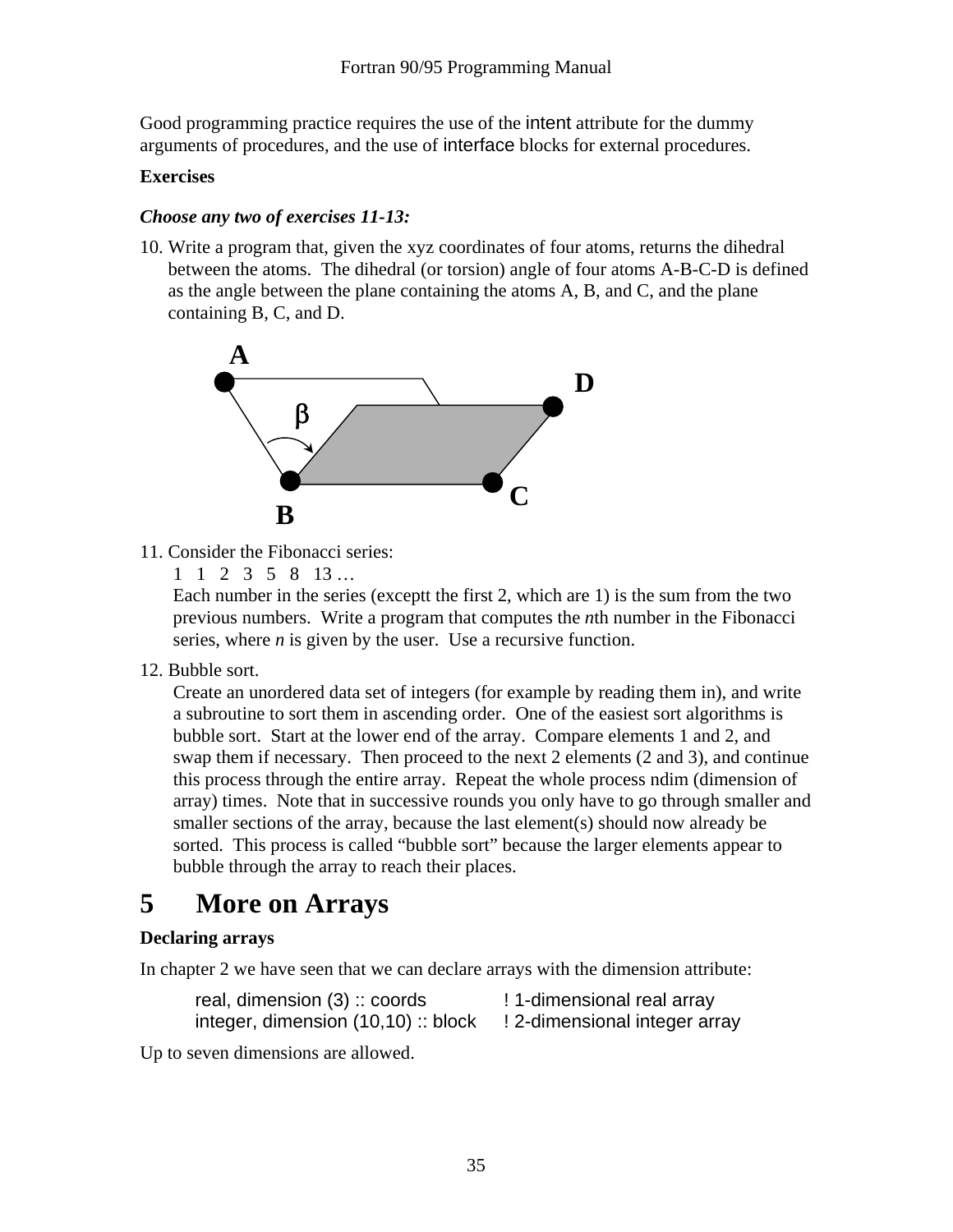An alternative way of declaring these arrays is as follows:

 real :: coords(3) integer :: block(10,10)

In this manual, the first method is used.

Arrays can also be declared with explicit lower bounds. For the above arrays:

real, dimension (1:3) :: coords integer, dimension (-5:5, 0:9) :: block

The type declaration statement for the array block shows that the lower bound does not have to be 1. If the lower bound is not specified explicitly, it is taken to be 1.

#### **Array terminology**

Rank: The rank of an array is the number of dimensions it has. In our examples above, the rank of coords is 1 and the rank of block is 2.

Extent: The number of elements along a dimension is its extent. Thus, the extent of coords is 3 and the extent of both the first and second dimension of block is 10.

Shape: The shape of an array is a one-dimensional integer array, containing the number of elements (the extent) in each dimension. Thus, the shape of array coords is (3 ), and the shape of block is (10,10). Two arrays of the same shape are "conformable".

Size: The size of an array is the number of elements it contains. The size of coords is 3 and the size of block is 100.

#### **Array assignment statements**

Array elements can be given a value in the usual way:

$$
coordinates(1) = 3.5
$$
  

$$
block(3,2) = 7
$$

Or in a loop:

do  $i = 1,3$  $coords(i) = 0.0$ end do

For arrays of rank one (one-dimensional arrays), the following shorthand notation is also possible:

coords =  $(71.3, 5.6, 0.0)$ 

These shorthand notations of "constructing" the array elements are called *array constructors*. Note that the "(*l*" and "/)" are a single symbol, thus, no spaces are allowed between the ( and / characters.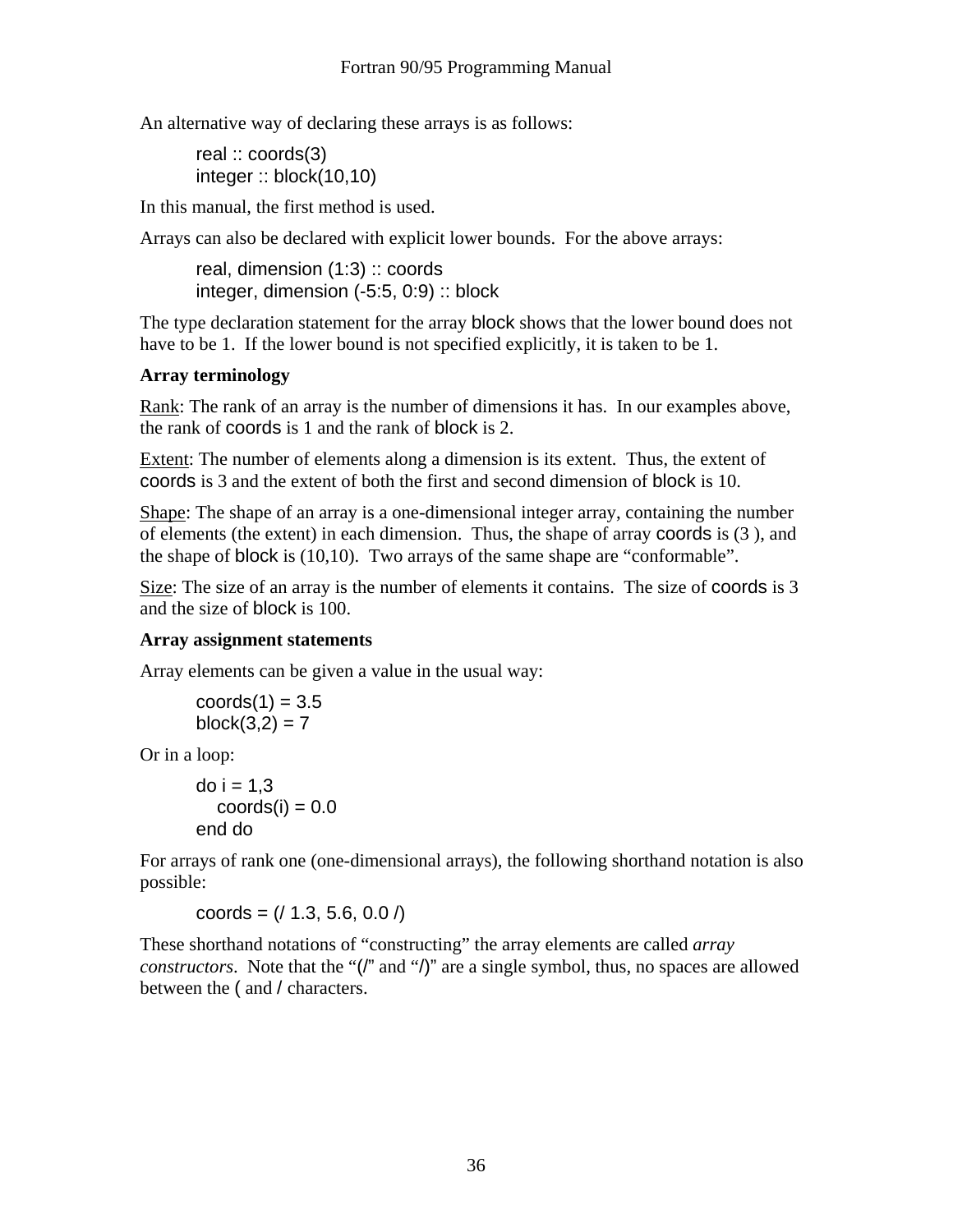The following constructors are also allowed:

| coords = $\left($ / $(2.0 \times i, i = 1, 3)$ / $\right)$ | $!$ yields $(2.0, 4.0, 6.0)$ |
|------------------------------------------------------------|------------------------------|
| odd_ints = $\left(\frac{1}{1}, i = 1, 10, 2\right)$ /      | $!$ yields $(1, 3, 5, 7, 9)$ |

These two examples use so-called *implied do loops*. Note the additional parentheses around the implied do loop.

The array constructors allow the definition of array constants:

integer, dimension (8), parameter :: primes =  $(1, 2, 3, 7, 11, 13, 17, 19)$ 

#### **Array sections**

Sections of arrays can be referenced. For example, consider an integer array a with dimension  $(3,4)$ .

| a(1,1) | a(1,2) | a(1,3) | a(1,4) |
|--------|--------|--------|--------|
| a(2,1) | a(2,2) | a(2,3) | a(2,4) |
| a(3,1) | a(3,2) | a(3,3) | a(3,4) |

Then,  $a(1:2, 3)$  references the elements  $a(1,3)$  and  $a(2,3)$ . The whole last column can be referenced as  $a(1:3,4)$  or simply  $a(:, 4)$ , and the first row as  $a(1,:)$ . Optionally, a stride can be specified as well. The syntax is (for each dimension):

[lower] : [upper] [ : stride]

In  $a(1, 1:4:2)$  lower= 1, upper = 4 and stride = 2 (for the second dimension). Thus,  $a(1, 1:4:2)$ 1:4:2) references the elements  $a(1,1)$  and  $a(1,3)$ .

#### **Array expressions**

The arithmetic operators  $(**, *, /, +, -$  can be applied to arrays (or array sections) that have the same shape (are conformable).

For example, a two-dimensional array  $b(2,3)$  can be added to the array section  $a(2:3, 1:3)$ of the array a of the previous section. If the array c is an array of dimension (2,3), then the expression

 $c = a(2:3,1:3) + b$ 

causes the elements of the array c to have the following values:

 $c(1,1) = a(2,1) + b(1,1)$  $c(2,1) = a(3,1) + b(2,1)$  $c(1,2) = a(2,2) + b(1,2)$  $c(2,2) = a(3,2) + b(2,2)$  $c(1,3) = a(2,3) + b(1,3)$  $c(2,3) = a(3,3) + b(2,3)$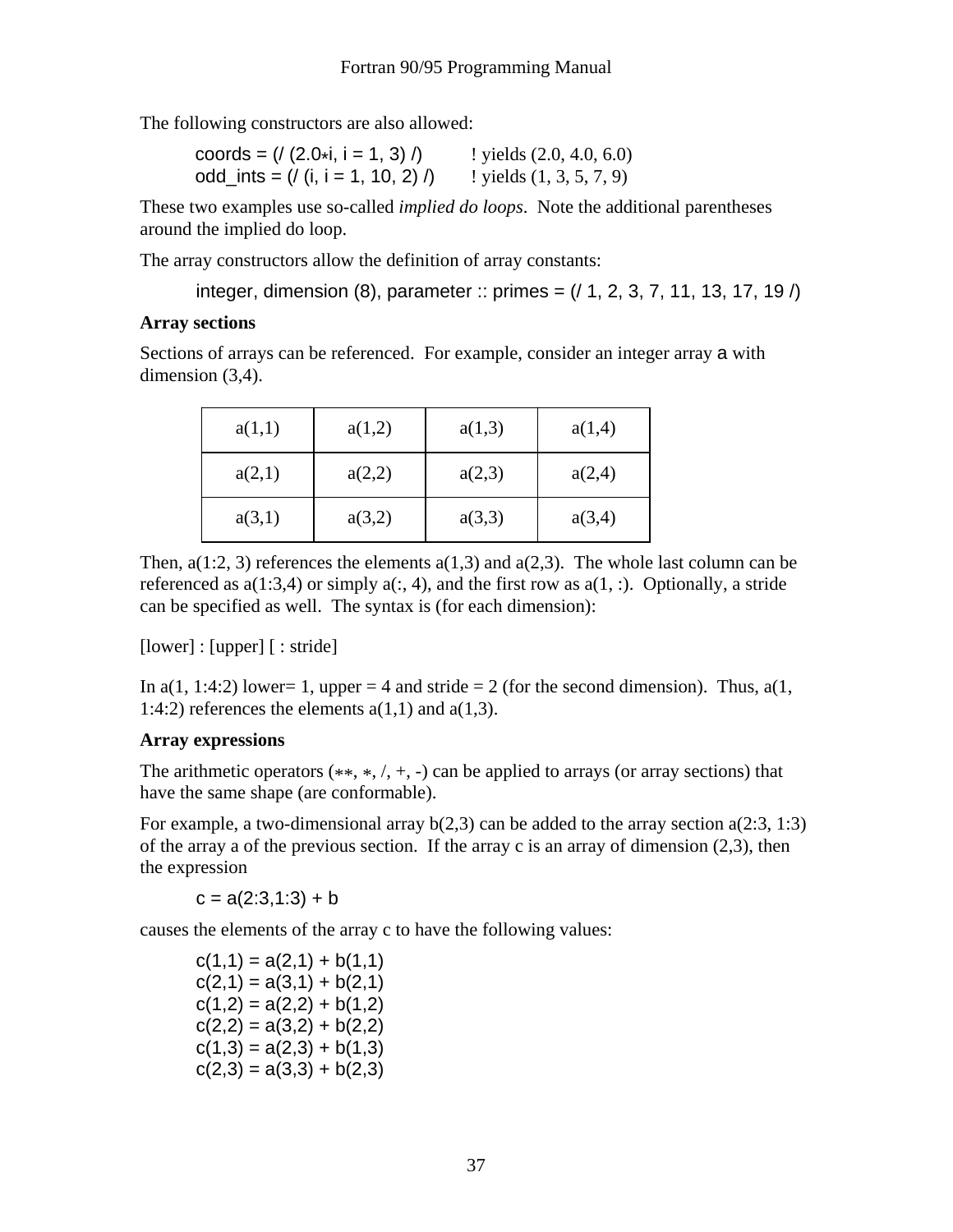The same can be achieved by using a do loop:

```
do i = 1, 3do i = 1, 2c(j,i) = a(j+1,i) + b(j,i) end do 
 end do
```
But the expression  $c = a(2:3,1:3) + b$  is clearly more concise.

The operator  $+$  in the above example can be replaced by any of the other arithmetic operators. The following expressions are all valid:

| $c = a(2:3,1:3) * b$ | $c(1,1) = a(2,1) * b(1,1)$ , etc.           |
|----------------------|---------------------------------------------|
| $c = a(2:3,1:3) / b$ | $c(1,1) = a(2,1) / b(1,1)$ , etc.           |
| $c = a(2:3,1:3) - b$ | $c(1,1) = a(2,1) - b(1,1)$ , etc.           |
| $c = a(2:3,1:3) * b$ | $c(1,1) = a(2,1) \rightarrow b(1,1)$ , etc. |

Note that the operation is done element by element. Thus, the result of the multiplication  $a(2:3,1:3) * b$  is not a matrix product!

Scalars can be used in an array expression as well. Thus, a / 2.0 has the effect of dividing all elements of the array a by 2.0, and a\*\*2 raises all the elements of a to the power 2.

Array expressions can be used to avoid do-loops. For example, the expression

$$
a(1:4) = a(2:5)
$$

Is equivalent to

$$
do i = 1, 4
$$
  
\n
$$
a(i) = a(i+1)
$$
  
\nend do

However, if the do loop iterations are interdependent, then the do loop and the array expression are not equivalent. This is because in the do loop the elements of the array are updated after each iteration, and in the array expression the updating is done only after all the elements have been processed.

For example, if the array a contains the numbers 1, 2, 3, 4, 5, then

```
do i = 1.4a(i+1) = a(i) end do
```
yields 1, 1, 1, 1, 1

(After the first iteration, the array contains  $1, 1, 3, 4, 5$ , after the second  $1, 1, 1, 4, 5$ , after the third 1, 1, 1, 1, 5 and after the fourth 1, 1, 1, 1, 1).

However,

```
a(2:5) = a(1:4)
```
yields 1, 1, 2, 3, 4.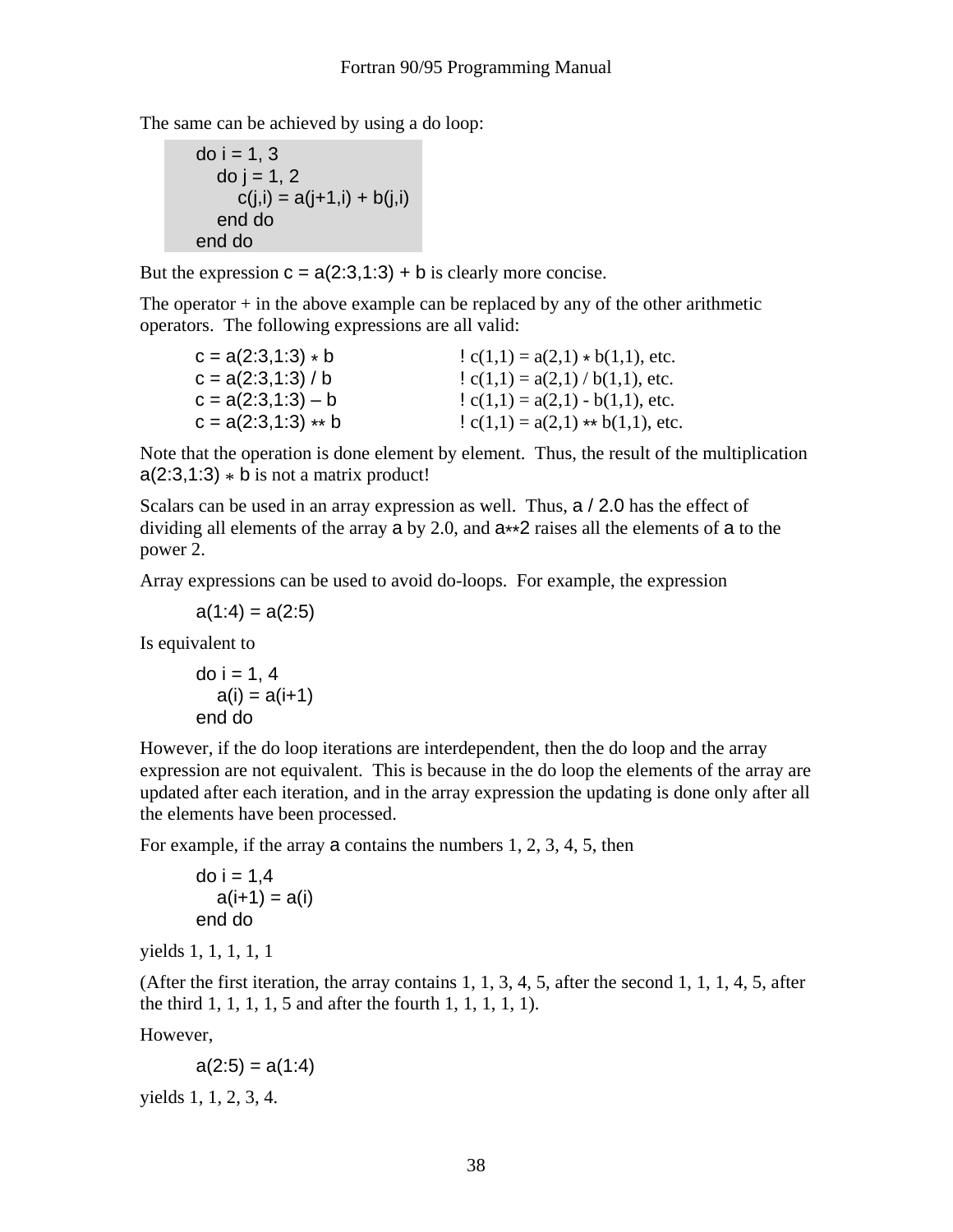Using array syntax instead of do loops may help an optimising compiler to optimise the code better in specialised cases (for example on a parallel machine).

#### **Dynamic arrays**

Sometimes you don't know the necessary size of an array until the program is run, the size may for example depend on some calculations, or be defined by the user. In Fortran 90, this can be done by using *dynamic arrays*. A dynamic array is an array of which the size is not known at compile time (the rank must be specified, however), but becomes known when running the program.

A dynamic array has to be declared with the attribute allocatable, and it has to be "allocated" when its size is known and before it is used.

```
program dynamic_array 
   implicit none 
  real, dimension (:,:), allocatable :: a
   integer :: dim1, dim2 
   integer :: i, j 
   print*, "Give dimensions dim1 and dim2: " 
   read*, dim1, dim2 
   ! now that the size of a is know, allocate memory for it 
   allocate ( a(dim1,dim2) ) 
  do i = 1, dim2
      do i = 1, dim1
         a(j,i) = i *jprint*, "a(",j,",",i,") = ", a(j,i)
       end do 
   end do 
   deallocate (a) 
 end program dynamic_array
```
When the array is no longer needed, it should be deallocated. This frees up the storage space used for the array for other use.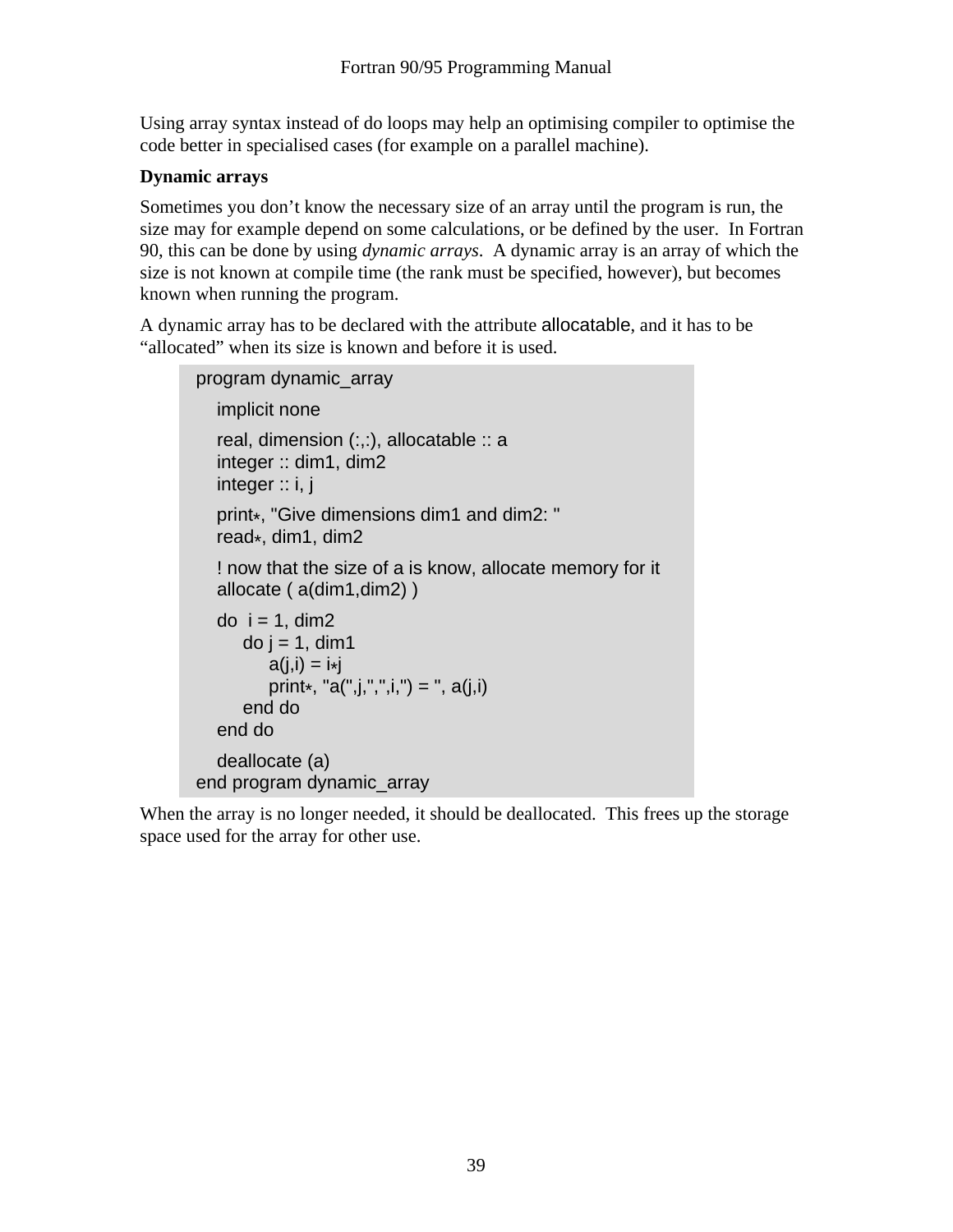#### **Assumed shape arrays**

Arrays can be passed as arguments to procedures, as the following example illustrates:

```
program dummy_array 
   implicit none 
   integer, dimension (10) :: a 
  call fill_array (a)
   print, a 
 end program dummy_array 
subroutine fill_array (a)
   implicit none 
   ! dummy arguments 
   integer, dimension (10), intent (out) :: a 
   ! local variables 
   integer :: i 
  do i = 1, 10a(i) = i end do 
 end subroutine fill_array
```
However, written like this, the subroutine fill array can only be called with arrays of dimension 10. It would clearly be advantageous if routines can be used for arrays of any size. To accomplish this, several techniques can be used to "hide" the array size from the procedure. In Fortran 90, the most flexible way of doing this is by using the *assumed shape* technique. In the procedure, the shape of the array is not specified, but is taken automatically to be that of the corresponding actual argument. The size of the array (the number of elements it contains, size a in the example below), is determined in the subroutine using the intrinsic function size. size (array, dim) returns the number of elements along a specified dimension dim. The argument dim is optional. If it not specified, size sums the number of elements in each dimension.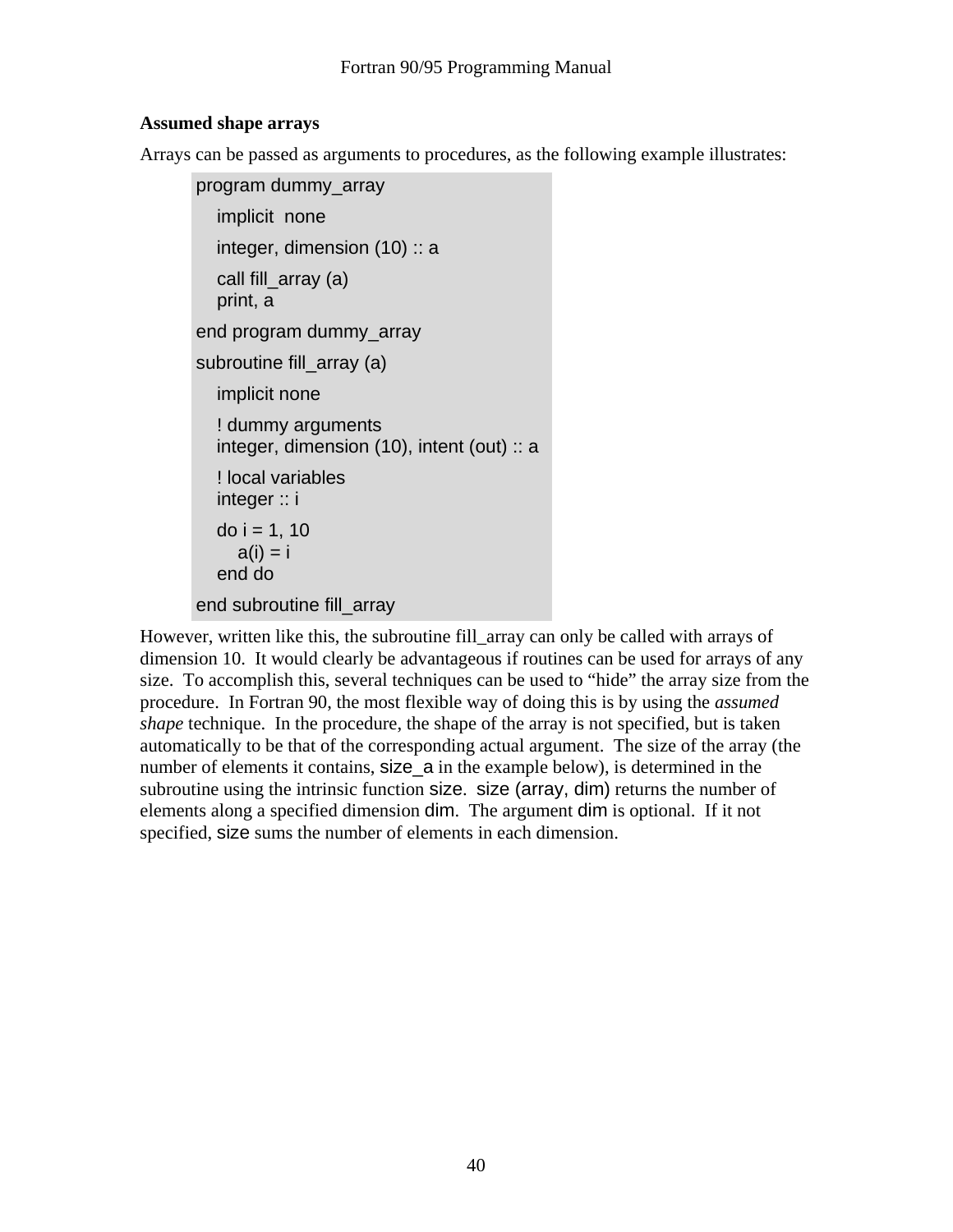The above program can be rewritten as follows:

```
program dummy_array 
   implicit none 
  integer, dimension (10) :: a
   interface 
      subroutine fill_array (a) 
         integer, dimension ( : ) intent (out) :: a 
         integer :: i 
      end subroutine fill_array 
   end interface 
   call fill_array (a) 
   print, a 
 end program dummy_array 
 subroutine fill_array (a) 
   implicit none 
   ! dummy arguments 
   integer, dimension ( : ), intent (out) :: a 
   ! local variables 
   integer :: i, size_a 
  size_a = size(a)do i = 1, size_a
     a(i) = i end do 
 end subroutine fill_array
```
Note that, in this case, the explicit interface is required. The procedure fill\_array can now be called with arrays of any size.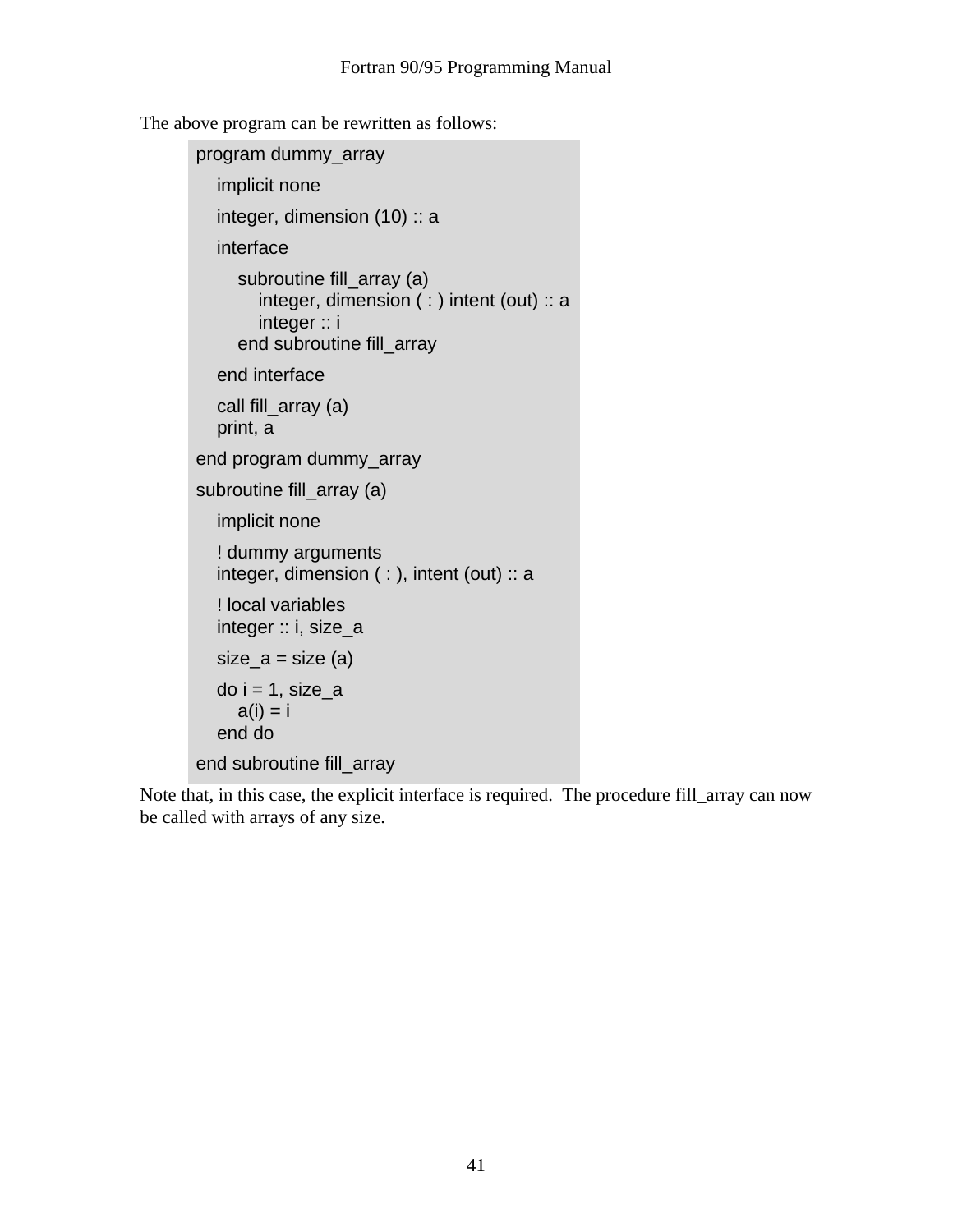Multidimensional arrays can also be passed to procedures in this way:

```
program example_assumed_shape 
   implicit none 
  real, dimension (2, 3): a
  integer :: i, j
   interface 
     subroutine print_array (a)
        real, dimension (:,:), intent (in) ::a end subroutine print_array 
   end interface 
  do i = 1, 2do j = 1, 3a(i, j) = i * j end do 
   end do 
  call print_array (a)
 end program example_assumed_size 
subroutine print_array
   implicit none 
   ! dummy arguments 
  real, dimension ( : , : ), intent (in) :: a print*, a 
 end subroutine print_array
```
Note that the rank (*i.e*., the number of dimensions) must be explicitly defined in the procedure, but the shape (the extent of each dimension) is taken from the actual argument. If required, in the subroutine print\_array the size of the array can be found out by the function size. In this case, size (a) would yield 6, size (a, 1) would yield 2, and size (a, 2) would yield 3.

#### **Summary**

This chapter showed some more advanced array manipulations, such as implied do loops and array expressions. A very useful concept is that of dynamic (allocatable) arrays, which did not exist in FORTRAN 77. We have seen how the shape of an array can be passed implicitly to a procedure by using assumed shape arrays.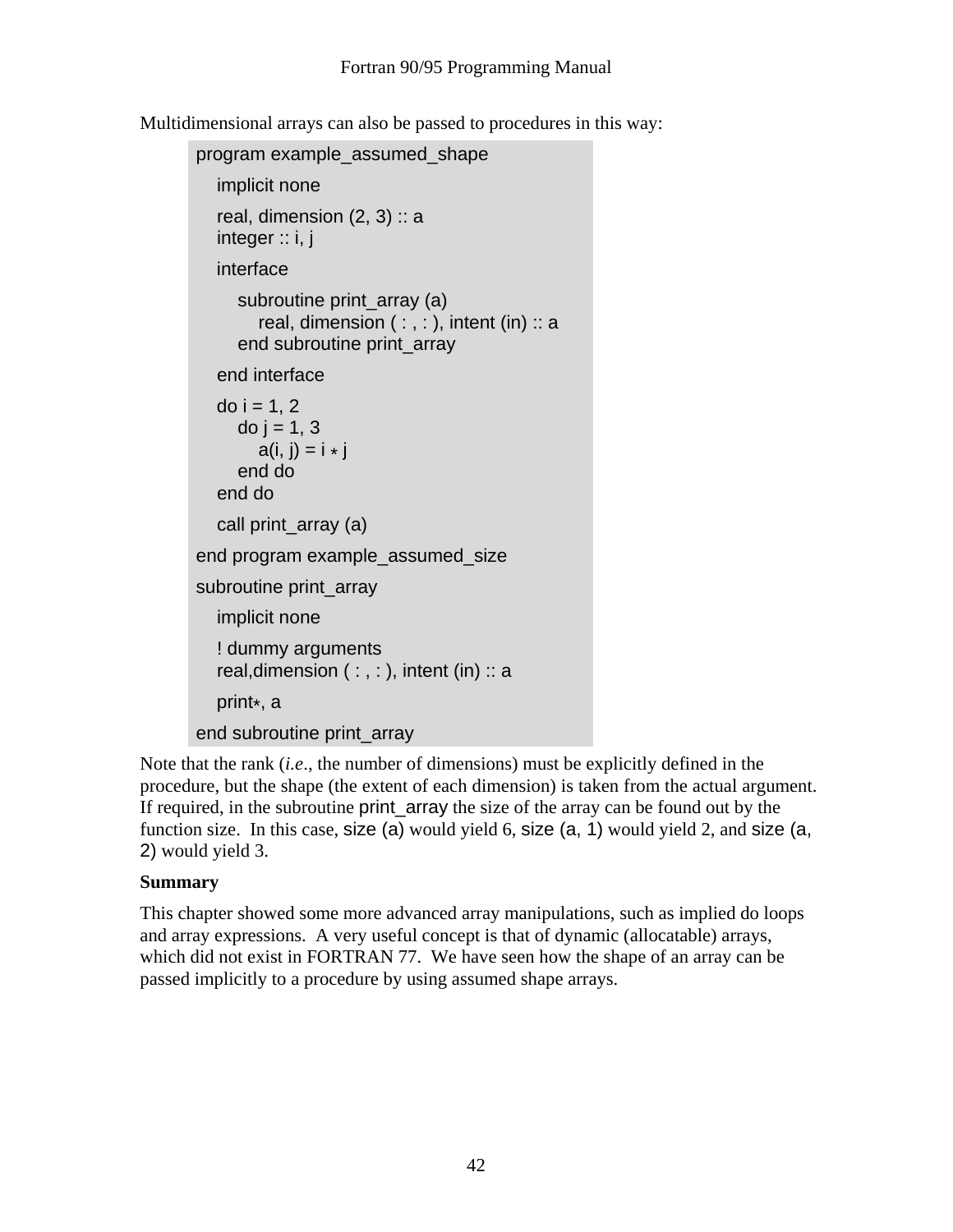#### **Exercises**

13. Given the array declaration: real, dimension  $(24, 10)$ : a

Write array sections representing:

- a) the second column of a
- b) the last row of a
- c) the block in the upper left corner of size 2 x 2.

14. Rewrite exercise 3.8 using array syntax instead of do loops.

## **6. Modules**

#### **Modules**

A module serves as a packaging means for subprograms, data and interface blocks. Modules are a new and powerful feature of Fortran 90. They make common blocks (routinely used in FORTRAN 77) and include statements obsolete.

A module consists of two parts: a specification part for the declaration statements (including interface blocks and type and parameter declarations), and a subprogram part.

The general form of a module is:

```
 module module_name 
   ! specification statements 
 contains 
   ! procedures 
 end module module_name
```
Modules can contain just the specification part or the subprogram part, or both.

The following example contains both:

```
 module constants 
 implicit none 
 real, parameter :: pi = 3.1415926536 
real, parameter :: e = 2.7182818285contains 
   subroutine show_consts() 
      print*, "pi = ", pi 
     print*, e = ". e end subroutine show_consts 
end module constants
```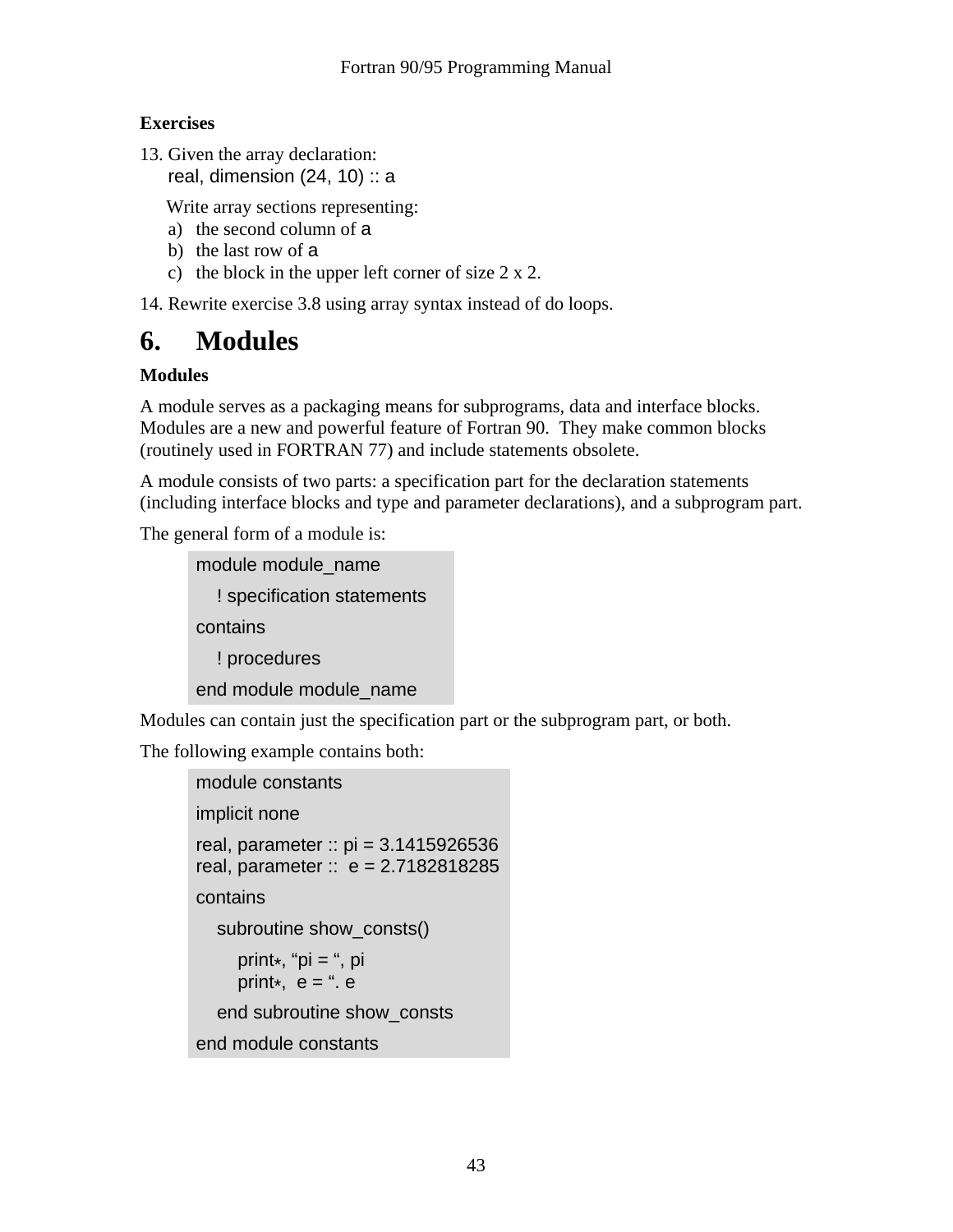Note the implicit none. Just like with procedures, it is good programming practice to use implicit none in modules. It only needs to be specified once *i.e*., it is not necessary to specify implicit none again in the module's procedures.

Modules are accessed by the use statement:

```
program module_example 
   use constants 
   implicit none 
   real :: twopi 
  twopi = 2 * pi call show_consts() 
   print*, "twopi = ", twopi 
 end program module_example
```
The use statement makes available to the main program all the code (specification statements and subprograms) in the module constants. It supplies an explicit interface of all the module's procedures. The use statement has to be the first statement in the program (it comes even before implicit none), only comments are allowed before use.

When a subroutine is defined in a module, then there is no need to provide an explicit interface in the calling program (as long as the module's contents are made available to the program via the use statement).

#### **Accessibility**

By default, everything in a module is publicly available, that is, the use statement in the main program makes available all of the code in the module. However, accessibility can be controlled by the private and public attributes. Everything that is declared private is not available outside the module.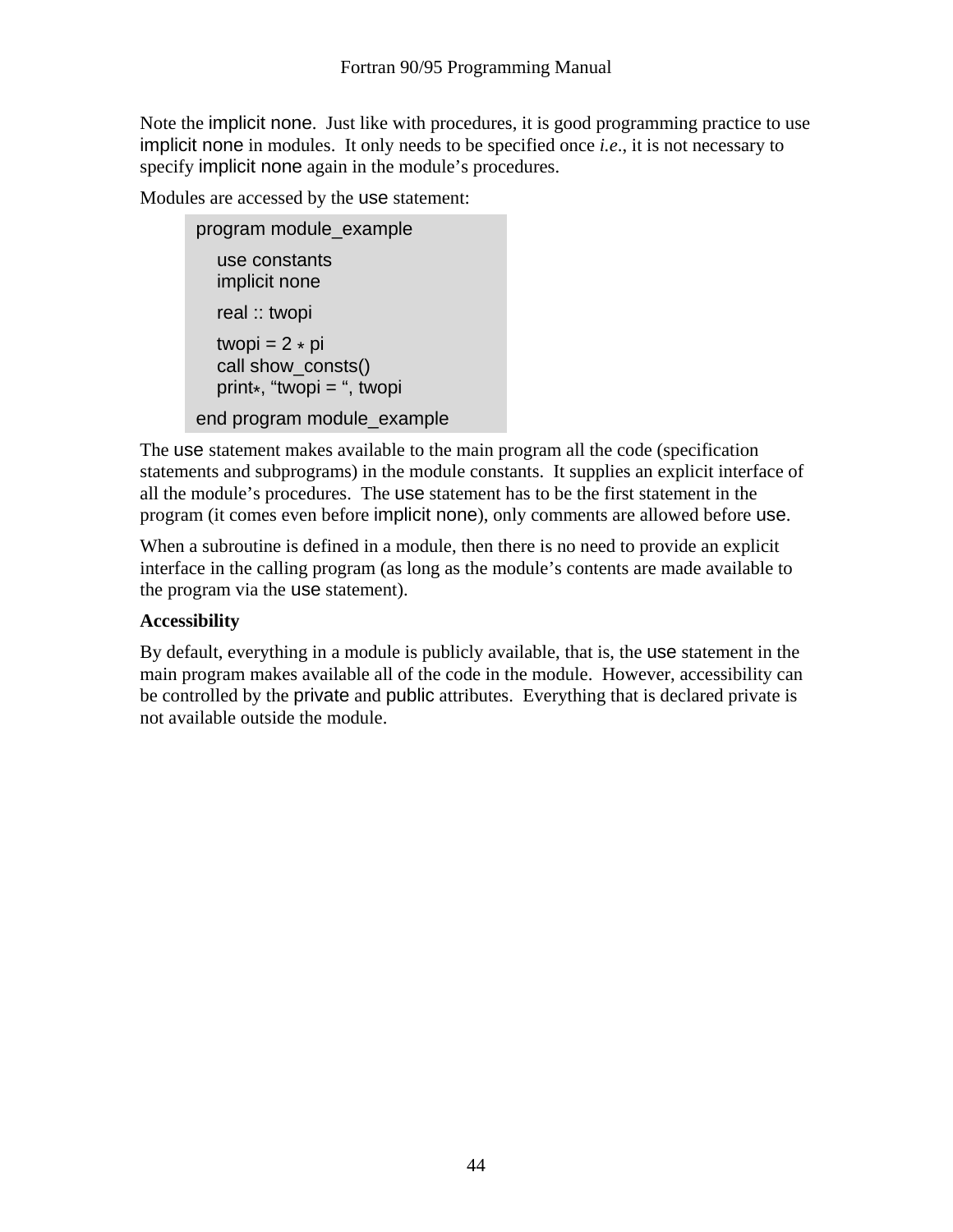#### Example:

 module convertT implicit none real, parameter, private :: factor =  $0.555555556$ integer, parameter, private  $\therefore$  offset = 32 contains function CtoF (TinC) result (TinF) ! funtion result real :: TinF ! dummy argument real, intent (in) :: TinC  $TinF = (TinC/factor) + offset$  end function CtoF function FtoC (TinF) result (TinC) !function result real :: TinC ! dummy argument real :: TinF  $Tinc = (TinF\text{-}offset) * factor$  end function FtoC end module convertT

The following program uses the module convertT:

```
program convert_temperature 
   use convertT 
   implicit none 
  print*, "20 Celcius = ", CtoF (20.0), " Fahrenheit"
  print*, "100 Fahrenheit = ", FtoC (100.0), " Celcius"
```

```
end program convert_temperature
```
The module defines two constants, factor and offset, which are not available to the program convert\_temperature. The functions CtoF and FtoC, however, are available to the program. Thus, the statement:

print\*, offset

would induce an error message from the compiler. (For example, my Intel Fortran Compiler would give the error message: "In program unit CONVERT\_TEMPERATURE variable OFFSET has not been given a type").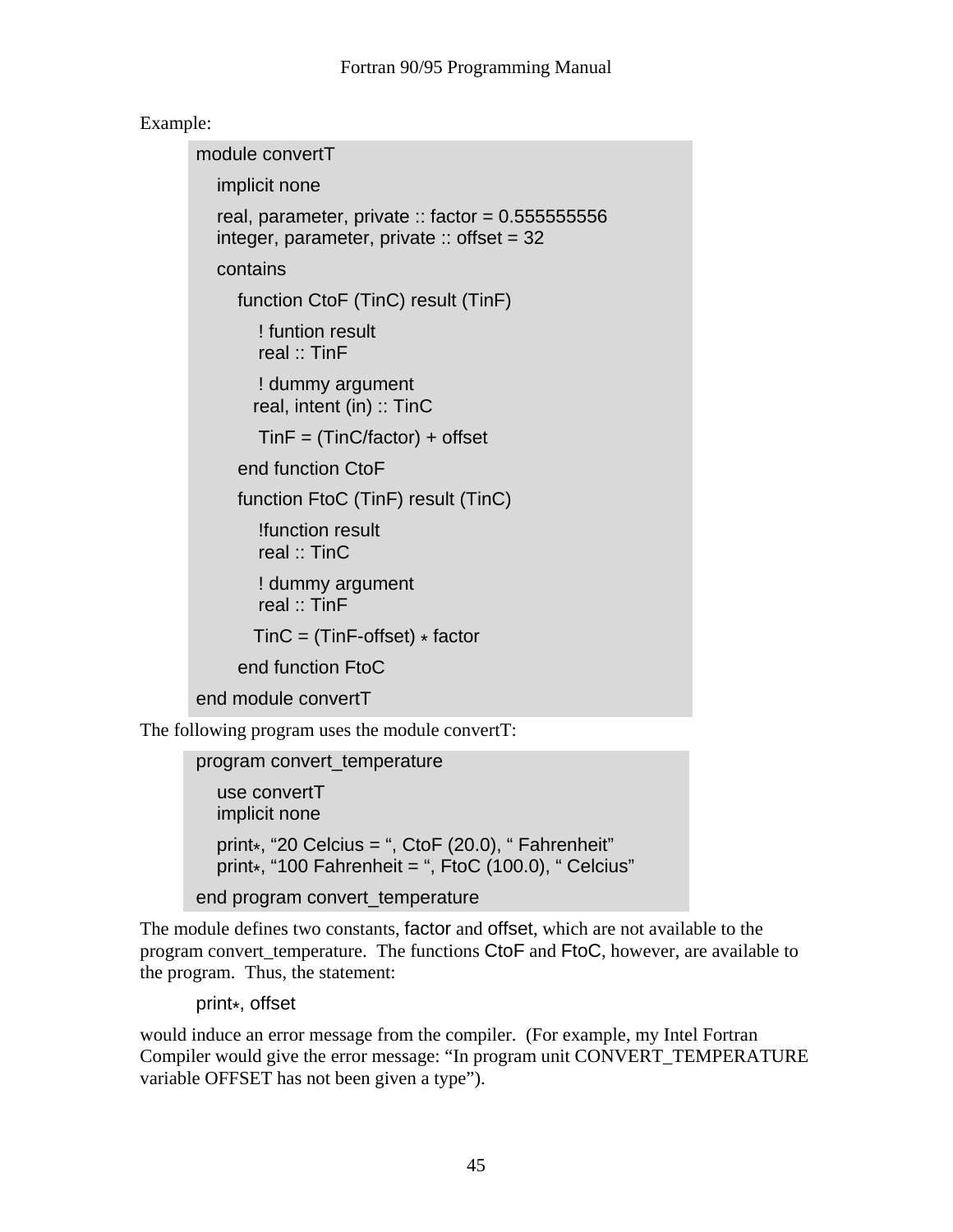For data objects, like factor and offset in the example above, the public and private attributes occur in the type declaration statement:

 real, private :: factor integer, private :: offset

For procedures, they must be defined in public and private statements:

public :: CtoF, FtoC

The default accessibility of the module can be set by the public or private statements. If private is specified, then all module contents are private, except those that are explicitly defined as public:

module convertT private public :: CtoF, FtoC

#### **Selecting module elements**

Generally, the use statement makes available all (public) elements of a module. However, when only a subset of the module is needed, the accessibility can be restricted with only.

The example of the previous section could have be written in the following way:

```
module convertT 
   public 
   … 
end module convertT
program convert_temperature 
   use convertT, only: CtoF, FtoC 
   … 
 end program convert_temperature
```
The only option safeguards the module elements that are not needed by making them inaccessible to the program. It can also make programs more transparent, by showing the origin of data objects or procedures, particularly if the program uses several modules:

```
program only_example 
   use module1, only: sphere, triangle 
  use module2, only: compute_gradient
  use module3, only: element1, element2, element3
   … 
 end program only_example
```
It is now obvious that the procedure compute\_gradient is defined in module2.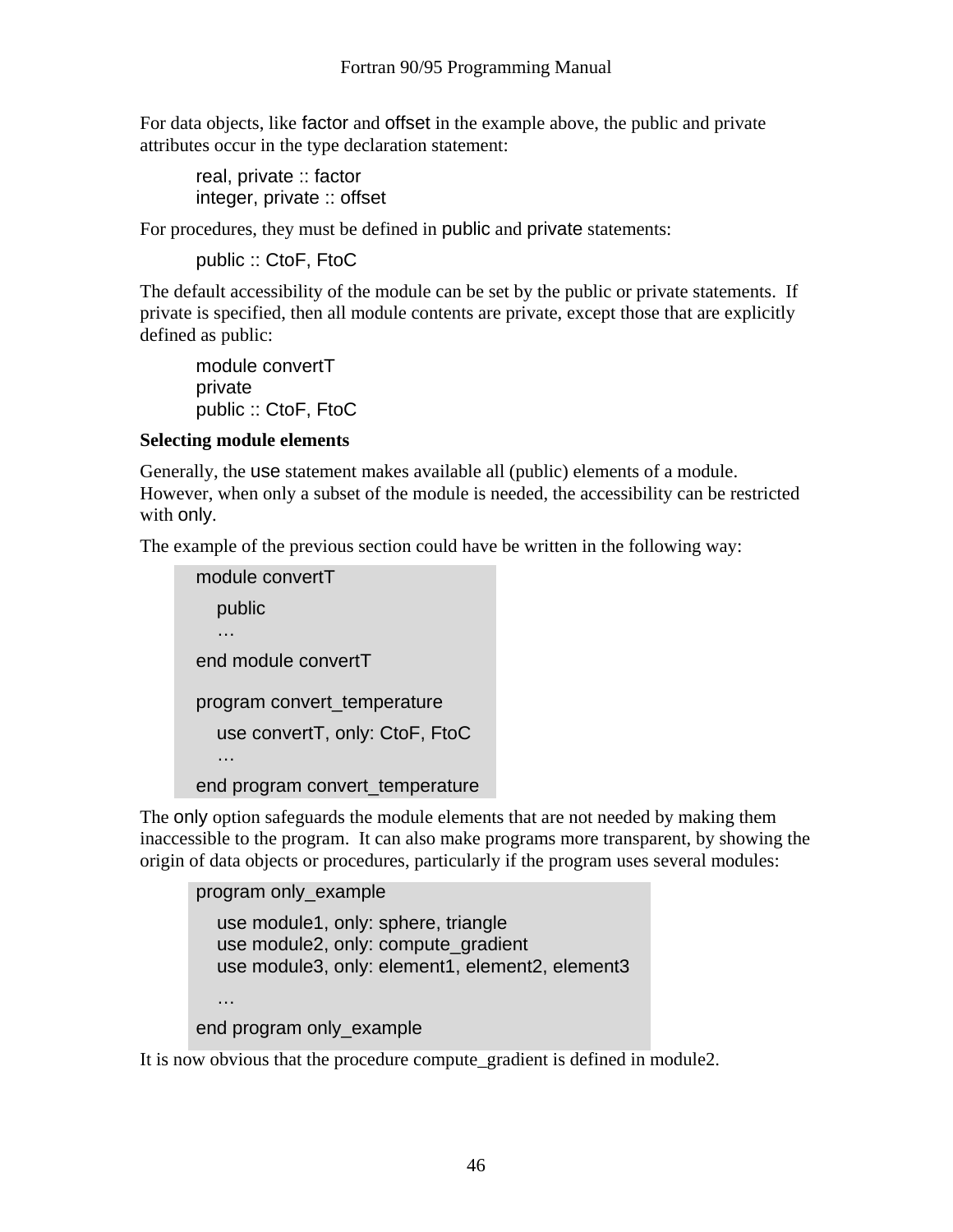#### **Data encapsulation**

Modules allow data and operations to be hidden from the rest of the program. *Data encapsulation* refers to the process of hiding data within an "object", and allowing access to this data only through special procedures, called *member functions* or *methods*. Data encapsulation is one of the concepts of object-oriented programming (see Chapter 11). Data encapsulation functions as a security tool, because the data in the object is only available through the methods, which decreases the possibility of corrupting the data, and it reduces complexity (because the data is hidden within the module).

Consider the following example:

```
 module student_class 
 implicit none 
   private 
   public :: create_student, get_mark 
   type student_data 
      character (len=50) :: name 
      real :: mark 
   end type student_data 
 type (student data), dimension (100) :: student
 contains 
   subroutine create_student (student_n, name, mark) 
      ! here some code to set the name and mark of a student 
   end subroutine create_student 
   subroutine get_mark (name, mark) 
     ! dummy arguments
      character (len=*), intent (in) :: name 
      real, intent (out) :: mark 
      ! local variables 
      integer :: i 
     do i = 1,100if (student(i)%name == name) then
           mark = student(i)%mark
         end if 
      end do 
   end subroutine get_mark 
 end module students
```
The student\_class module defines a data type (student\_data) to hold information of a student (name and a mark). Only the subroutines, create\_student and get\_mark, are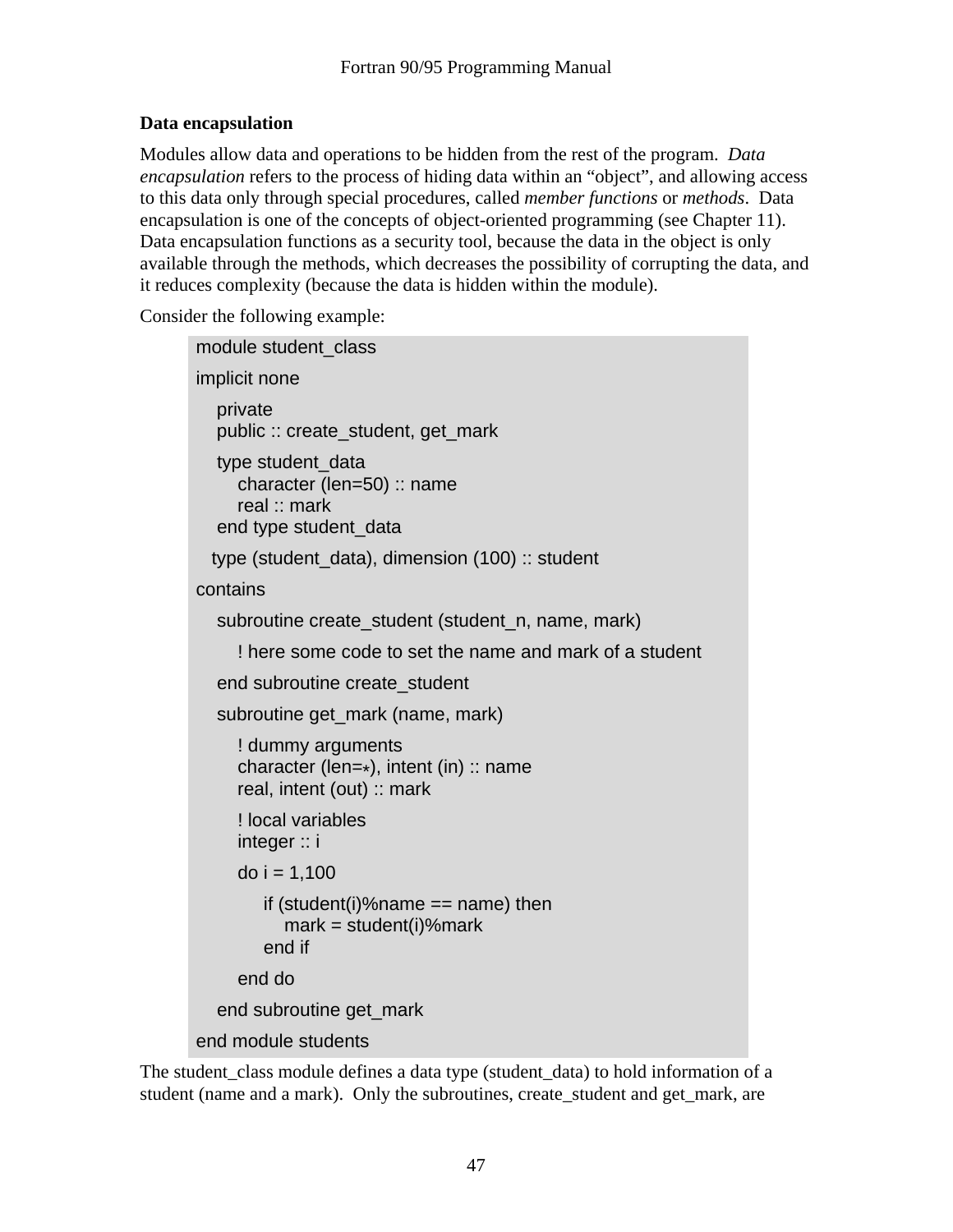accessible from outside the module, all other module contents are private. Thus, one cannot obtain the mark of a student by writing:

 $mark1 = student(1)\%mark$ 

because the array student is private.

One has to use the public subroutine get\_mark for this, as illustrated in the following program:

program student\_list use student\_class implicit none real :: mark call create\_student (1, "Peter Peterson", 8.5) call create\_student (2,"John Johnson", 6.3) call get mark ("Peter Peterson", mark) print\*, "Peter Peterson:", mark end program student\_list

#### **Global data management – no more common blocks!**

Procedures can communicate with each other via their argument lists. However, a program may consist of many procedures that require access to the same data. It would be convenient if this data were globally accessible to the whole program. In FORTRAN 77, this was accomplished by common blocks. However, modules can replace all uses of common blocks. Global data can be packed in a module, and all procedures requiring this data can simply use the module. Modules are much safer and cleaner than common blocks. Common blocks have no mechanisms to check errors, variables can be renamed implicitly, and there are no access restrictions. So, don't use common blocks, use modules instead!

#### **Summary**

This chapter introduced a new and powerful feature in Fortran 90, modules. Modules are a means of packaging data and procedures. They make the old-fashioned common blocks obsolete. Modules provide a method to partition code into easily maintained packages, and allow some degree of object-oriented programming (we have seen an example of data hiding and encapsulation).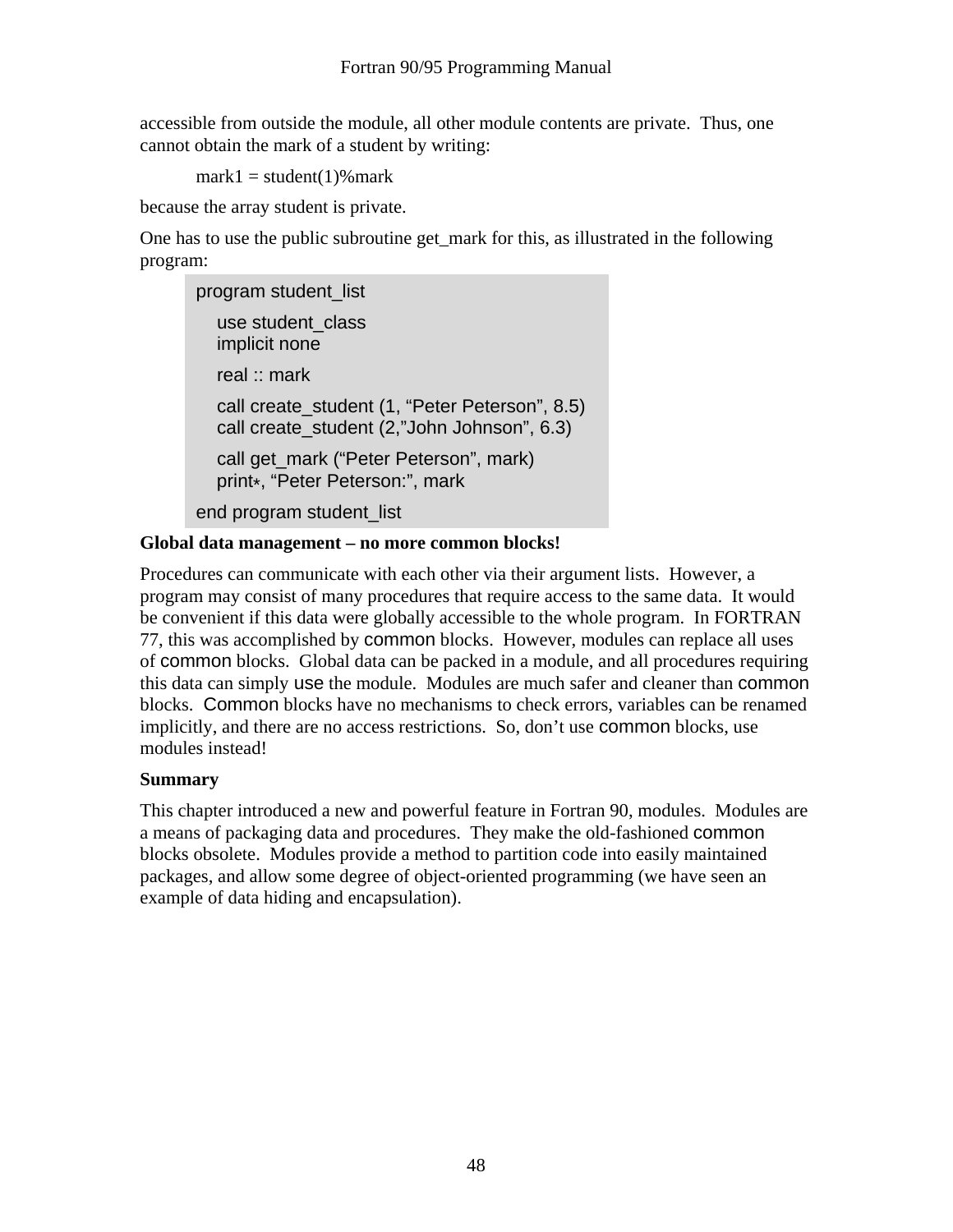#### **Exercises**

#### *Exercise 16, the Towers of Hanoi, is optional.*

- 15. Finish the program student\_list by adding to the student\_class module the procedures create\_student and delete\_student.
- 16. The Towers of Hanoi.

 There are three poles. One of them contains discs having different widths stacked in ascending order; the other two poles are empty:



The goal is to move all the discs from the centre pole and stack them on one of the other poles in ascending order. You can only move the top disc of a stack, and you can only move one disc at a time. It is not allowed to stack a disc on top of one that is smaller.

You will have to figure out a way to represent the discs and their location, and an algorithm to move the discs. By printing the occupation of the towers after each move, you can check if your program works correctly.

Hint: The easiest algorithm uses a recursive function. By making the towers (their representation) global (by using modules), printing becomes a lot easier!

## **7. More on I/O**

#### **List-directed input/output**

In Chapter 2 we have seen that we can transfer data from the keyboard into the program using read\*, and write characters to the screen via print\*. This simple form of I/O is called list-directed input/output. The  $*$  in read $*$  and print $*$  means "free format", that is, the format is defined by the computer system, and is not under the control of the programmer. More control is given to the programmer via *formatted I/O*.

#### **Formatted input/output**

There are two forms of formatted input. The simplest one has the form:

read *fmt*, variable\_list

Similarly, the simpler of the two forms of formatted output statements has the form:

print *fmt*, variable\_list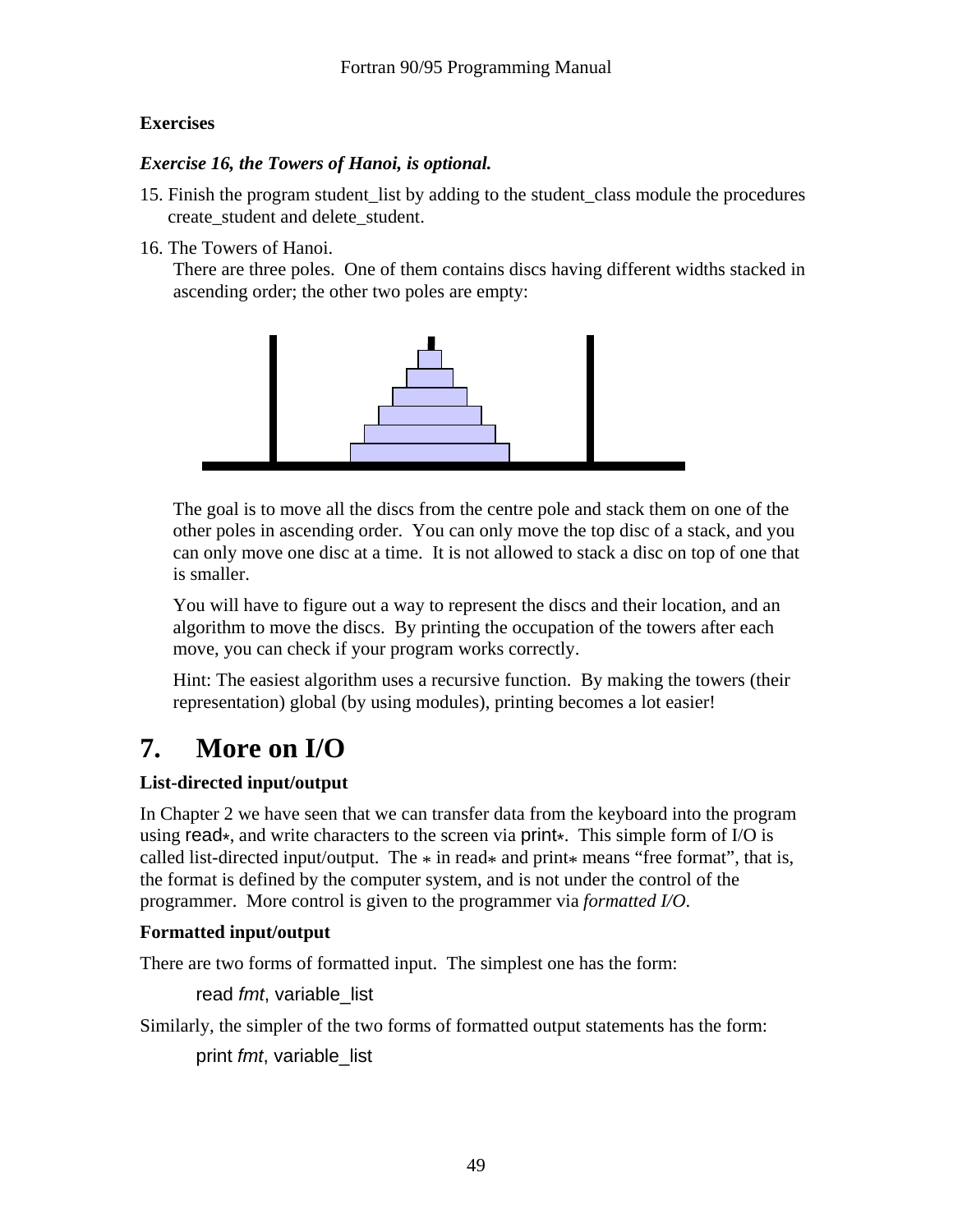Here, fmt denotes a *format specification*, and variable-list is a list of variables. This form of read and write reads from the keyboard and writes to the screen, respectively. The read<sup>\*</sup> and print<sup>\*</sup> we have used so far are a special case of this form.

#### **Format specifications**

A format specification defines in which format data is displayed. A format specification consists of a string, containing a list of *edit descriptors* in parentheses. An edit descriptor specifies the exact format (width, digits after decimal point) in which characters and numbers are displayed.

An example of format specification:

"(a10, i5, f5.3)"

- The a descriptor is for character variables. In aw, the number *w* specifies the field width. Thus, a10 means that 10 places will be used to display the character variable. If a field larger than the character variable is specified, the variable will be right-justified (*i.e*., blanks will appear before the character variable). If no field width is specified, the width of the field is determined from the actual width of the character variable.
- The i descriptor is for integers. The number after the i is again the field width. Another form of the i descriptor is iw.m, where *w* defines the field width, and *m* specifies the minimum number of digits to be displayed, if necessary preceded by zeros.
- The f descriptor is for reals. In fw.d, *w* specifies the field width, and *d* specifies the number of digits after the decimal point. Thus, f5.3 will display the number 1.30065 as 1.301. Note that this number takes up 5 places: 1 digit before the decimal point, 3 digits after the decimal point, and the decimal point itself.
- Reals can also be displayed using the es descriptor, which displayed the real in scientific notation. The form is the same as for the f descriptor: esw.d. Thus, es10.3 would display the real 6.7345 as 6.734E+00 (with a leading blank, because of the field width 10).

As mentioned above, format specifiers are used in formatted I/O (in the following examples, *b* denotes a blank character):

| $pi = 3.1415927$                  |                           |
|-----------------------------------|---------------------------|
| print "(a, i3.3)", "Result = ", 1 | ! gives: Result = $001$   |
| print $"({f6.3})"$ , pi           | ! gives: b3.142           |
| print "(e16.4)", pi/100           | ! gives: bbbbbb3.1416E-02 |

Repeat counts can be specified if more than 1 item is to be displayed with exactly the same format:

print "(3(f6.3)") x, y, z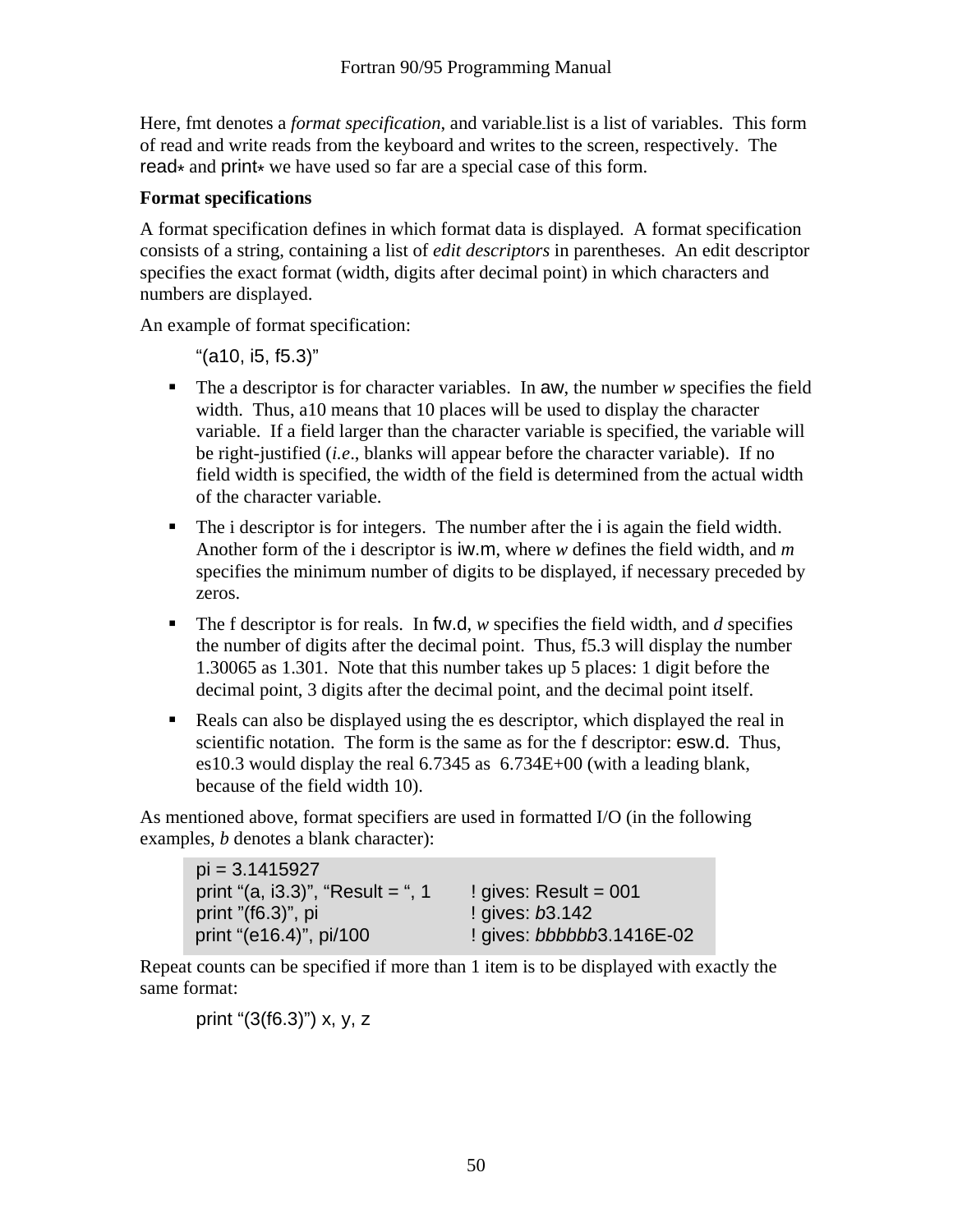#### **More formatted I/O**

As mentioned above, there are two different forms of the formatted input and output statements. The first form is the one we have just seen above:

read *fmt*, variable list print *fmt*, variable\_list

The other form requires a unit number:

 read (unit=*u*, fmt=*fmt*) variable\_list write (unit=*u*, fmt=*fmt*) variable\_list

*fmt* is again a format specification, and *u* is a *unit number,* a number associated with a file (see next section).

(In Fortran 90, the "unit=" and "fmt=" in the read and write statements above are in principle not required – if they are omitted, the unit number has to be the first argument, and the format specification the second argument-, but they enhance readability. In F, the "unit=" and "fmt=" are required.)

Several optional specifiers can be specified as well, one of them is iostat, which can be used to recover from errors while reading or writing (it is very useful for checking errors while reading a file):

```
read (unit=u, fmt=fmt, iostat=ios) variable_list 
 write (unit=u, fmt=fmt, iostat=ios) variable_list
```
Here, ios must be an integer variable. If no errors occurred during reading or writing, the integer variable is set to 0, a positive integer means an error occurred, and a negative integer means an end-of-file condition occurred.

#### **File handling**

Most programs need to receive information, and need to output data. So far, we used the keyboard and screen to input and output information. However, other devices, such as a disk, tape, or cartridge, can be used as well. A collection of data on any of these devices is a *file*. To make a file available to the program (so that the progam can read data from, or write data to the file), it must be assigned a unit number. The open statement is used for this.

The open statement has the following form:

open (unit=*u*, file=*filename*, status=*st*, action=*act*)

- The unit number  $u$  is a positive integer (or integer expression). This specifier is required.
- The status *st* is a character expression. It can be "new" (the file should not yet exist, but will be created by the open statement), "old" (the file exists), "replace" (if the file doesn't exist, it is created, if the file already exists, it is deleted and a new file with the same name is created), or "scratch" (a file that is just used during execution of the program, and does not exist anymore afterwards).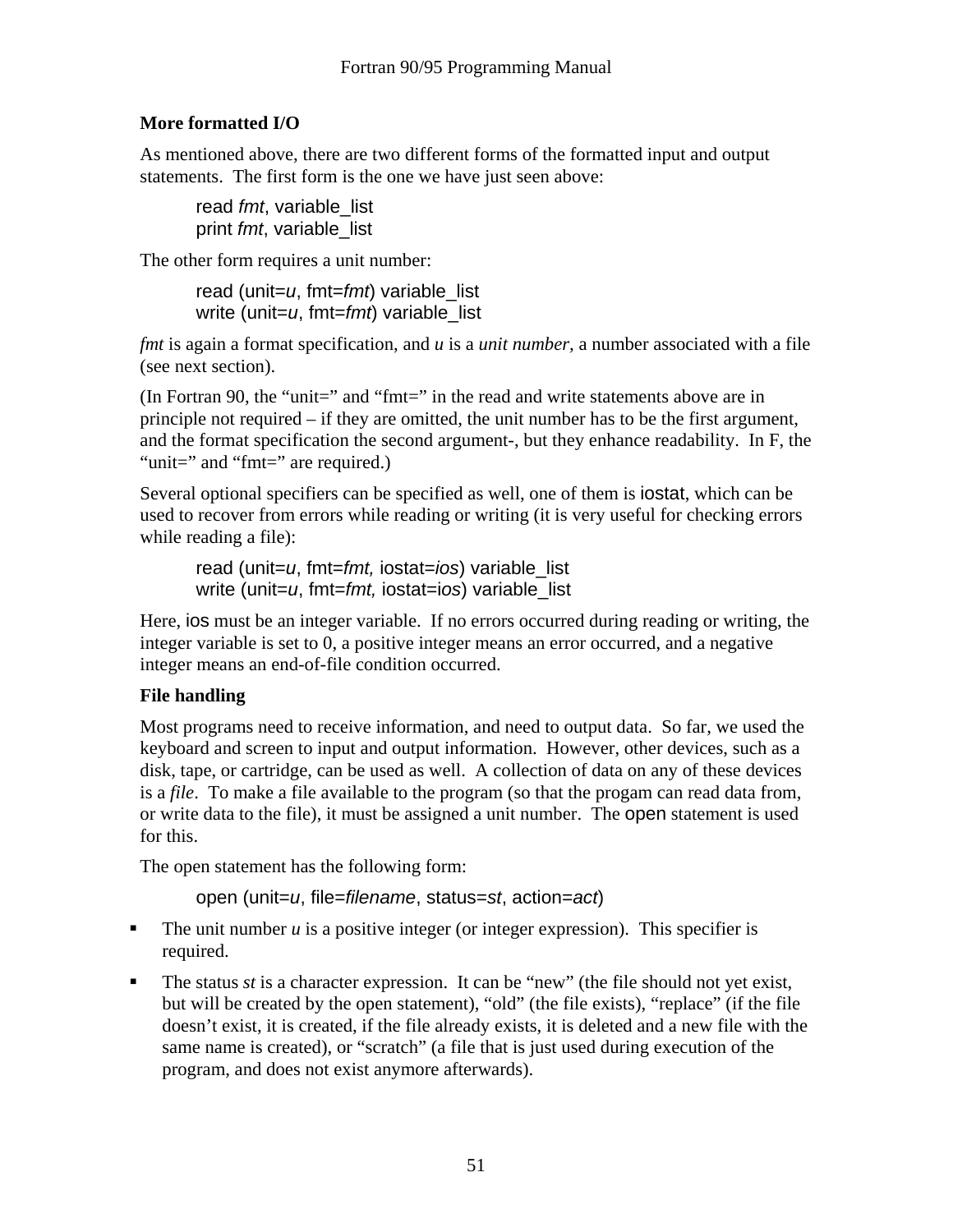- The *filename* is a character expression giving the name of the file. The file specifier is required if the status is "old", "new", or "replace", and it must *not* appear if the status is "scratch".
- The action *act* is a character expression as well; it can be "read" (file cannot be written into), "write" (cannot read from the file) or "readwrite" (no read and write restrictions).

These are the most common specifiers for the open statement (and are all required in F, but note that the filename must not be specified if the status is "scratch"). There are optional specifiers as well (access, iostat, form, recl, and position). The most useful of these is probably iostat, which should be set to an integer variable. This variable is set to zero if the open statement is correctly executed, and is set to a positive integer if an error occurred.

Unit numbers cannot be negative, and often the range 1-99 is allowed (although this is processor-specific). Generally, 5 is connected with console input, and 6 with output to screen. The unit number 0 is also often special. Thus, don't use 0, 5, and 6 for external files (files on disk).

We can read from and write to a disk file, if this file is opened and assigned a unit number:

write (unit=8, fmt = "(a2, 3(f10.6))") atom\_type, x, y, z

When a file is not longer needed, it should be closed. The close statement disconnects a file from a unit. The syntax is:

```
close (unit=u, iostat=ios, status=st)
```
The unit and iostat specifiers have the same meaning as above, status can be "keep" (the file will still exist after execution of this statement) or delete<sup>"</sup> (the file will be deleted). Only the unit specifier is required. If the status is not specified it is "keep", except for scratch files, for which it is "delete".

An example:

```
program file_example 
   implicit none 
   integer :: ierror 
   open (unit=13, file="test.dat", status="new", action="write", iostat=ierror) 
  if (ierror /= 0) then
      print*, "Failed to open test.dat" 
      stop 
   end if 
   write (unit=13, fmt=*) "Hello world!" 
   close (unit=13) 
 end programfile_example
```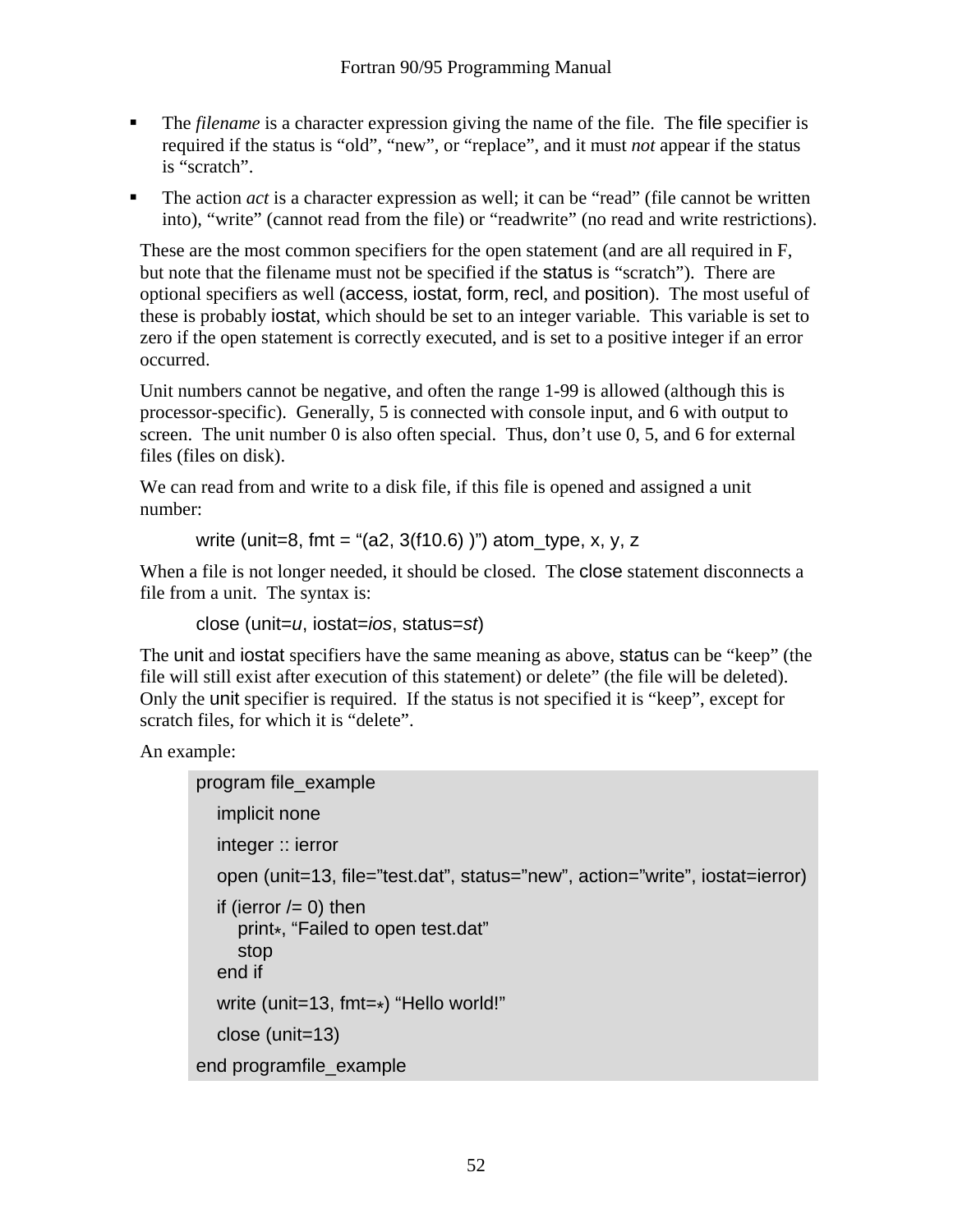This program creates a file called test.dat, opens it for writing, and writes a message into the file. After execution of the program the file will still exist. If the open failed, then execution of the program is stopped. It is good programming practice to test if the open statement was successful. If it had failed, the program would have crashed when it tried to write into it.

#### **Internal files**

A unit that is associated with an external device (like for example keyboard, screen, disk, or cartridge) is an *external file*. There are also *internal files*, and read and write can also read from and write into these. An internal file is a character variable. Contrary to external files, an internal file is not connected with a unit number.

Example:

```
character (len=8) :: word 
character (len=2) :: ww
 integer :: ierror 
 write (unit=word, fmt="(a)", iostat=ierror) "aabbccdd" 
  ! the character variable "word" now contains the letters aabbccdd 
 read (unit=word, fmt="(a2)", iostat=ierror) ww 
  ! the character variable "ww" now contains the letters aa
```
#### **String manipulation functions**

The following intrinsic functions to manipulate strings can be very useful:

#### trim

trim (string): returns the string with trailing blanks removed (the length of the string will be reduced)

#### adjustl

adjustl (string): removes leading blanks, and appends them to the end (so the length of the string remains constant).

#### adiustr

adjustr (string): removes trailing blanks, and inserts them at the front of the string.

#### index

index (string, substring): returns the starting position of a substring in a string, or zero if the substring does not occur in the string.

#### len

len (string) returns an integer with the value of the length of the string.

#### len\_trim

len\_trim (string): returns an integer with the value of the length of the string without trailing blanks.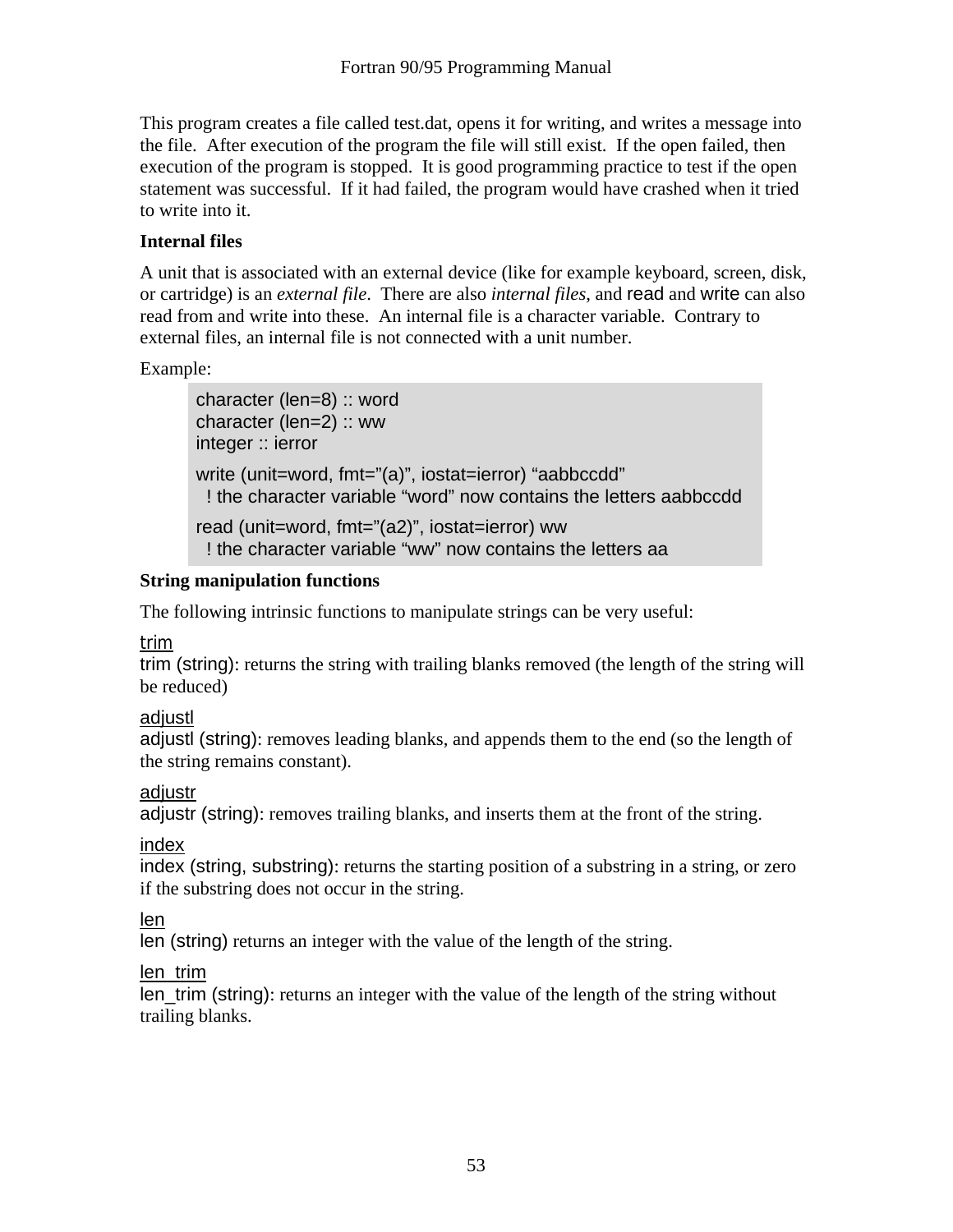#### Examples:

In the following examples, *b* denotes a blank character.

```
trim ("bbStringbb") gives "bbString" 
adjustl ("bbTanja") gives "Tanjabb" 
adjustr ("Wordbbbbb") gives "bbbbbWord" 
index ("Tanja van Mourik", "van") yields 7. 
len_trim (Tanjabbbb) yields 5.
```
In the following example the program reads a file and uses the intrinsic index to search for the occurrence of the word "energy":

```
!! Example for reading an output file 
program readout 
   implicit none 
  integer, parameter \therefore linelength = 120
   character (len=linelength) :: line 
   integer :: ierror 
   open (unit=10, file="test.dat", action ="read", status="old", iostat=ierror) 
  if ( ierror /= 0 ) then
       print*, "Failed to open test.dat!" 
       stop 
   end if 
   readfile : do 
      read (unit=10, fmt="(a)", iostat=ierror) line 
     if (ierror < 0) then
         print*, "end of file reached" 
         exit readfile 
     else if (ierror > 0) then
         print*, "Error during read" 
         exit readfile 
      else 
         ! line has been read successfully 
         ! check if it contains energy 
           if (index (line, "energy") > 0) then
               print*, "energy found!" 
               exit readfile 
            end if 
       end if 
   end do readfile 
   close (unit=12) 
end program readout
```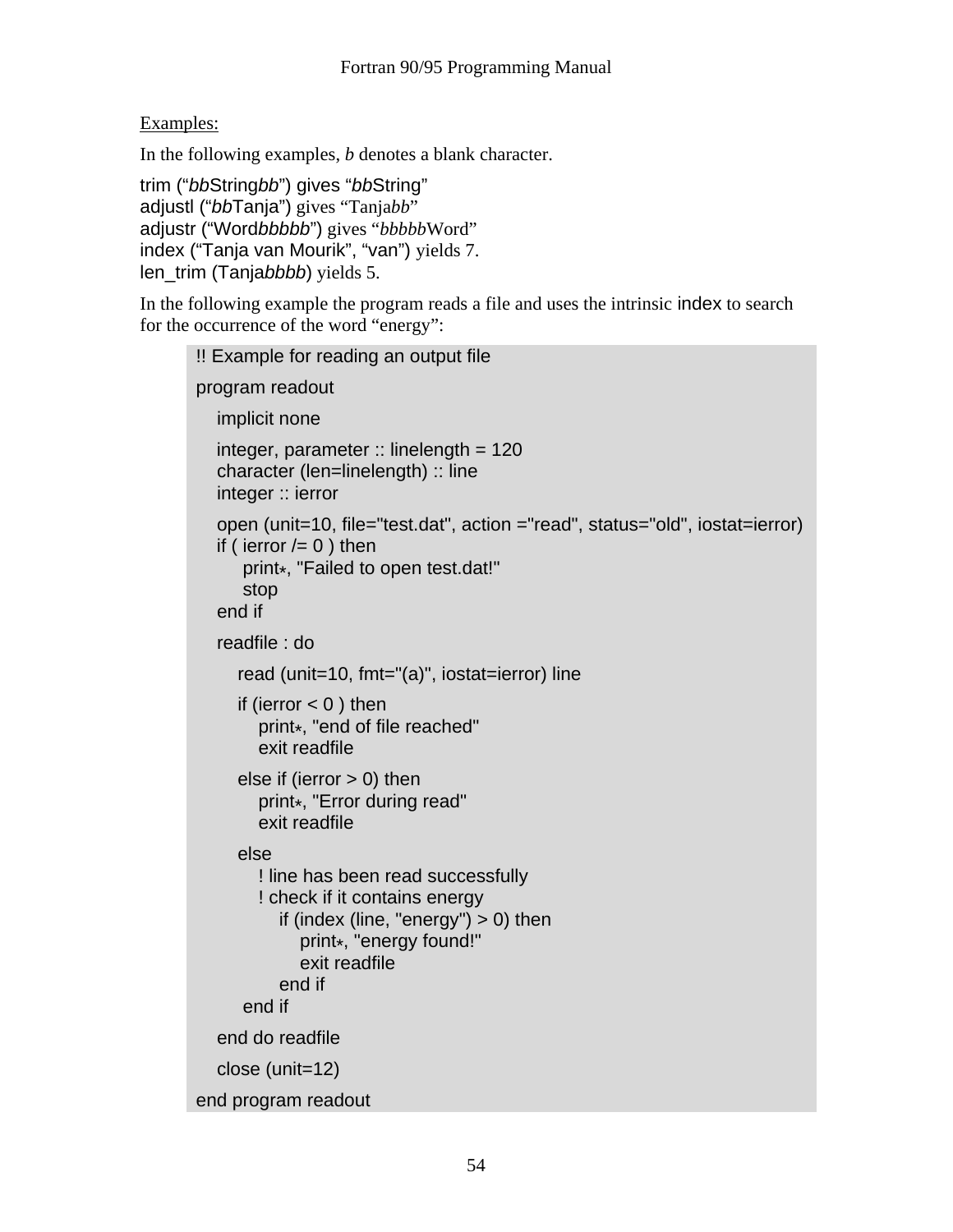The program reads the file "test.dat" line by line in the "endless" do loop readfile. Each time a line is read in, the program checks if the end of the file has occurred, or if an error accurred during reading. If either of these happened, then the do loop is exited.

#### **Summary**

In this chapter we learned formatted input/output and how to deal with files.

#### **Exercises**

17. Write a program with a function to eliminate blank characters from a string.

18. Gaussian is a well-known quantum chemical program package. The output of a calculation, for example a geometry optimisation using the MP2 ( $2<sup>nd</sup>$ -order Møller-Plesset) method, contains a lot of data. Most of it is not very useful, and you may just be interested in the final optimised energy.

Write a program that reads a Gaussian output file of an MP2 geometry optimisation, checks if the optimisation finished, and prints the optimised energy to another file. If you have access to Gaussian, create an output of a geometry optimisation (for example,  $H<sub>2</sub>O$  using MP2 and the 6-31G<sup>\*</sup> basis set), otherwise create a file that has the characteristics specified below, and test your program.

After each geometry optimisation cycle, the energy is printed in a line like:

 $E2 = -0.1199465917D + 01 \text{ EUMP2} = -0.48968224768908D + 03$ 

(The actual numbers of course depend on molecule, basis set, optimisation cycle). The MP2 energy is the one labelled EUMP2.

When the geometry optimisation is finished, the program prints "Optimization completed". This happens after the last (optimised) energy is listed.

(Alternatively, do the above using the output of your favourite computational chemistry program. If you do this, then provide an example of such an output with the solution to this exercise.)

## **8 Pointers**

#### **Pointers**

The value of a particular data object, for example a real or an array, is stored somewhere in the computer's memory. Computer memory is divided into numbered memory locations. Each variable is located at a unique memory location, known as its address. Some objects require more storage space than others, so the address points to the starting location of the object. There is a clear distinction between the object's value and its location in memory. An object like an array may need a lot of memory storage space, but its address only requires a very small amount of memory.

In certain languages, like C and  $C_{++}$ , a pointer simply holds the memory address of an object. A pointer in Fortran (which is a data object with the pointer attribute) is a bit more complicated. It contains more information about a particular object, such as its type, rank, extents, and memory address.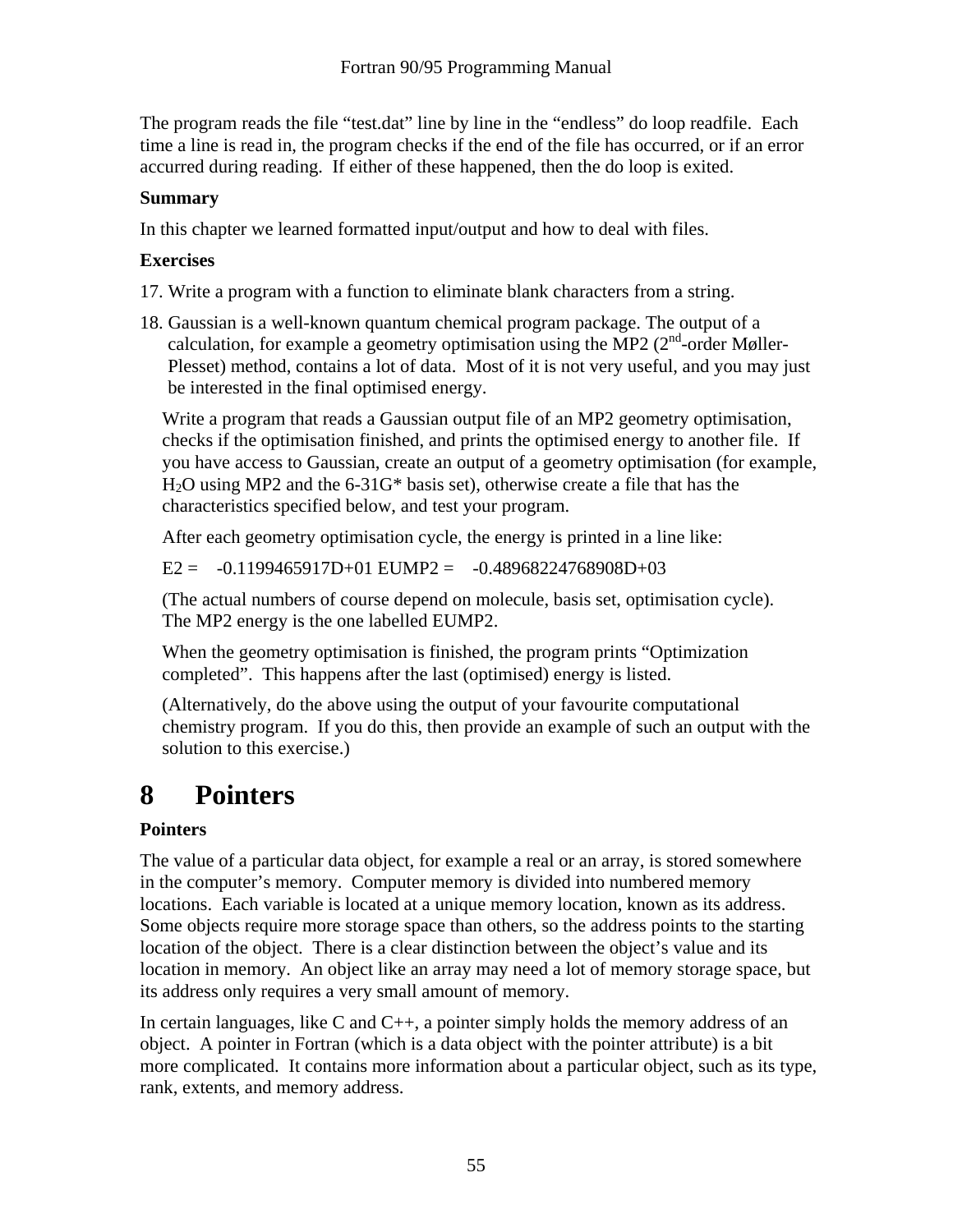A pointer variable is declared with the pointer attribute. A pointer variable that is an array must be a *deferred-shape array*. In a deferred-shape array, only the rank (the number of dimensions) is specified. The bounds are specified by just a colon. The extent of the array in each dimension (*i.e*., number of elements along a dimension) is determined when the pointer is allocated or assigned – see below.

| integer, pointer $\therefore$ p       | ! pointer to integer          |
|---------------------------------------|-------------------------------|
| real, pointer, dimension $(:):$ rp    | ! pointer to 1-dim real array |
| real, pointer, dimension $(:,:)::rp2$ | ! pointer to 2-dim real array |

In contrast to a normal data object, a pointer has initially no space set aside for its contents. It can only be used after space has been associated with it. A target is the space that becomes associated with the pointer.

A pointer can point to:

- an area of dynamically allocated memory, as illustrated in the next section.
- a data object of the same type as the pointer, with the target attribute (see section on targets below)

#### **Allocating space for a pointer**

Space for a pointer object can be created by the allocate statement. This is the same statement we used before to allocate space for dynamic arrays (see Chapter 5).

```
program pointer1 
   implicit none 
   integer, pointer :: p1 
   allocate (p1) 
  p1 = 1 end program pointer1
```
The statement

```
 integer, pointer :: p1
```
declares the pointer p1, but at this point it is not associated with a target. The allocate statement reserves space in memory. This space is the target that the pointer is now associated with.

After the statement

 $p1 = 1$ 

the value of the target is 1.

The allocated storage space can be deallocated by the deallocate statement. It is a good idea to deallocate storage space that is not any more needed, to avoid accumulation of unused and unusable memory space.

#### **Targets**

A target object is an ordinary variable, with space set aside for it. However, to act as a target for a pointer is must be declared with the target attribute. This is to allow code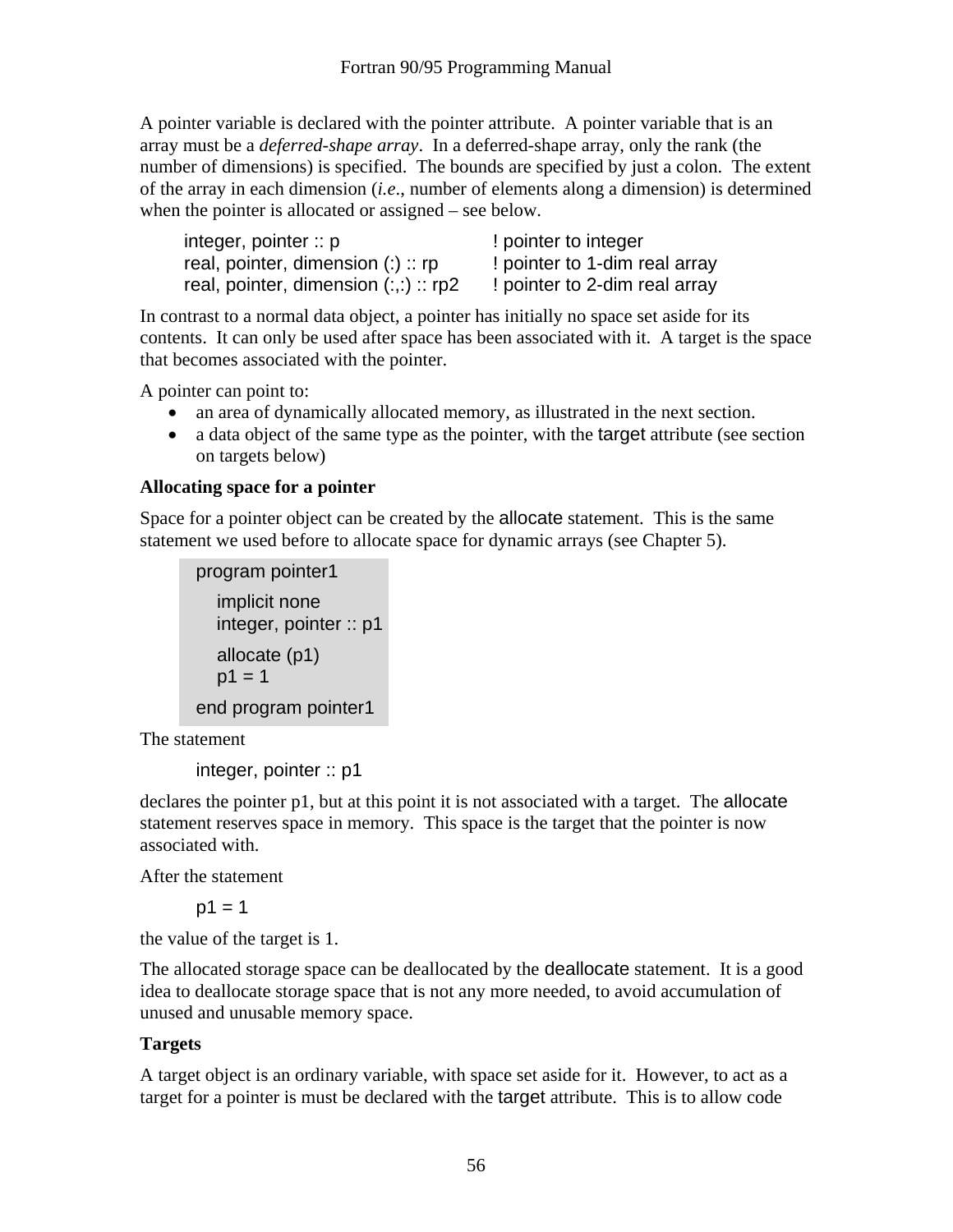optimisation by the compiler. It is useful for the compiler to know that a variable that is not a pointer or a target cannot be associated to a pointer. Only an object with the target attribute can become the target of a pointer.

The program in the previous section can be rewritten as follows:

```
program pointer2 
    implicit none 
    integer, pointer :: p1 
    integer, target :: t1 
   p1 \Rightarrow t1p1 = 1 end program pointer2
```
After the statement

 $p1 \Rightarrow t1$ 

p1 acts as an alias of t1. Changing p1 has the effect of changing t1 as well.

#### **Association**

The *association status* of a pointer can be *undefined*, *associated* and *disassociated*. If the associaton status is not undefined, it can be tested by the function associated. The function has 2 forms:

associated (ptr) returns the value true if the pointer ptr is associated with a target, and false otherwise.

associated (ptr, trgt) returns true of the pointer ptr is associated with the target trgt, and false otherwise.

So in the program in the previous section *before* the statement

```
p1 \Rightarrow t1
```
the association status is undefined, but *after* it both

associated (p1) and associated (p1, t1) would return true.

A pointer can be explicitly disassociated from a target by the nullify statement:

nullify (ptr)

It is a good idea to nullify pointers instead of leaving their status undefined, because they can then be tested with the associated function.

Nullify does not deallocate the targets (because there can be more than one pointer pointing to the same target). Deallocate implies nullification as well.

#### **Linked lists**

A *linked list* is a special kind of data storage structure. It consists of objects of derived type that are linked together by pointers. There are several kinds of linked lists (single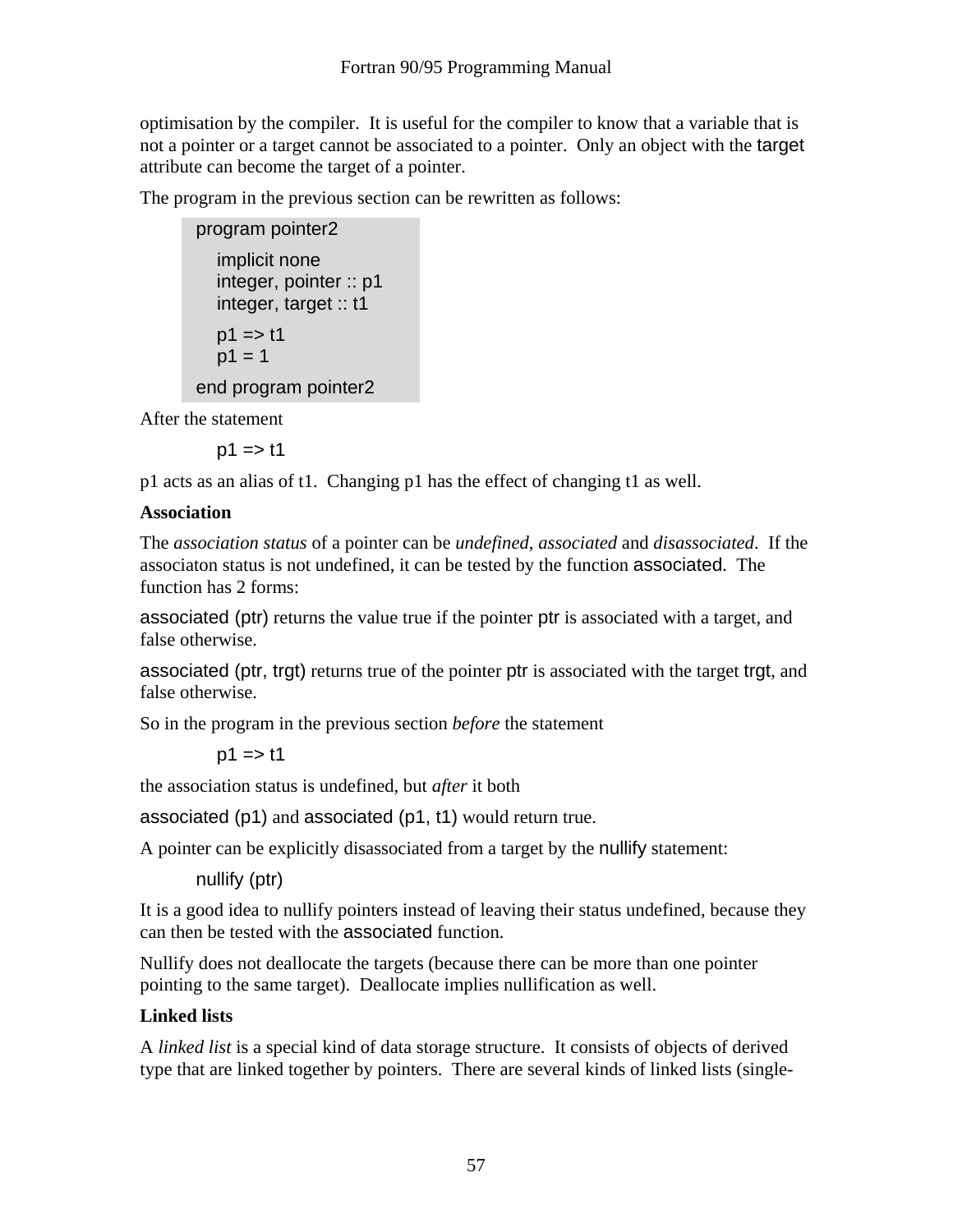linked lists, double-linked lists, binary trees). Here we will discuss the simplest, and most common of those, the single-linked list (usually referred to simply as a linked list).

Each element (also called node or link) of a linked list is an object of derived type that consists of a part with data and a pointer to the next object of the same list:



The pointer is of the same type as the other elements of the list. The derived type can for example be something like:



Linked lists are not unlike arrays, but there are differences. Linked lists can be allocated dynamically, so you don't need to know before the program is executed how many elements are needed (this also saves memory space). The size of the list can change during execution (links can be added and removed), and links can be added at any position in the list. The links are not necessarily stored contiguously in memory.

The "next" pointer of the last link in the list should be nullified. You also need a pointer (often referred to as *head pointer*) that refers to the first item in the list.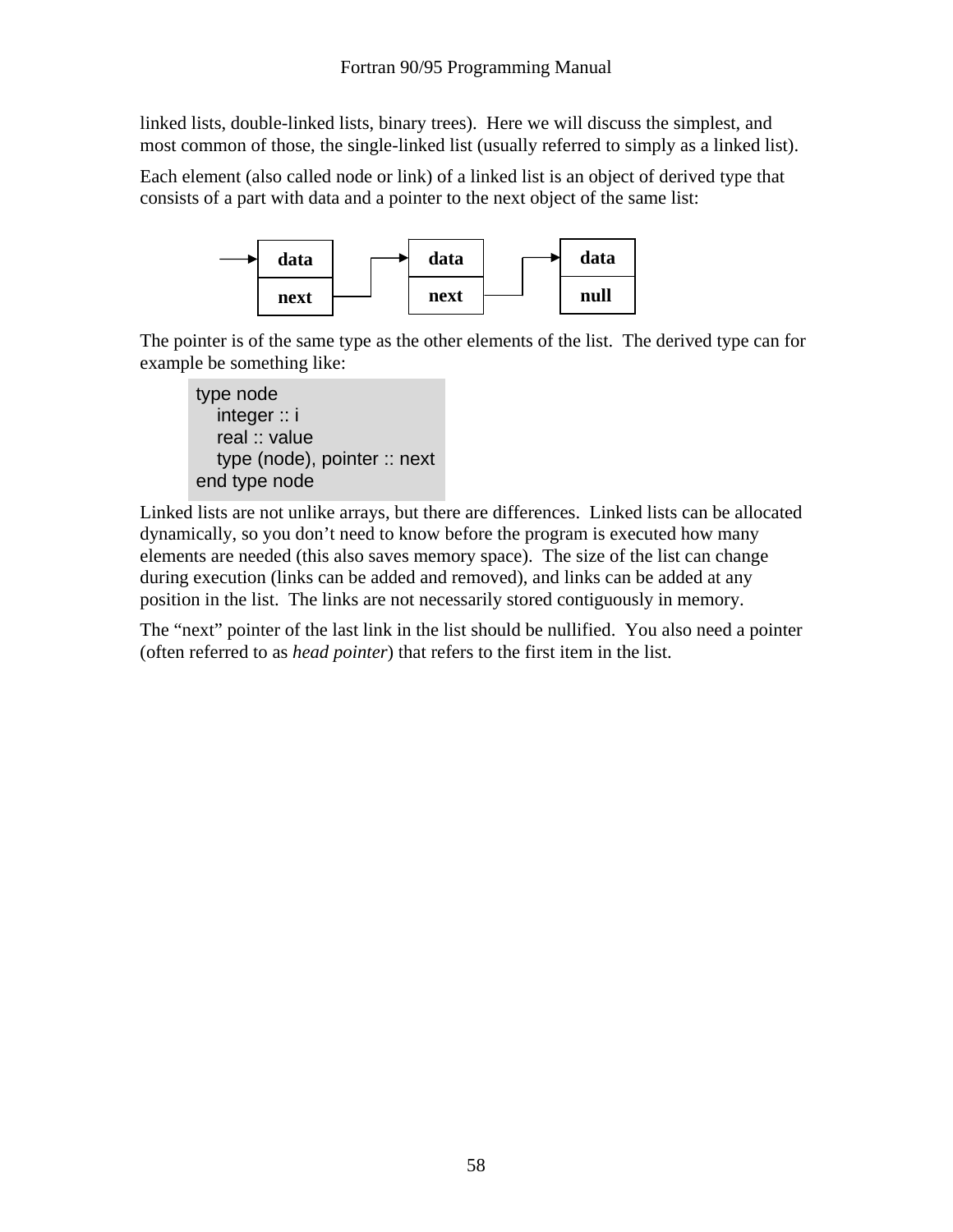Consider the following example:

```
program linkedlist 
   implicit none 
   type :: link 
      integer :: i 
      type (link), pointer :: next 
   end type link 
   type (link), pointer :: first, current 
   integer :: number 
   nullify (first) 
   nullify (current) 
   ! read in a number, until 0 is entered 
   do 
      read*, number 
     if (number == 0) then
         exit 
      end if 
     allocate (current) allocate (current) 1 is create new link
     current\%i = number
      current%next => first ! point to previous link 
     first => current example 1 update head pointer
   end do 
   ! print the contents of the list 
  current => first \blacksquare ! point to beginning of the list
   do 
     if (.not. associated (current)) then ! end of list reached
         exit 
      end if 
     print*, current%i<br>current => current%next
                                              ! go the next link in the list
   end do 
end program linkedlist
```
In this program a link is defined that can hold an integer. The pointer "first" is the head pointer. In the first do loop, numbers are read in until a 0 is entered. After each number is read in, a new link is created and added before the previous link.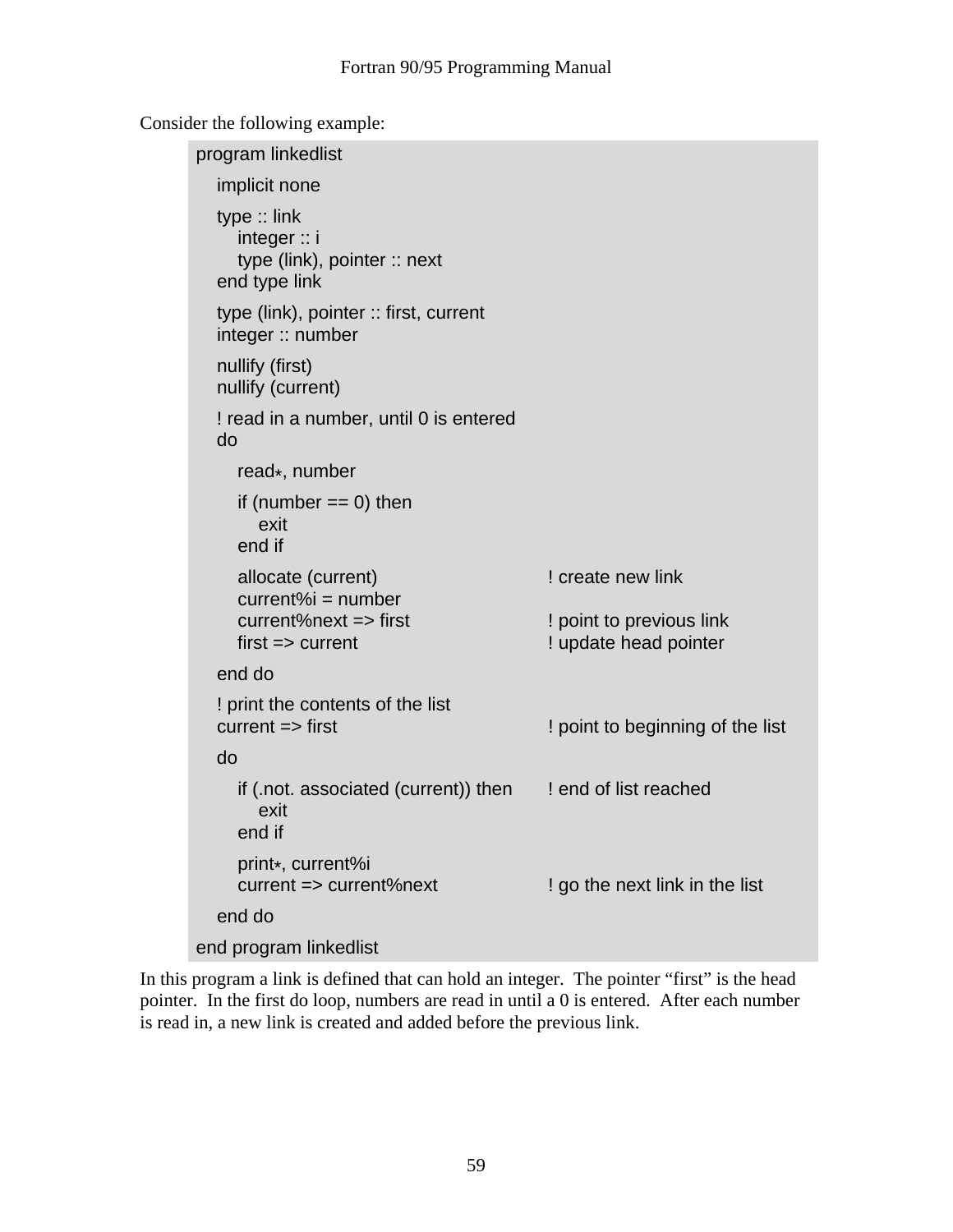#### Fortran 90/95 Programming Manual

Thus, if the numbers 1, 2, and 3 are entered (in this order) the list will look like:



The contents of the list are printed in the second do loop. We start at the beginning of the list (current => first), and go from one link to the next (current => current%next), until the end of the list is reached (indicated by a not associated next pointer).

#### **Exercises**

- 19. Create a linked list. Each link contains a real number, which is read from screen in a do loop. After a number is read in, a new link must be created and added to the list in such a way that the list is sorted (*i.e.*, with increasing (or decreasing) values for the numbers). Preferably, adding the new link is done in a subroutine. Make also a subroutine to print the list, so you can check your program. To add the new link at the appropriate position in the list, you need to distinguish between the following cases:
	- First link. (Can be found out by the association status of the head pointer). If it's the first link, create the new link and make the head pointer point to the new link. (Don't forget to nullify the next pointer.)
	- Adding to the beginning. If the new number is smaller than the number in the first link, the new link needs to be the first one.
	- Second link that should not be before the first one. If you are adding the second link can be found out by testing the association status of the next pointer of the first link. The next pointer of the first link should point to the new link.
	- Adding to the middle. To find out where the new link has to be added to the list, you have to go through the list (in a similar way as in the second do loop in the example above), and compare the new number with the ones in the existing links. You need to keep track of three links: the new link, the current link (which is the one that goes through the list as in the example above), and the previous link. You should test if the new link should be added before the current one, and if so, the previous link has to point to the new one (that's why you need the previous link as well), and the new link has to point to the current link.
	- Before or after the last link. If the end of the list is reached, then you know that the new link should be added either directly before, or after the last link.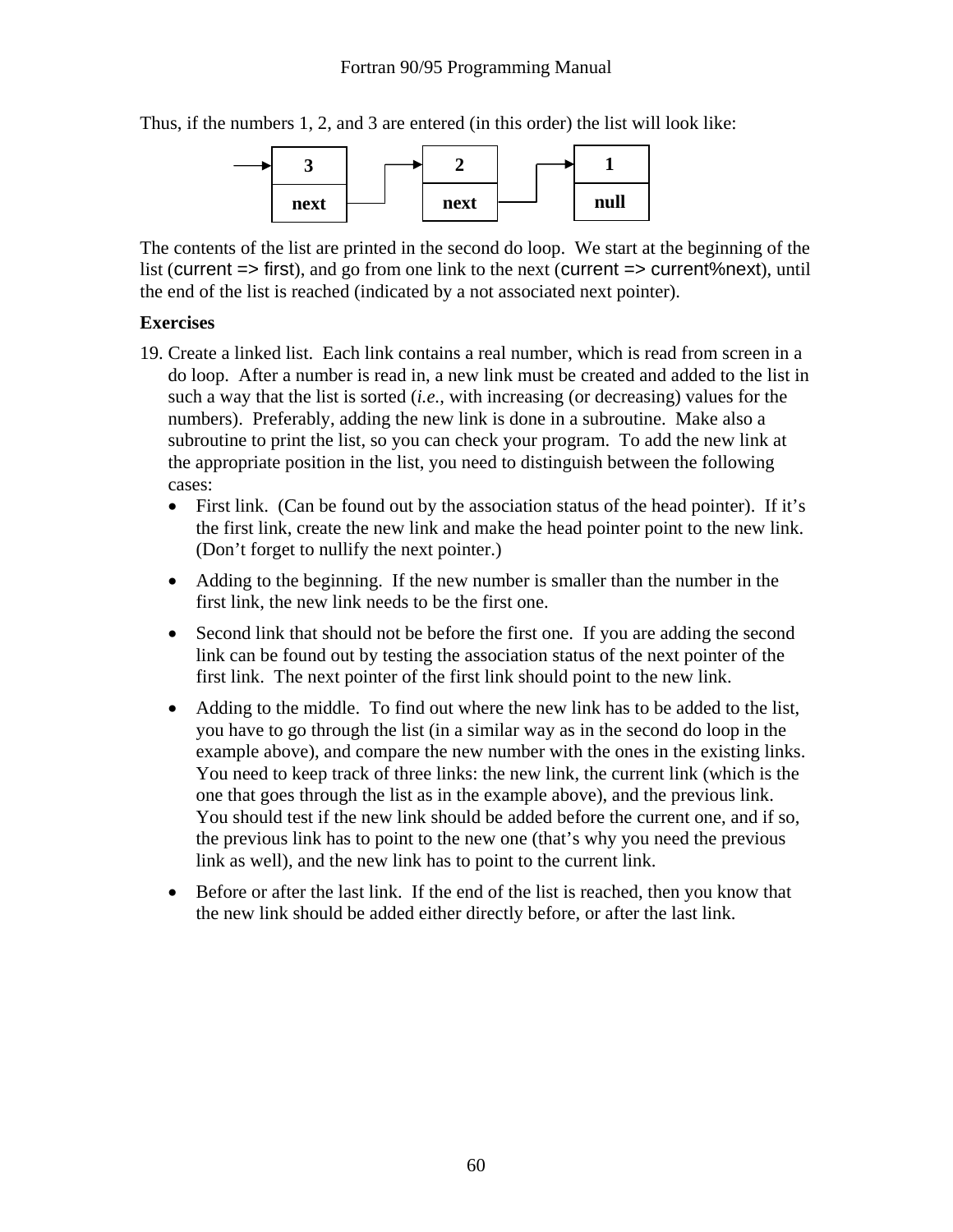## **9 Numeric Precision**

Fortran 90 allows the programmer to specify the required precision of real variables. If we declare the real variable x:

real :: x

then the x is represented with the default precision for the processor used. This precision can vary from computer to computer, depending on, among other things, the word length of the processor. Thus, a real will be more accurately represented on a 64-bit than on a 32-bit processor. In FORTRAN 77, the precision of real variables could be increased by using double precision for reals, which use two words instead of one to represent the numbers. In Fortran 90, the types integer, real, complex and logical have a "default kind" and a number of other kinds. How many other kinds there are for a certain type depends on the particular processor. Each kind has its own *kind type parameter*, which is a integer of positive value. For example, if, for a certain processor, a kind value of 8 yields a precision equivalent to the old double precision type of FORTRAN 77, then the following statement

real (kind =  $8$ ) :: x1

is equivalent to the FORTRAN 77 statement

double precision x1

However, this is not very portable, because the required kind value may be different on another computer. Although many computers use kind values that indicate the number of bytes used for storage of the variable, you cannot rely on this.

Fortran 90 has two intrinsic functions to obtain the kind value for the required precision of integers and reals: selected\_int\_kind and selected\_real\_kind, respectively.

The selected\_real\_kind function returns an integer that is the kind type parameter value necessary for a given decimal precision *p* and decimal exponent range *r*. The decimal precision is the number of significant digits, and the decimal exponent range specifies the smallest and largest representable number. The range is thus from  $10<sup>{\degree}</sup>$  to  $10<sup>{\degree}</sup>$ .

As an example:

ikind = selected\_real\_kind ( $p = 7$ ,  $r = 99$ )

The integer ikind now contains the kind value needed for a precision of 7 decimal places, and a range of at least  $10^{-99}$  to  $10^{+99}$ .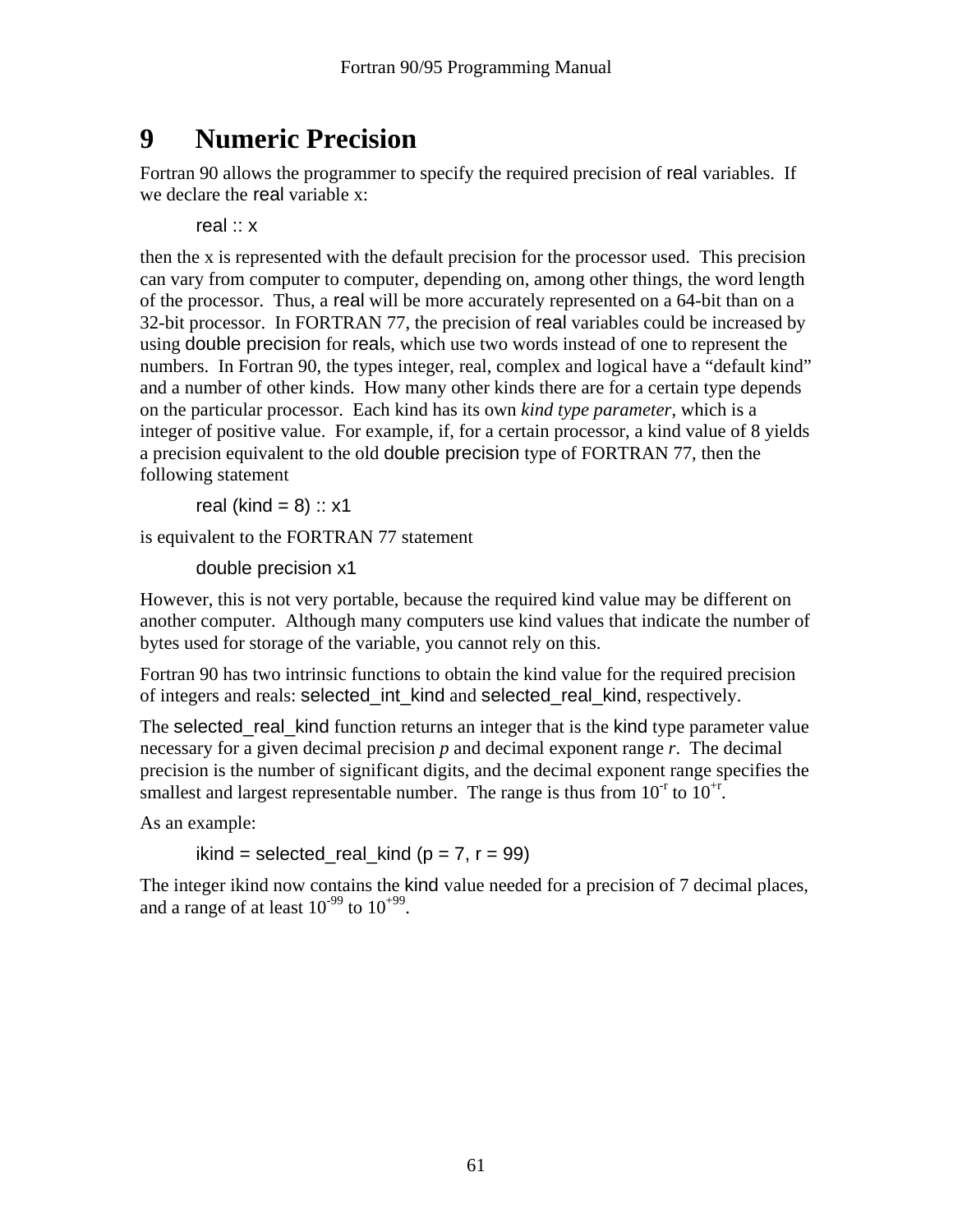The function selected real kind can be used in a number of different forms:

```
! if both precision and range are specified, the "p =" and "r =" are not needed
! the following two statements are therefore identical 
       ikind = selected real kind (p = 7, r = 99)
        ikind = selected_real_kind (7, 99) 
! If only the range is specified, the "r = " is needed
       ikind = selected real kind (r = 99)
! if only one argument is used, it is the precision 
! the following two statements are therefore identical 
       ikind = selected real kind (p = 7)
       ikind = selected real kind (7)
```
If you want to use the ikind value in a type declaration statement, it has to be a constant (*i.e*., declared with the parameter attribute). The real variable x declared in the following statement is precise to 7 decimal places, and has a range of at least  $10^{-99}$  to  $10^{+99}$ .

integer, parameter :: ikind = selected real kind  $(7, 99)$ real (kind = ikind) ::  $x$ 

If the kind value for the required precision or range is not available, a negative integer is returned.

The selected\_int\_kind function returns the lowest kind value needed for integers with the specified range:

integer, parameter :: ikind = selected int kind (10)  $integer (kind = ikind) :: big number$ 

The integer big\_number can now represent numbers from  $10^{-10}$  to  $10^{+10}$ . As for selected real kind, if the kind value for the required range is not available, a negative integer is returned.

#### **Exercises**

20. Write a program that declares a real with a precision of at least 7 decimal places and an integer that can represent the number 1000000000000.

## **10 Scope and Lifetime of Variables**

#### **Local variables in subroutines**

The *scope* of an entity is that part of the program in which it is valid. The scope can be as large as the whole program, or as small as (part of) a single statement. Variables defined in subroutines are valid only in their subroutine *i.e.*, their scope is the subroutine. These variables are called local variables, and cannot be used outside the subroutine. The *lifetime* of a variable defined in a subroutine is as long as this subroutine, or any routine called by it, is running.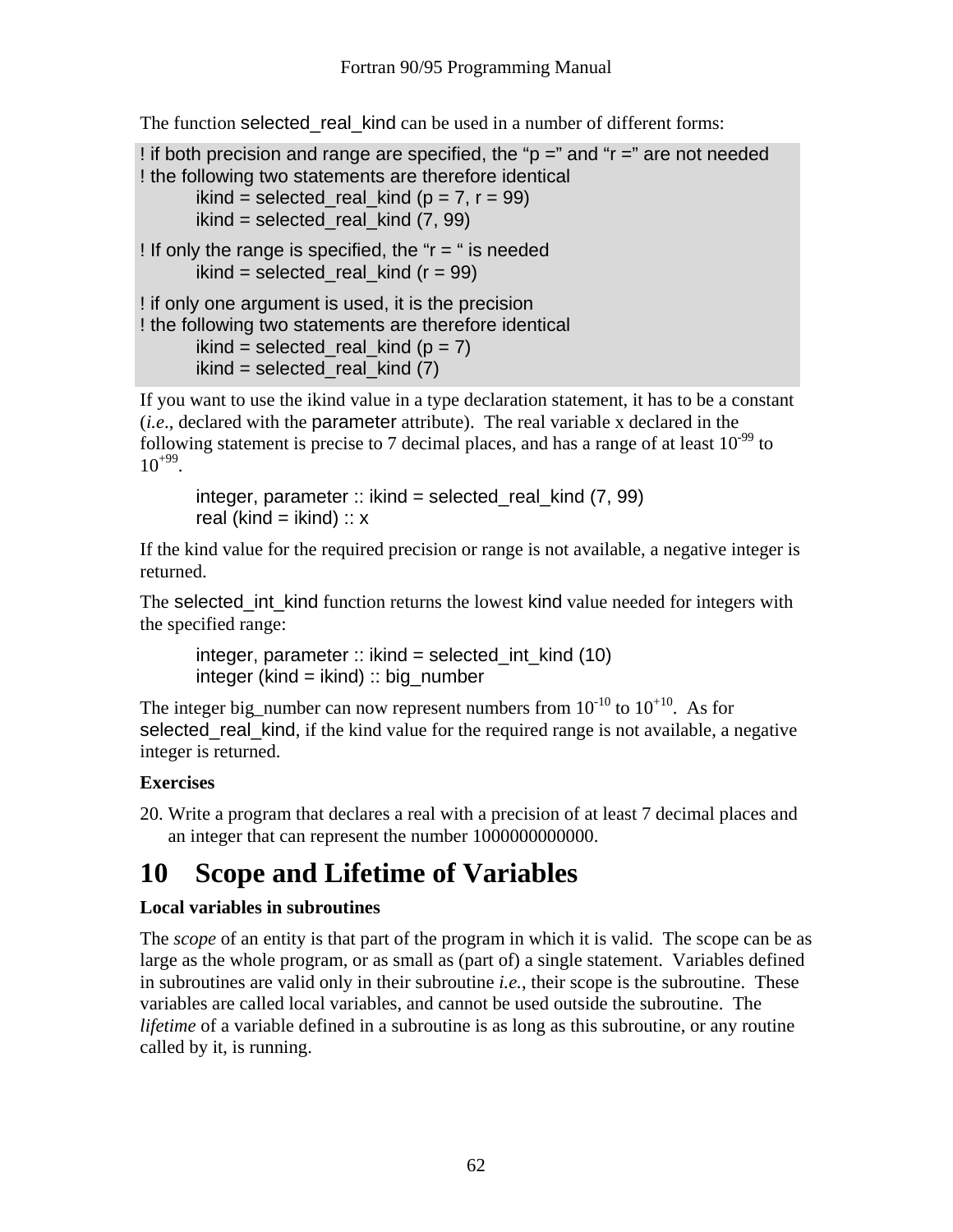In the following example the variable int1 in the main program is *not* the same as int1 in the subroutine sub1 (they occupy different memory locations), and thus, the print statement in the main program would print 0 (and not 1).

| program scope                                        |
|------------------------------------------------------|
| <i>implicit</i> none<br>integer :: int1              |
| $int1 = 0$<br>call sub1<br>print <sub>*</sub> , int1 |
| end program scope                                    |
| subroutine sub1                                      |
| implicit none<br>integer::int1                       |
| $int1 = 1$<br>print <sub>*</sub> , int1              |
| end subroutine sub1                                  |

The variable int1 in the subroutine sub1 goes out of scope at the end of the subroutine *i.e.*, it then does not exist anymore. Consider the following example:

```
program scope 
   implicit none 
     call sub1 (.true.) 
     call sub1 (.false.) 
 end program scope 
 subroutine sub1 (first) 
   implicit none 
   logical, intent (in) :: first 
   integer :: int1 
   if (first) then 
    int1 = 0 else 
    int1 = int1 + 1 end if 
   print*, int1 
 end subroutine sub1
```
The first time sub1 is called (with first  $=$  .true.), the variable int1 is set to 0. At the end of sub1, int1, being a local variable, goes out of scope and may be destroyed. Thus, one cannot rely on int1 containing the number 0 the second time sub1 is called. So the above program is actually wrong, although it may work with some compilers. If the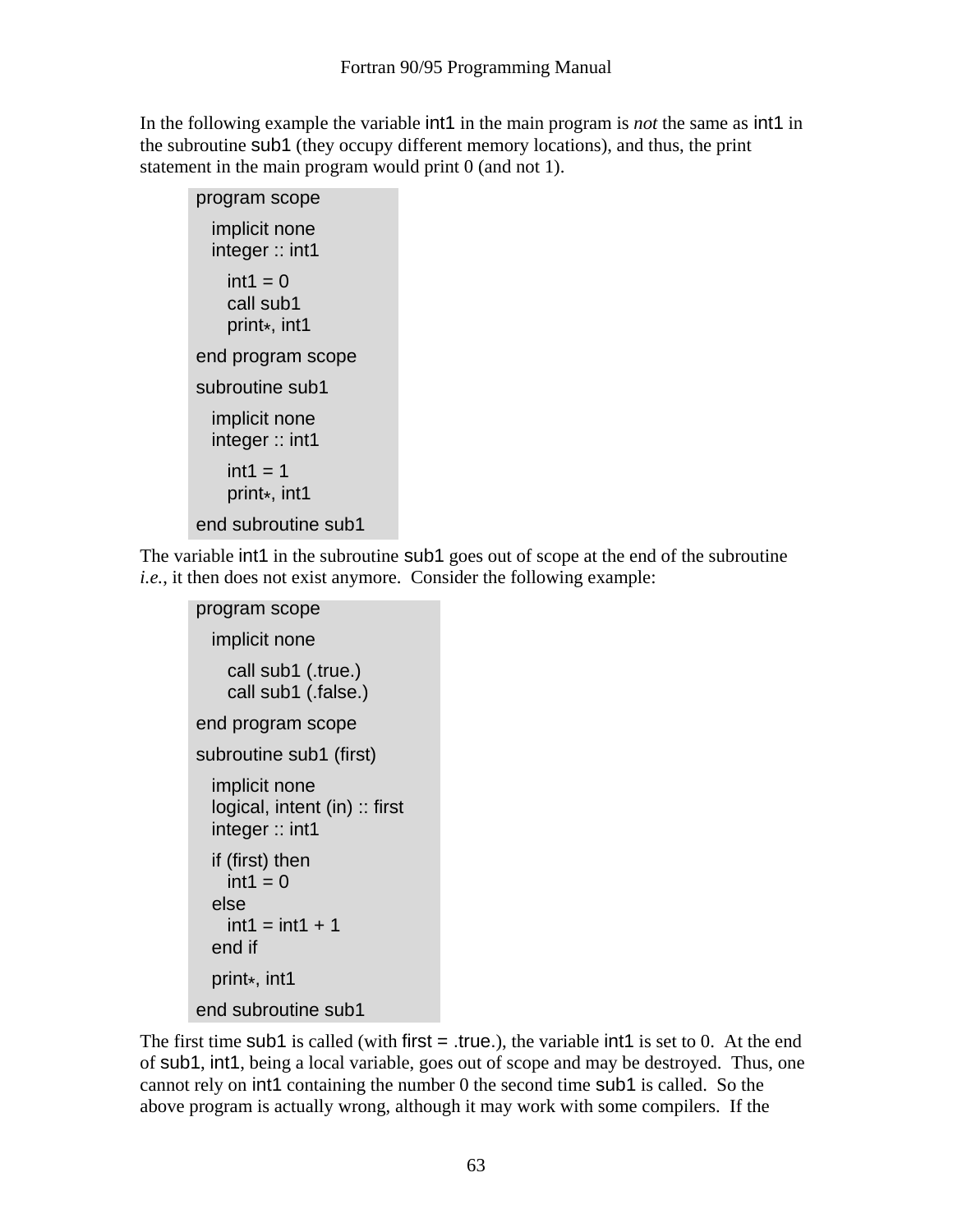variable in a subroutine needs to be kept between successive calls to the subroutine, it should be given the attribute save:

```
 subroutine sub1 (first) 
   implicit none 
  logical, intent (in) :: first
   integer, save :: int1 
    [ \ldots ] end program sub1
```
Note that initialisation of a variable in the declaration or in a data statement implicitly gives it the save status. However, it is clearer to explicitly include the save attribute also in these cases:

integer, save ::  $int1 = 0$ 

One should not give a variable the save attribute if it does not need it, as it may impede optimisation by the compiler and it also makes *e.g*., parallelisation more difficult.

#### **Variables in modules**

The lifetime of a variable declared in a module is as long as any routine using this module is running. Consider the following example:

```
module mod1 
   implicit none 
   integer :: int1 
 end module mod1 
 subroutine sub1 (first) 
   use mod1 
  implicit none 
  logical, intent (in) :: first 
  if (first) then 
    int1 = 0 else 
    int1 = int1 + 1 end if 
 end subroutine sub1 
 program prog1 
   implicit none 
   call sub1 (.true.) 
   call sub1 (.false.) 
 end subroutine prog1
```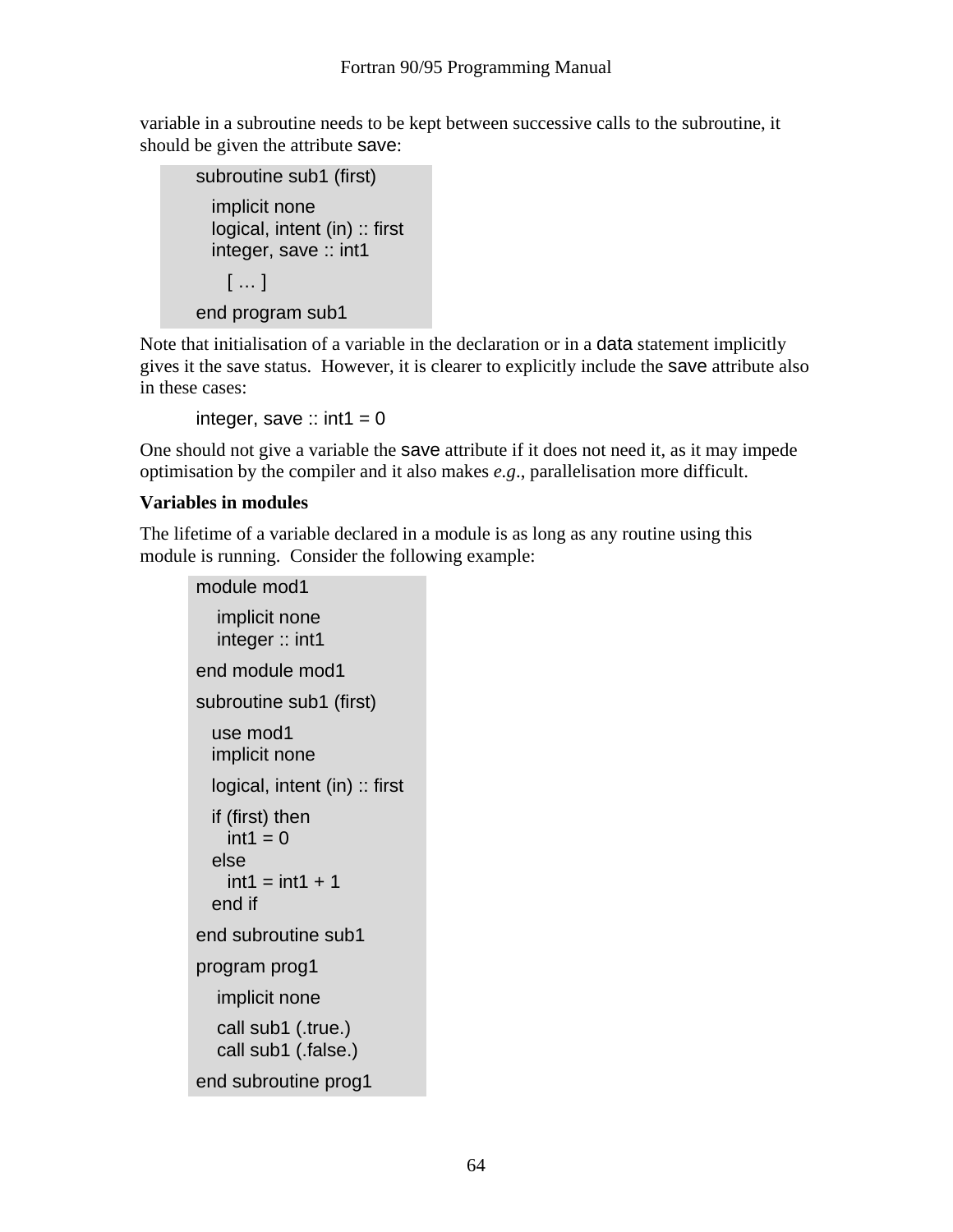The integer int1 does not need to be declared in sub1, because it is already declared in the module mod1 (and sub1 uses the module). However, at the end of the subroutine, int1 goes out of scope (because there is not a subprogram anymore that uses the module mod1), and one cannot rely on  $int1$  containing the number 0 the second time sub1 is called. So the above program is actually wrong (although it may work with some compilers). To make the above program standard conforming, one would have to either use the module in the main program (in addition to using it in the subroutine), or declare int1 with the save attribute.

## **11 Debugging**

#### **Debuggers**

You have probably been using write or print statements to figure out why a program gives wrong results. The larger the program gets, the more cumbersome it is to search for errors like this. Debuggers are a much more powerful tool for stepping through the code and examining values.

A debugger lets you see each instruction in your program and lets you examine the values of variables and other data objects during execution of the program. The debugger loads the source code, and you run your program from within the debugger.

Most operating systems come with one compiler or the other. Graphical programming environments like Visual Fortran come with an integrated debugger. Full screen debuggers generally show the source code in a separate window.

Most debuggers have the following capabilities:

- Setting breakpoints. A breakpoint tells the debugger at which line the program should stop. Breakpoints allow analysis of the status of variables just before and after a critical line of code. Execution can be resumed after the variables have been examined.
- Stepping through a part of the source code line by line.
- Setting watch points. The debugger can show the value of a variable while the program is running, or break when a particular variable is read or written to.

To produce the information needed for the debugger the program should be compiled with the appropriate compiler flag (generally  $-g$ ).

gdb

The GNU debugger, generally comes with Linux. Xxgdb is a graphical user interface to gdb for X window systems.

Some useful commands in gdb and xxgdb:

break: set a breakpoint.

run: begin execution of the program.

cont: continue execution

next: execute the next source line only, without stepping into any function call.

step: execute the next source line, stepping into a function if there is a function call.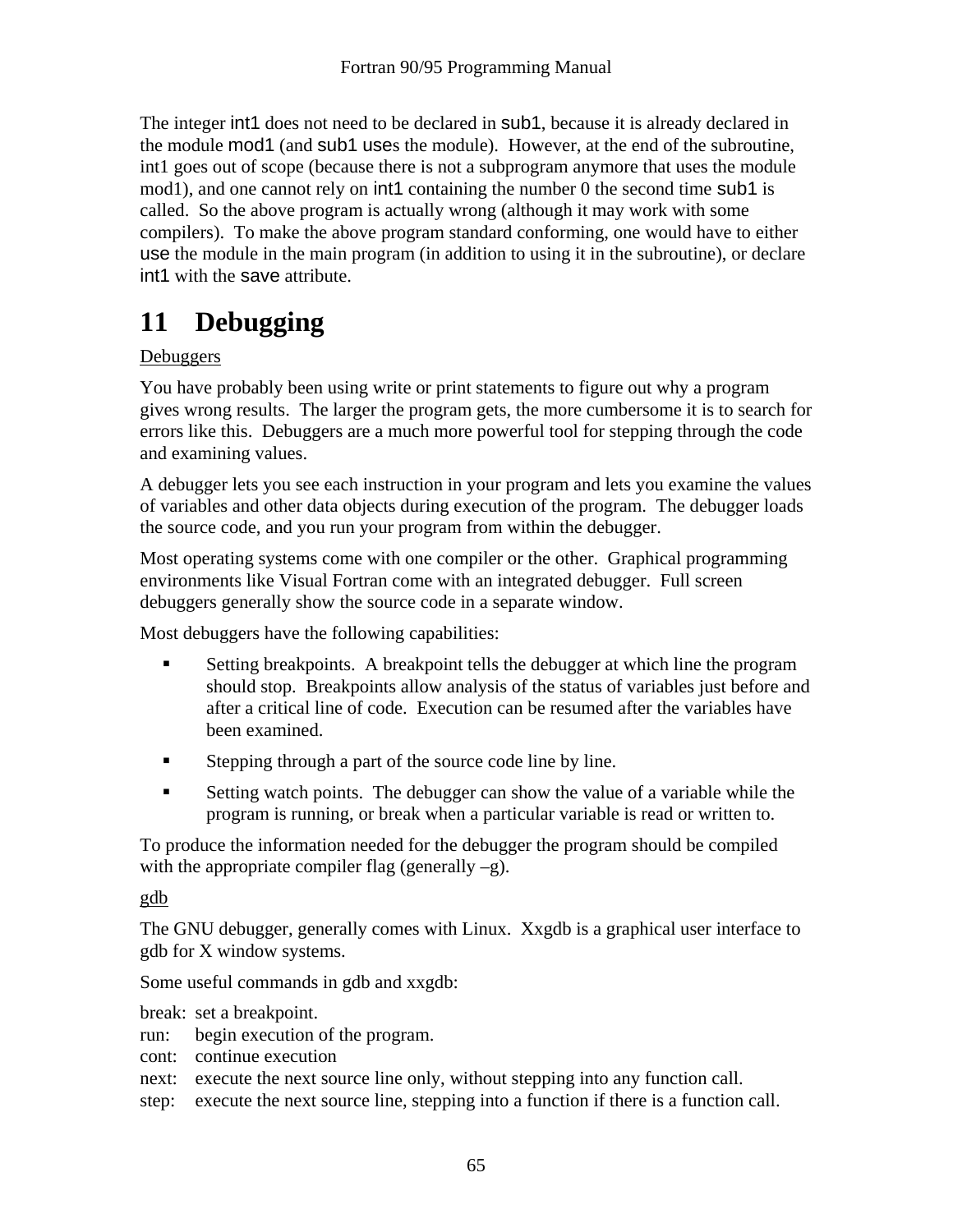Look at the man pages for more information on gdb.

dbx

The run, cont, next and step commands are the same as in gdb. Breakpoints can be set with stop:

| stop $[var]$   | stops execution when the value of variable <i>var</i> changes |
|----------------|---------------------------------------------------------------|
| stop in [proc] | stops execution when the procedure <i>proc</i> is entered.    |
| Stop at [line] | sets a breakpoint at the specified line.                      |

Look at the man pages for more information on dbx.

#### **Exercises**

21. Find an appropriate debugger on your computer. Recompile one of your programs with the debugger option specified. Use the debugger to step through the program. Set a few breakpoints and examine the value of variables during execution of the program.

## **Object-Oriented Programming**

To discuss the object-oriented (OO) paradigm is beyond the scope of this manual, particular because Fortran is *not* an OO language. (Two of the most well-known OO languages are  $C_{++}$  and Java). However, object-oriented thinking is gaining ground in the programming world, and also Fortran 90 does support (or simulate) some of the OO ideas.

An "object" in a program is supposed to resemble a real-world object (like for example an animal, or a molecule). It has characteristics that distinguish it from other objects, and it can "behave" like its real-world counterpart. In Fortran 90 objects can be modelled with modules. Modules can contain data to define the characteristics of the object, and procedures to manipulate this data.

The four concepts of object-oriented programming are Data Encapsulation, Data Abstraction, Inheritance and Polymorphism. To be an object-oriented language, a language must support all four object-oriented concepts.

Fortran is in principle a "structured" programming language, but Fortran 90 does support some of the ideas of object-oriented thinking. Fortran 90's modules support data abstraction (grouping together of data and actions that are related to a single entity), data encapsulation (the process of hiding data within an "object", and allowing access to this data only through special procedures or member functions), but it lacks inheritance (deriving subclasses from a more general data type). Polymorphism refers to the ability to process objects differently depending on their data type (by redefinition of "methods" for derived types) and to the ability to perform the same operation on objects of different types. The latter type of polymorphism can be simulated in Fortran 90 through *overloading*.

The new upcoming Fortran 2000 standard completely supports object-oriented programming (including inheritance). However, the standard is not expected to be released before 2004.